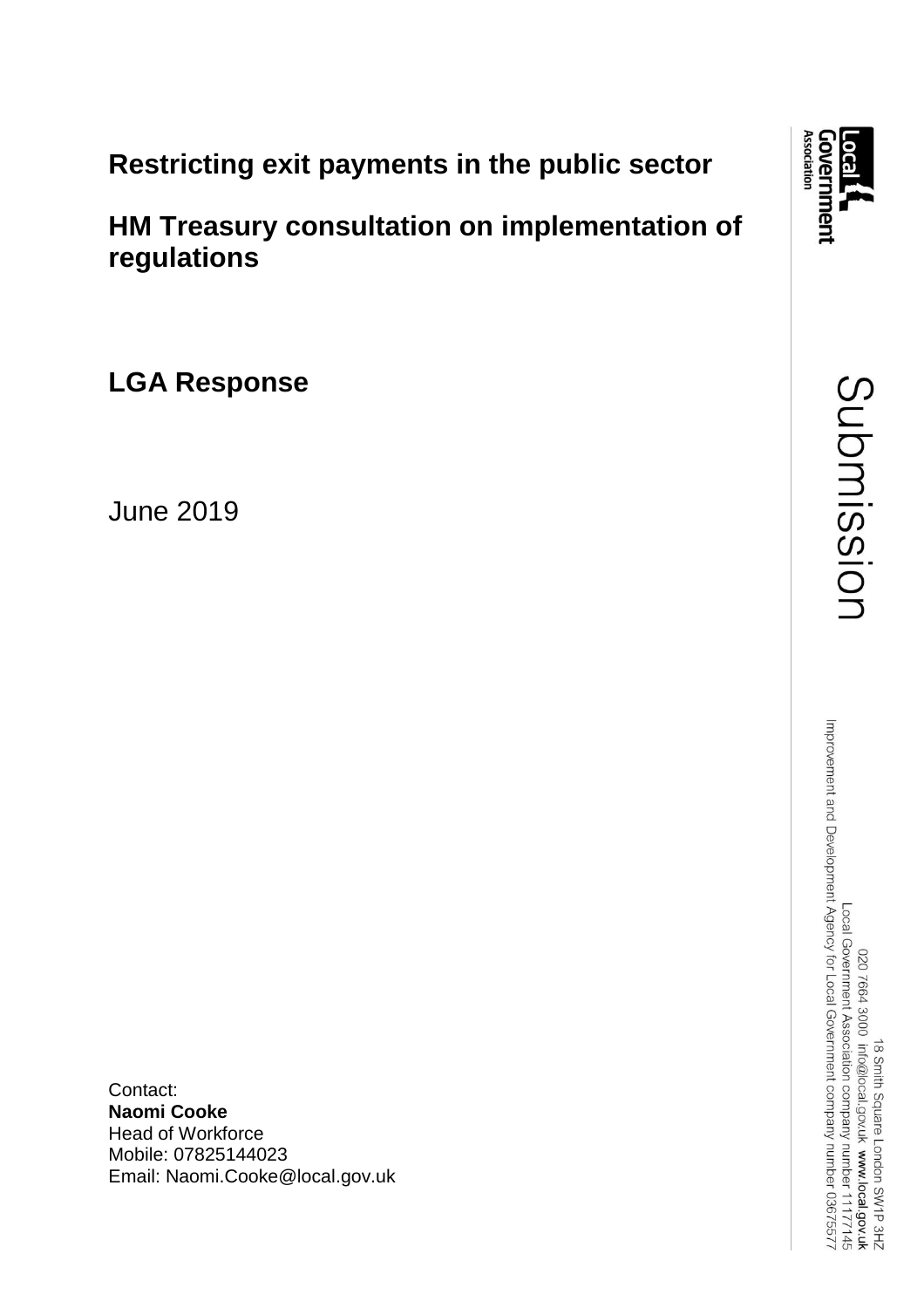# **Executive Summary**

As the leading organisation representing councils, fire authorities and other public sector employers, the Local Government Association (LGA) response to this consultation focuses on the feasibility and consequences of implementing the government's stated policy in the manner set out in HM Treasury's consultation documentation. Our members have different views of the conceptual merits of the proposals but our purpose in this response is to consider the likely consequences of the provisions set out and, where possible, to suggest alternatives to minimise cost and disruption to local government employers and employees once the policy is implemented.

It is important for us to be absolutely clear that we have very serious concerns regarding the consequences of implementing this policy as set out in these consultation documents. We believe the employees in scope to have their exit payments capped are much lower earning than the consultation suggests; that, as drafted, these Regulations present a range of potential legal risks that could increase costs to employers that have not been considered; that there are a number of changes to other legislation – most notably the Regulations governing the Local Government Pension Scheme – that are required before these Regulations can reasonably be applied; and, that the processes outlined to secure exemptions to the cap are overly bureaucratic and challenge the capacity of local government to make decisions in the interests of local taxpayers.

The LGA response to the consultation is divided into two sections, the first outlines the practical difficulties facing employers by the measures set out in these documents and the second lists the technical issues the Regulations, as drafted, instigate. The key issues are listed below.

- 1. The scope of the cap as set out in this consultation could cover local government workers who have decades of service and earn less than £23,500 a year.
- 2. The absence of any review of the cap limit or any indexation of the £95,000 figure means that over time, more people with salaries below the UK average will be affected.
- 3. When originally proposed, the concept of a salary floor was suggested but there is no mention of that in this consultation. The LGA would support amendments to these Regulations to introduce both salary floor and indexation revisions.
- 4. No implementation period is set out in this consultation. Due to the volume of consequential Regulation changes required and the substantial changes needed to administrative systems we believe a minimum of nine months from the date the Regulations are passed is required for the necessary reforms to the Local Government Pension Scheme to be introduced and the actuaries, payroll providers and others to respond accordingly.
- 5. The LGA is deeply concerned that the discretionary exemptions process set out in this consultation will prevent democratically elected councillors taking the necessary decisions to reform and manage the local government workforce. The overly bureaucratic process outlined which potentially requires three central government post holders (two civil servants and one Minister) to ratify a full council decision will frustrate employer engagement with employees and inhibit the responsiveness of local authorities to changing situations.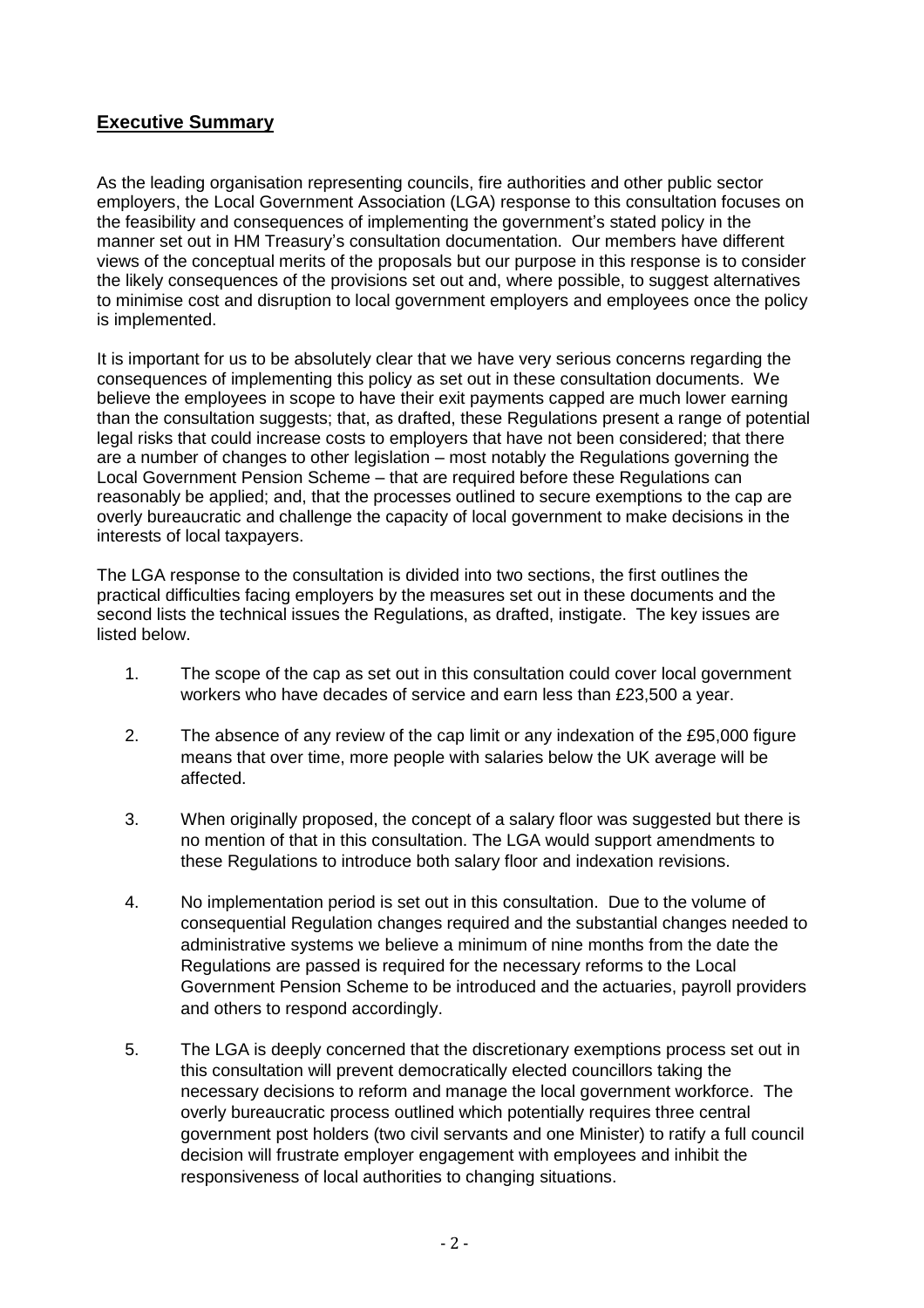- 6. We support the mandatory exemption provision for those with whistleblowing and discrimination cases however, the omission of health and safety reporting related cases seems inappropriate and inconsistent, bearing in mind tribunal awards for such cases are also unlimited. Therefore, we would support the extension of the mandatory exemption to cover those cases.
- 7. More broadly, the discretionary exemption process for other tribunal cases is problematic and we have a number of concerns that the process itself will prejudice an employer's position. In addition, we envisage increased costs resulting from tribunal cases as individuals will be reluctant to accept a settlement when the cap means they could achieve a higher award in tribunal.
- 8. The absence of a robust Equalities Impact Assessment is a cause for concern and is one of several areas where the LGA is concerned that these Regulations increase legal risks facing councils.
- 9. As drafted, cash exit payments in local government will potentially increase as a result of these Regulations resulting in increased national insurance costs to councils when the National Insurance (Termination Awards and Sporting Testimonials) Bill comes into force.
- 10. Currently exit payments in local government are predominantly related to unreduced pension access for those above minimum benefit age and, particularly when compared with the wider public sector, the severance cash payments are low: generally 1.5 weeks per year reflecting the statutory system of accrual and actual weekly pay. As these Regulations will inhibit pension access for some individuals earning considerably below UK average earnings, there will be pressure from trade unions to improve the severance framework in response.
- 11. Substantial clarification on the impact of the cap on the Local Government Pension Scheme is needed in order to make these Regulations workable. In particular there is no clarity on the application of the cap in a way which provides a 'fair choice' for the member between a reduced pension and the cash alternative referred to in the draft Regulations. Also, there will be disputes due to the differing methods around the calculation of strain payments across the country and resultant inconsistencies in who is capped and to what extent.
- 12. Excluding outsourced employees from these Regulations, as well as other areas of local government related employment creates a two tier workforce that will be exacerbated by the inclusion of an exemption for TUPE cases but not 'TUPE-like' cases resulting, for example, from government mandated reorganisations. There is significant confusion around coverage in these Regulations which is made worse by the prospect of an iterative process gradually extending the range of organisations covered.

Our full response sets these issues out in detail and we would welcome further engagement with HM Treasury and others to resolve these concerns.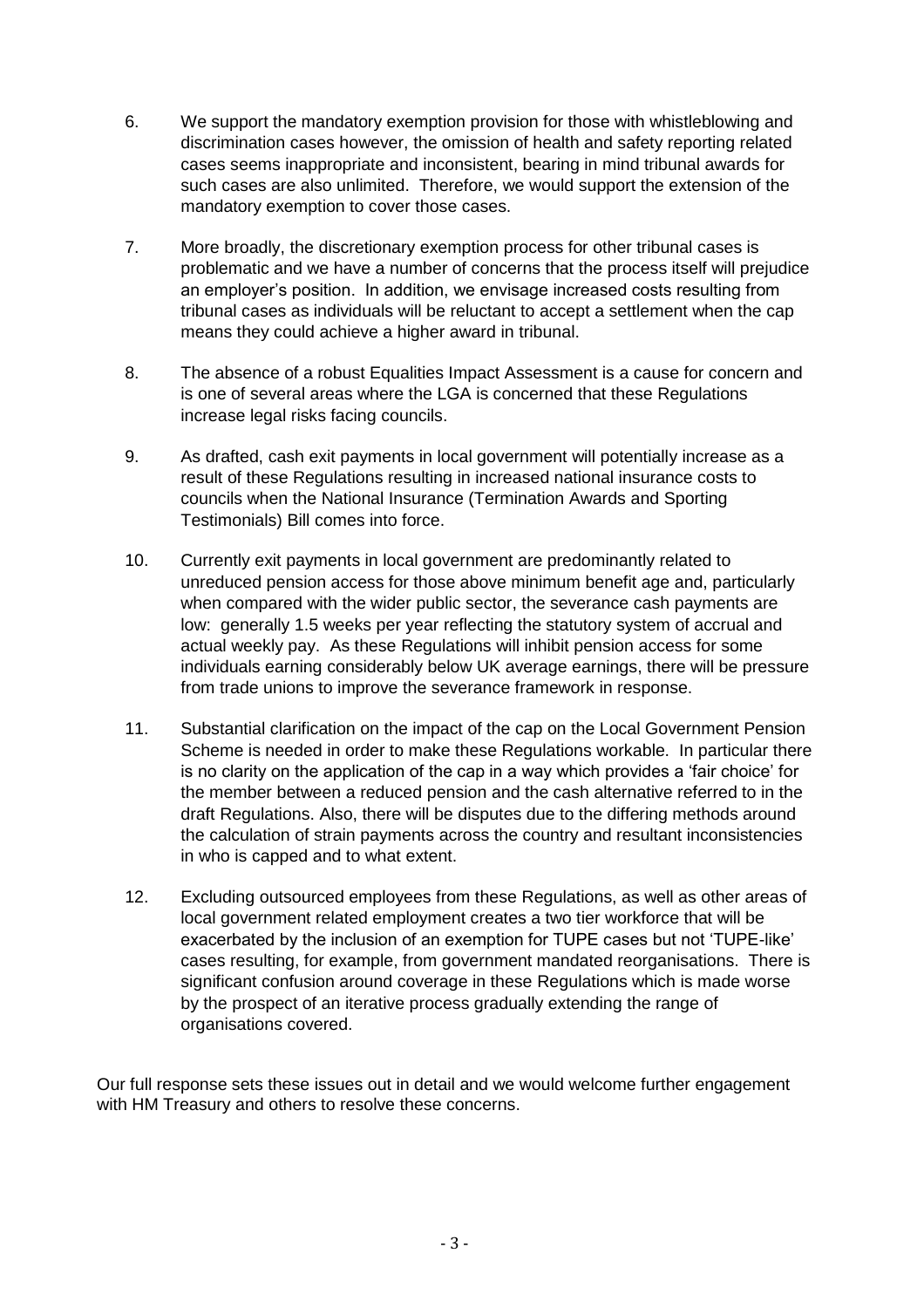### **1. About the Local Government Association**

- 1.1 The Local Government Association (LGA) is the national voice of local government. We are a politically-led, cross party membership organisation, representing councils from England and Wales.
- 1.2 Our role is to support, promote and improve local government, and raise national awareness of the work of councils. Our ultimate ambition is to support councils to deliver local solutions to national problems.
- 1.3 The local government workforce is the most occupationally diverse in the public sector. 1.4 million people work in local government, covering 800 different occupations.

### **2. Background to this submission**

- 2.1 The LGA [responded](http://lgpslibrary.org/assets/cons/nonscheme/20150731LR.pdf) to the original consultation on the introduction of a cap on exit payments in 2015 and set out a list of technical concerns and points for clarification that were necessary for the implementation of the government's intended policy. In responding to this consultation we include a similar technical response – Part Two – that again queries the feasibility of successful implementation of the proposals outlined in the consultation with the regulatory provisions as currently drafted.
- 2.2 For local authorities and the thousands of other public sector employers covered by these Regulations (and an additional number who are unclear whether they are in scope), a range of clarifications, amendments to these draft Regulations and amendments to other legislation, are required before a cap on public sector exit payments can confidently be introduced. We strongly urge HM Treasury to give the necessary consideration to these issues before laying Regulations to enact the exit payment cap.
- 2.3 In addition to the technical issues the consultation provokes, we have a number of policy concerns about what is proposed and the means by which the cap is to be implemented. These are outlined in the first part of this LGA response.

# **Part One**

### **3. Key areas of concern**

- Cap waiver provisions
- Bureaucracy of cap
- Scope of organisations covered by the cap
- Commencement and implementation
- Range of individuals affected by the cap
- Industrial relations
- Legal risks
- Unintended costs to employers resulting from the cap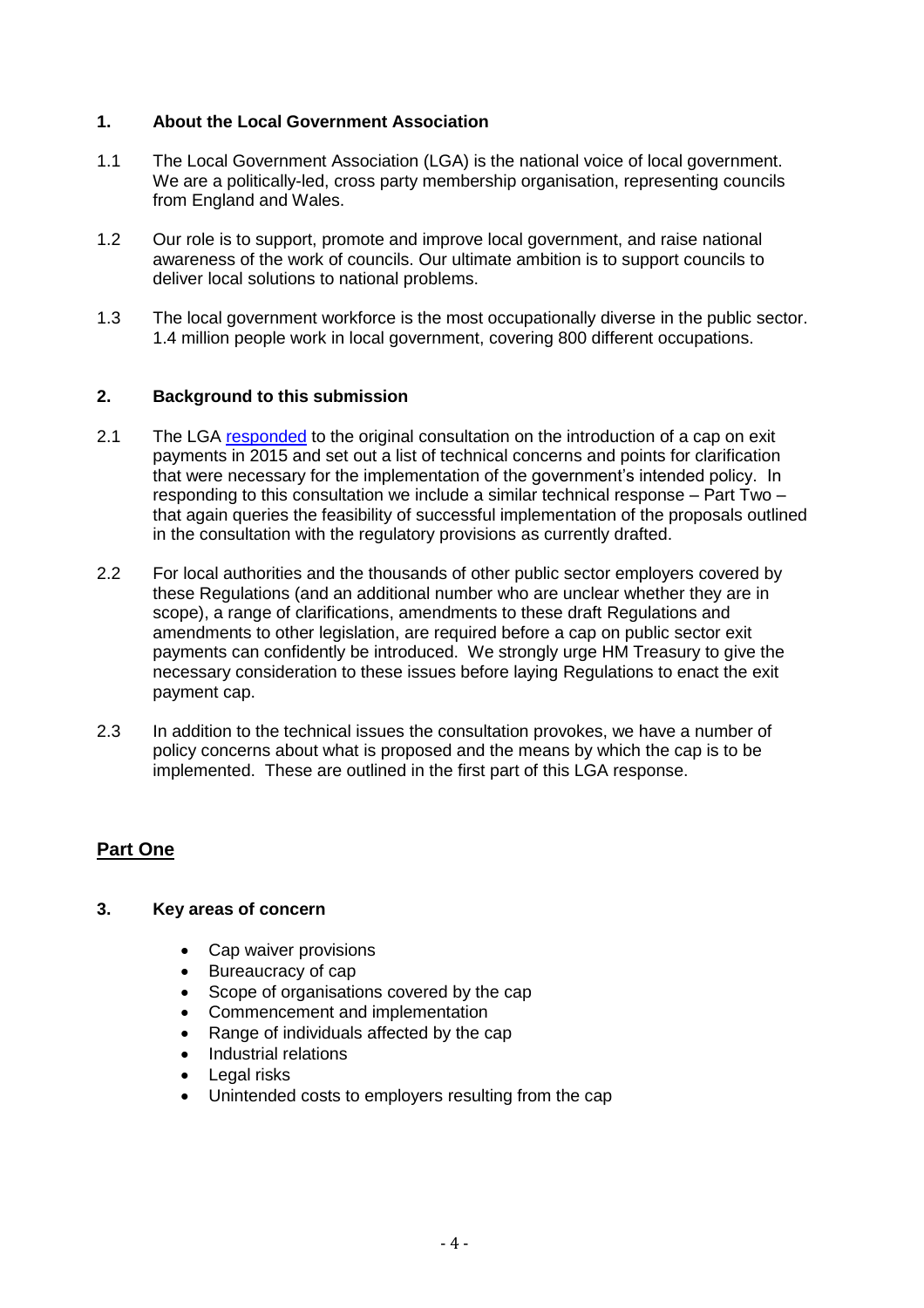### **4. Cap waiver provisions**

- 4.1 The consultation documents outline provisions for mandatory relaxation for the cap in specific circumstances. The facility for mandatory relaxation is welcome although we have some queries for clarification of how and when this is intended to operate.
- 4.2 As the organisation representing local authorities we have a particular interest in the discretionary waiver process. It is important that a facility exists for the cap to be waived when circumstances make this the best course of action for the employer, individual and taxpayers. However, the consultation documents do not concur on when and how this waiver can be utilised and potentially necessitate an additional cumbersome and time consuming approval process that challenges the capacity of democratically elected local councillors to make timely and appropriate decisions.

### **5. Mandatory relaxation of the cap**

- 5.1 The LGA has queries for clarification over two of the three proposed mandatory cases for relaxation of the cap.
- 5.2 The exemption for payments arising from applying the TUPE Regulations is clear but it is not explicitly set out that the same applies for 'TUPE-like' transfers that follow the spirit of TUPE such as transfers following the [Cabinet Office Statement of Practice](https://www.gov.uk/government/publications/staff-transfers-in-the-public-sector) or similar central government instigated transfers that may not explicitly be covered by TUPE.
- 5.3 As the policy intent has historically been to ensure that public sector workers are treated no worse than they would be if TUPE formally applied it is assumed that the exemption would cover these transfers as well but this should be confirmed and set out explicitly.
- 5.4 However, exempting transfers while restricting payments available to non transferring staff could lead to double standards in post transfer reorganisations that distort an employer's capacity to make the appropriate decisions necessary. The discretionary provisions discussed below could assist but this is not clear from the guidance or Directions set out in this consultation.
- 5.5 Transfers and reorganisations are a common feature of local government and clarity over the application of the cap in these circumstances is crucial to its successful and consistent application and for the avoidance of costly legal challenges.
- 5.6 The mandatory exemption for some tribunal scenarios is welcome but its limitation to only two types of tribunal case gives cause for concern.
- 5.7 The mandatory exemption which it is proposed will apply to discrimination and whistleblowing claims is welcome, bearing in mind there is no maximum award limit for those cases, and the important protections that those claims cover. We agree that employees should not in any way feel prejudiced in raising discrimination and whistleblowing issues that could result in then needing to bring a claim. However, the same considerations also apply to health and safety related unfair dismissals, particularly in that employees should not in any way feel their future position is prejudiced if they raise health and safety matters, and therefore we believe such claims should also fall within the mandatory relaxation of the cap.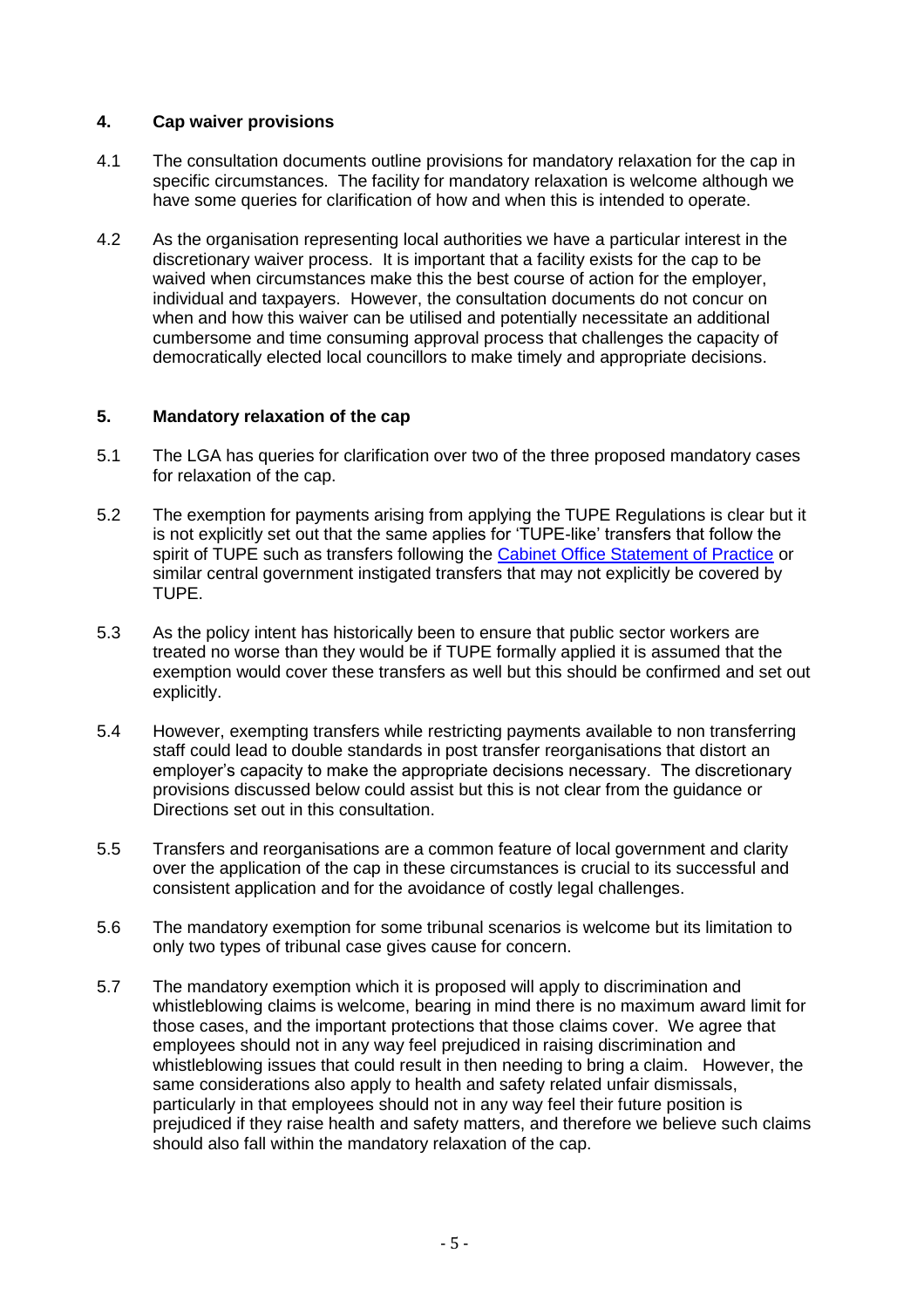- 5.8 The absence of indexation of the £95,000 figure means that in time, indeed arguably already, cases that are successfully prosecuted at tribunal, even where a maximum award does apply, could secure awards over £95,000.
- 5.9 Inhibiting an employer's capacity to settle ahead of the legal process will lead to costly legal cases and awards having to be paid by local authorities who could have saved public money by settling, even if that meant making an exit settlement – for example an unreduced pension – that these Regulations cost at more than the cap.
- 5.10 As reflected in 10.3 below, since the £95,000 figure was set out in the Small Business Enterprise and Employment Act 2015 inflation has inevitably meant that the impact of that figure has changed. Failure to provide for regular review or indexation of this figure means its interaction with potential tribunal awards will increasingly mean employers cannot enter into meaningful discussions to settle cases ultimately meaning there will be a rise in tribunal claims pursued.
- 5.11 Statutory payments associated with dismissal have risen in the time since 2015. A basic award may now be up to £15,750 and a compensatory award up to £86,444, giving the potential for awards up to £102,194. Under the draft Regulations, in order for an employee to win this amount of compensation they would need to pursue a case in an employment tribunal with all of the associated time and expense for the employee, employer and taxpayer.
- 5.12 We would therefore urge government to consider redefining this mandatory exemption power to also apply in cases where an employer reasonably believes that an award made by a tribunal might exceed the cap.
- 5.13 In most situations it is clear in the HM Treasury Directions and Small Business Enterprise and Employment Act 2015 that the mandatory relaxation must be authorised by a local authority, fire and rescue authority or Minister of the Crown – the 'Decision Makers'. However, it is not clear how this process is intended to work for employers such as schools (both maintained and academy) or other employers associated with local government and in scope for the Regulations but not directly within the remit of the council. We have sought clarity from MHCLG and DfE but the situation remains uncertain.

#### **6. Discretionary relaxation of the cap**

- 6.1 The Regulations and guidance around the discretionary relaxation of the cap need to be precise and transparent so individuals and employers understand the parameters of the exemptions and therefore can plan accordingly.
- 6.2 The intention of the 'undue hardship' exemption seems uncertain given the context of the Regulations and the guidance set out. As stated elsewhere in this response, the scope of these Regulations could include long serving public sector workers earning £24,000 a year, almost 25% below the average full-time UK salary. The lack of indexation of the £95,000 cap figure will lead to this scope expanding in time to cover even lower earning workers. Contrary to the assertion in paragraph 5.4 in the guidance, the LGA can envisage circumstances where individuals in their late 50s with more than 30 years' public service on these sorts of earning levels do face hardship as a result of being compelled to take a reduced pension a decade before they planned to retire.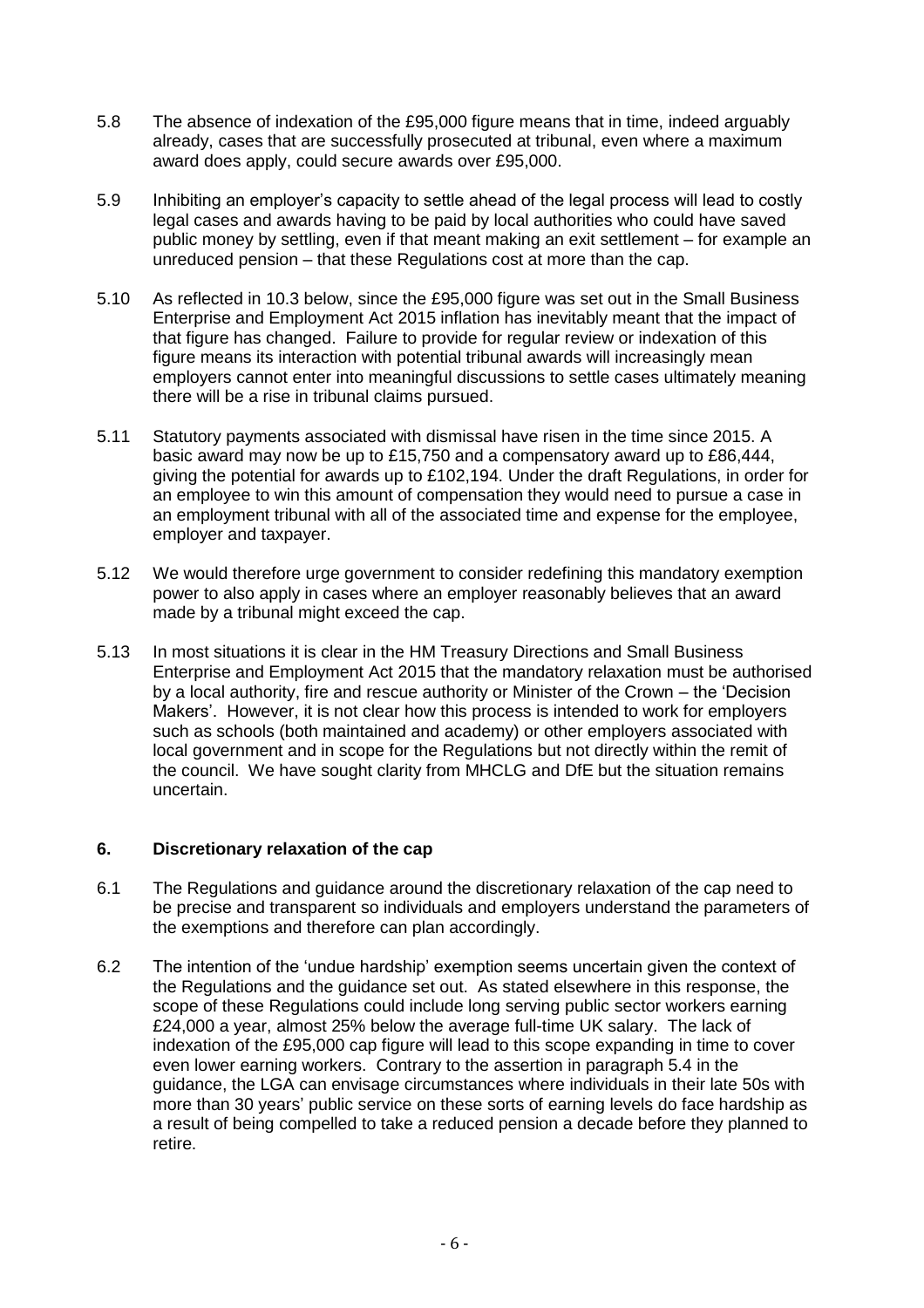- 6.3 We welcome the slightly broader definition indicated in the guidance that the circumstances constituting undue hardship may not be restricted to the employee alone. However, without clearer guidance there is a danger of confusion and a divergence of circumstances that may be deemed to meet the relevant threshold for this exemption. Given the complexity of the process (discussed further below), we are concerned that there is substantial scope for inconsistency and confusion in this exemption and urge HM Treasury to be clearer over the policy intention of this relaxation provision.
- 6.4 The discretionary exemption category of 'workplace reforms' is described in slightly different ways in the consultation documents which perhaps reflects the lack of precision in the exemption itself. Variously described as a provision to accommodate 'urgent' or 'significant' workplace reforms, we are concerned that the stipulation in the guidance to the consultation: that a detailed business case will be required, in the absence of any indication of the criteria that might be used to assess such a case, will cause valid cases to be rejected or returned for resubmission when the criteria, by iteration, becomes clear. Combined with the bureaucracy of the approval process discussed below, the LGA is concerned that any 'urgent' workplace reforms will be frustrated by these Regulations to the detriment of the local taxpayer, employees and the wider public.
- 6.5 The approval process risks introducing a circular process where negotiations with trade unions and staff over workplace reforms are stalled while the potential to access a discretionary exemption is explored only to be reconvened when a decision is taken, presupposing it is possible for a decision to be made before an agreement in principle is reached. This risks exacerbating an already tense industrial relations context that can surround urgent, or significant, workplace reforms. We therefore seek a clear and streamlined process that minimises this risk and any obstruction to local authorities' capacity to introduce workplace reforms.
- 6.6 Particularly in the early stages of these Regulations being implemented, it is likely there will be significant questioning of the timing of agreements and exit dates. The LGA is concerned that agreements with individuals to see through projects or ensure a smooth workplace reconfiguration will be frustrated by these Regulations and instead departure processes will be imbued with uncertainty making employees less flexible about their formal departure day than is beneficial for the employer. The LGA recommends an amendment to introduce an exemption for exits agreed prior to the implementation of the Regulations that have a date of departure within six months of that date.
- 6.7 These Regulations have been pending since 2016 and remain beset by inconsistency and a lack of clarity that is causing a level of confusion and uncertainty in discussions currently in process regarding exits. As set out in section 9 below, it is imperative there is an implementation period of sufficient length for consequential legislative changes and for the correct exit payment discussions to be had with employees.
- 6.8 Given the ongoing reduction in jobs in some local authorities (the local government workforce is three quarters the size it was in 2012), these implementation issues are of significant importance and we urge HM Treasury take appropriate steps to address them.
- 6.9 We recognise and welcome the provision for a discretionary relaxation exemption in other circumstances not explicitly set out in these HM Treasury Directions. There is a concern however, reflected in section 7 below, that without at least some principles to be satisfied by the required business cases, it will be difficult for authorities to submit an appropriate business case to the four levels of clearance required.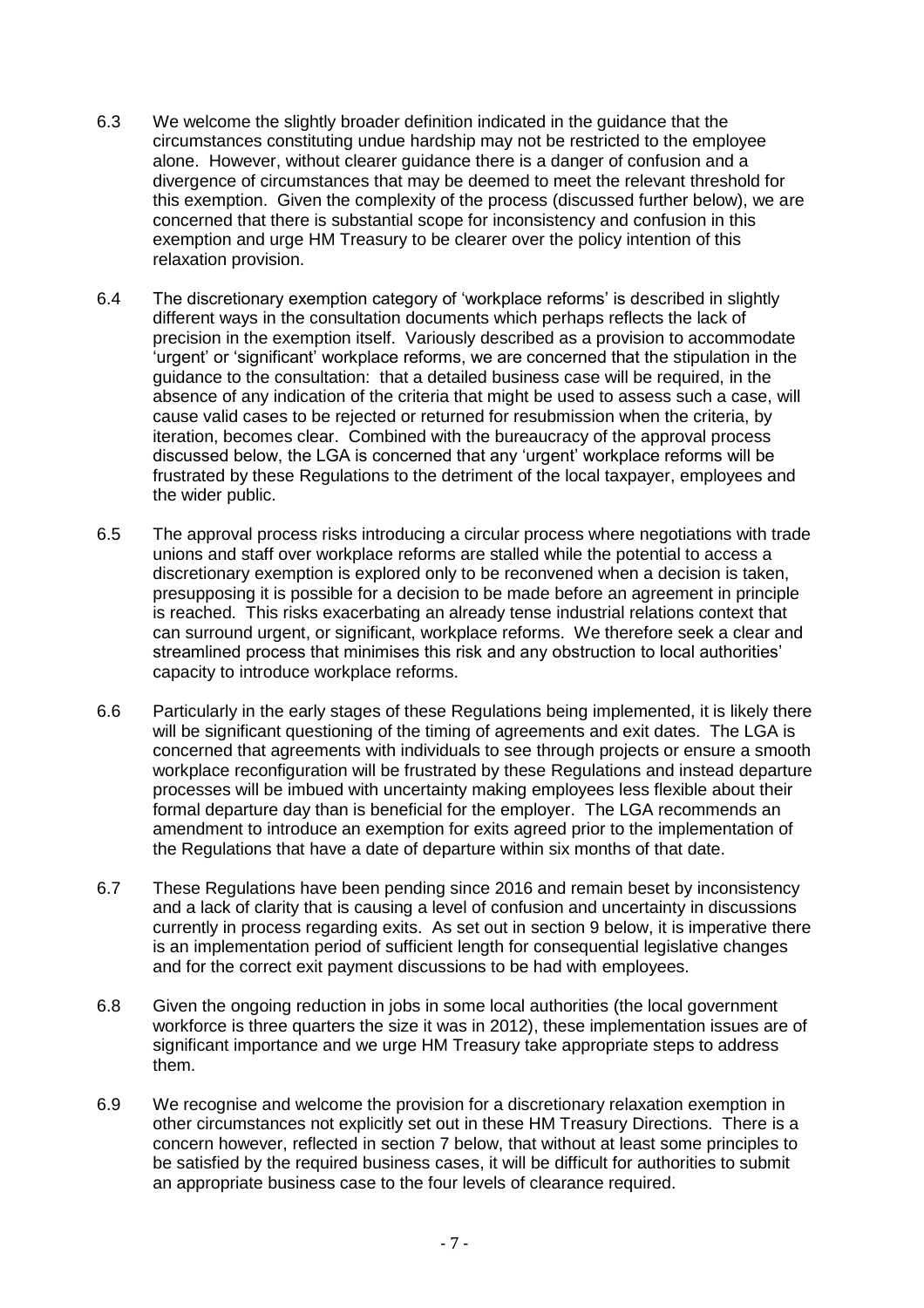- 6.10 Paragraph 5 of the HM Treasury Directions is unclear. This seems to indicate that where an exemption applies, payments are still limited beyond that already set out in the exit provisions set down in legislation. We seek clarity on what that would mean in practice as, for example, having differing levels of pension reduction in light of an exemption would require further complicated changes to Regulations and administrative costs as an employer made an assessment of exactly what level of strain payment is appropriate outside both the current exit provision practice in local government and the explicit limits in these Regulations, in order to mitigate an undue hardship case.
- 6.11 We anticipate that the limitation to relax the cap only 'to the extent necessary' to satisfy the grounds for exemption will expose local authorities to legal risk as there are likely to be differences of view on how far is necessary. This would not be the case if the exemption simply allowed the existing provision to apply – this is simpler and more intuitive and we urge HM Treasury to review this provision accordingly.

### **7. Bureaucracy of process**

- 7.1 As indicated above, the LGA has significant reservations regarding the complexity of these Regulations and the cumbersome approval processes outlined in these consultation documents for the application of exemptions.
- 7.2 At its most extreme, business cases appear to need approval from:
	- a) full council;
	- b) the permanent secretary at MHCLG;
	- c) a Minister of the Crown; and,
	- d) HM Treasury.

This is time consuming, costly and overly bureaucratic. We cannot see how this is feasibly an efficient and appropriate approach.

- 7.3 Local authorities are democratically elected by the public and they are accountable to them. Repeatedly it has been shown that local government is the most efficient part of the public sector. Requiring three further levels of approval for an exemption reached by a full council decision suggests a level of distrust that the LGA finds disturbing. Providing employers can demonstrate they are following the Regulations and HM Treasury Directions, we don't believe three extra levels of approval are required and would contend this will be seen as a disproportionate level of central government involvement in local workplace decisions.
- 7.4 The range of bodies related to but not directly linked to local authorities' central functions also makes this approval process uncertain for those bodies, like schools, who have significant autonomy in their operations but will be reliant on the local authority to approve an exemption. Even if successful, it is unclear how a school (or similar employer) then navigates the other layers of the approval process, or whether the local authority is presumed to take up that responsibility (an extra obligation on already stretched resource).
- 7.5 The consultation presumes government departments will issue appropriate guidance for these processes but with the volume of regulatory changes required and the lack of implementation period set out in the consultation document; we are deeply concerned that councils, schools, academies and related employers will be left without the necessary provisions to operate these policies.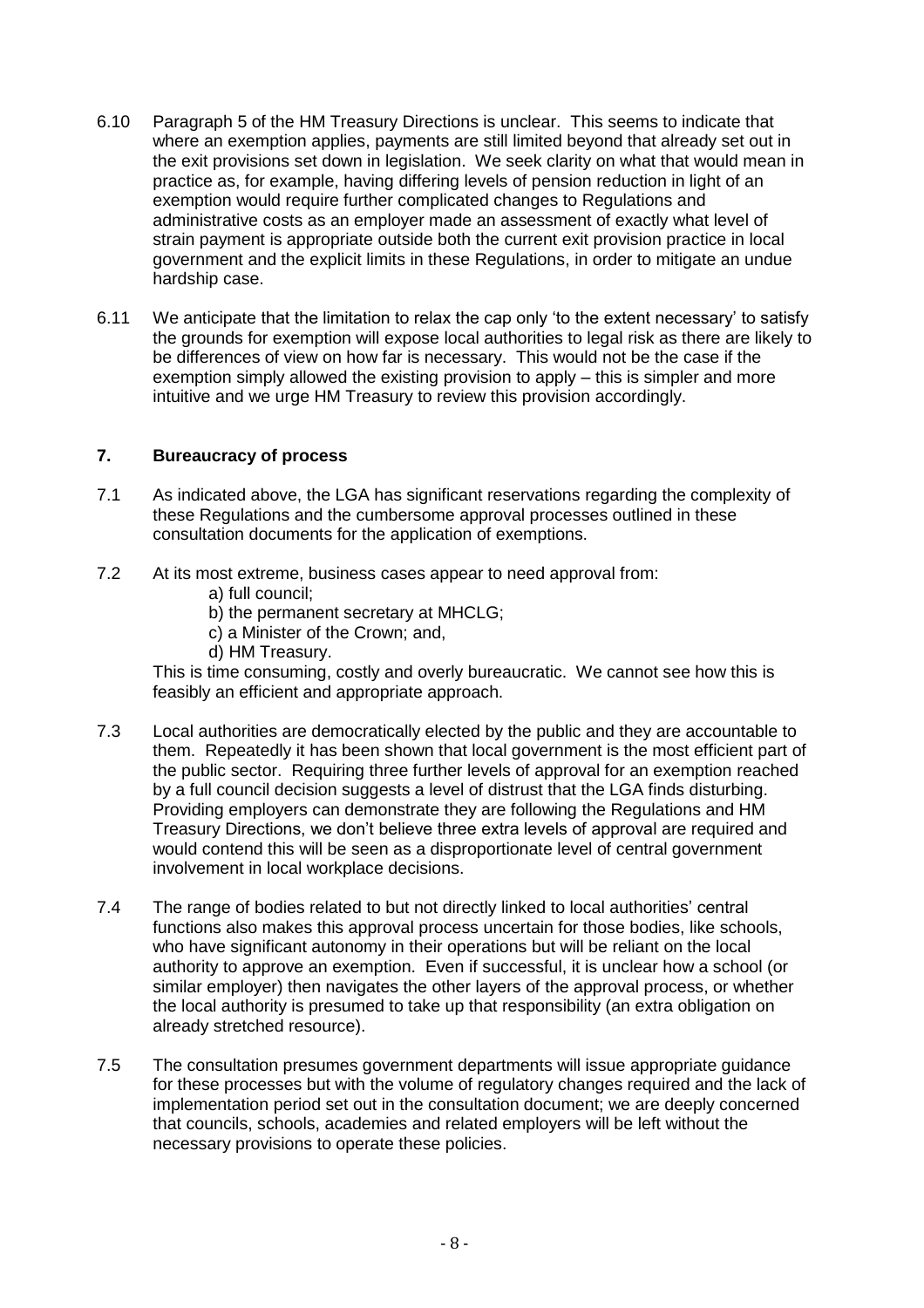- 7.6 Academies, many of whom are part of the LGA's Employer Link network, will face particular challenges navigating these Regulations for both teachers and support staff where both DfE and MHCLG may be deemed the appropriate sponsoring department (as support staff are members of the Local Government Pension Scheme) and there is no obvious Decision Maker at a local level. It would seem unnecessarily complicated if different frameworks operated for securing exemptions for different groups of school staff in analogous situations.
- 7.7 It should also be noted that academies are already covered by an obligation to seek approval from the Education Funding Agency (EFA) for any 'special severance payments' that exceed £50,000. It is expected, from the suggested scope of these Regulations, that special severance payments are also covered by this cap, however, it is unclear how these two obligations interact in a qualifying case and whether EFA approval would be needed in addition to any exemption sought from DfE and HM Treasury.
- 7.8 The LGA is further concerned that there may be competing obligations regarding confidentiality and transparency in regard to the reporting requirements set out in these provisions. For councils where very few exits breach the cap and secure an exemption it may prove difficult to protect the anonymity of the individual.
- 7.9 The requirement on individuals to report their exit to other public sector employers is likely to cause confusion as it is not clear exactly which employers are in scope and the bureaucratic process of exemptions may mean the timing of exits is distorted. One risk to employers is the extra effort and expense of undoing an exit payment or even securing sufficient information to assess whether doing so would be financially prudent; another is the potential for a resultant legal challenge from the individual.
- 7.10 This section sets out the case against the approval process both in principle and with regard to the addition of another a layer of bureaucracy in cases where HM Treasury has already indicated that the cap should be relaxed on mandatory or discretionary grounds. Such bureaucracy of process could be avoided by changes in the guidance (and the Directions, where it is indicated below) to reflect the wording of the Regulations namely:
	- to allow bodies listed in Regulation 11 to exercise the power to relax the cap in mandatory cases without the need for further approval;
	- to allow bodies listed in Regulation 11 to exercise the power to relax the cap in discretionary cases without the need for further approval. This would require a change in section 4.1 of the Directions which states that HM Treasury consent is required;
	- to specify that only HM Treasury approval is needed if a body named in Regulation 11 (other than a Welsh authority) wishes to relax the cap outside of the circumstances set out in the Directions, removing the requirement for the Principal Accounting Officer and relevant minister approval.

These changes would allow democratically elected and accountable bodies to continue to make transparent decisions that provide good value for the taxpayer. Alternatively, if the intention is that bodies listed in Regulation 11 (other than a Welsh authority) are required to gain approval as set out or implied in the guidance then changes in the Regulations, Directions and guidance are required to make this clear.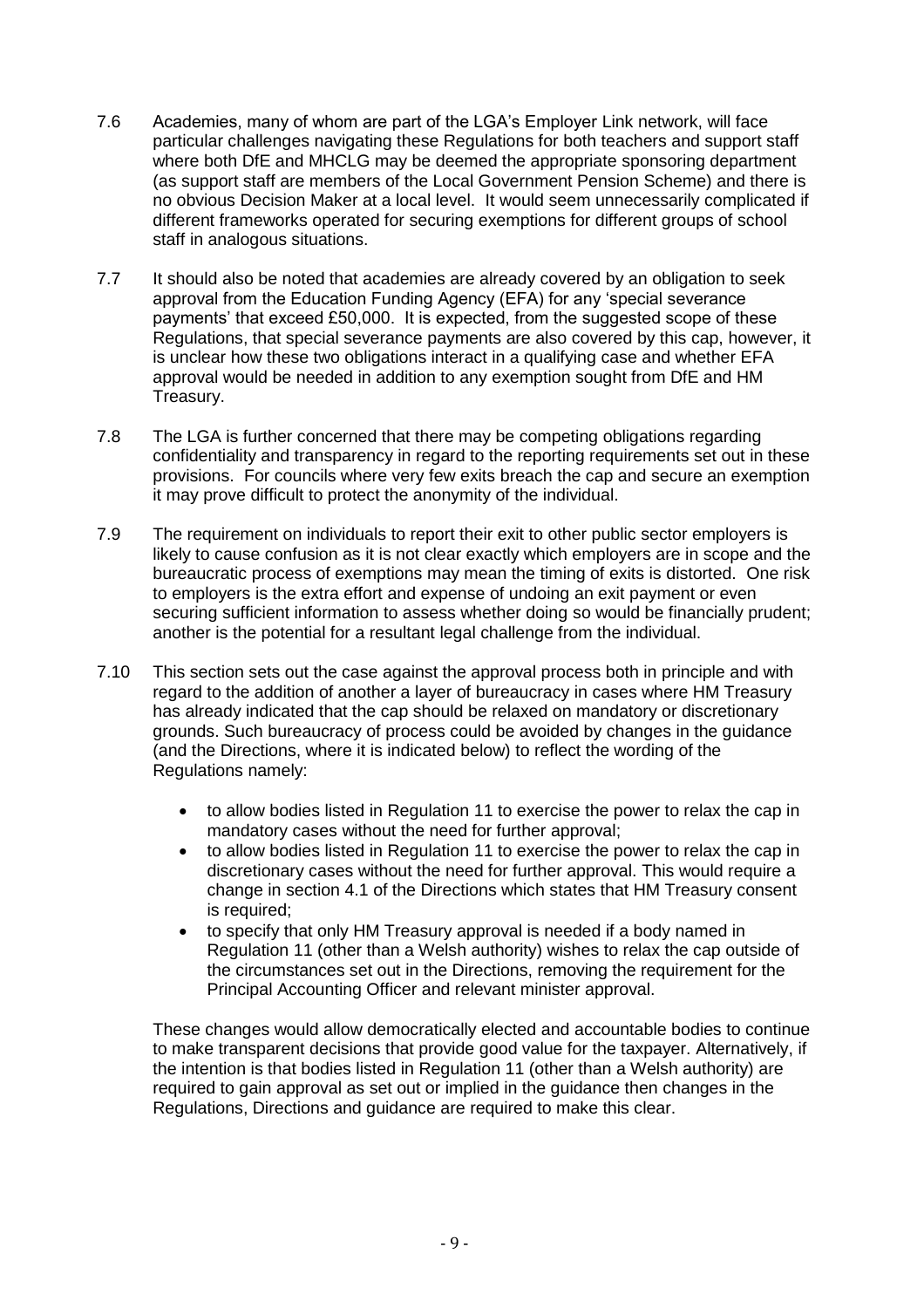# **8. Organisations in scope for the cap**

- 8.1 Some local authorities have expressed unease at the list of organisations included and excluded from the cap. Whilst recognising the aim of excluding resettlement payments from the cap, which are used in the armed forces and security services, it is disproportionate and unnecessary then to exclude those bodies as a whole to achieve that aim. Such payments are not exclusive to the armed forces and security services and the aim could be better achieved by excluding resettlement payments as a category from the cap, which would then enable other analogous public sector workers to share the same provision rather than excluding them purely on the basis of their employer, not the demands of their profession.
- 8.2 As discussed in section 12 below, the omission of an Equalities Impact Assessment (EIA) for these Regulations appears to expose them to risk of legal challenge. The LGA urges government to review this and share the legal basis of the decision to defer an EIA until a decision is taken around a two stage implementation process, which is, apparently, only linked to the organisations deemed in scope, not the policy itself.
- 8.3 The concept of subsequent lists of organisations in scope being published is deeply problematic. Firstly, the descriptions set out in this consultation are not precise and will lead to numerous queries in regard to whether certain deliverers of public services are in or out of scope. We envisage that those queries will turn into legal challenges that will disproportionately affect local government due to the innovation within the sector and the diversity of approaches taken to service provision.
- 8.4 Lack of clarity on the organisations in scope will also frustrate the multiple employment procedure where, according to this consultation, employees are obliged to inform all other public sector employers of an exit payment. On each occasion the employer is going to have to check the list to confirm if the organisation is in scope. Without clarity on types of organisation included and excluded, or at least a comprehensible description of the scope, this is going to be increasingly difficult to do.
- 8.5 All workers outsourced from local government are in effect excluded from these Regulations. This seems counter to the intentions of Fair Deal to protect provisions at the time of transfer as such employees may remain entitled to exit payments, including the early payment of an unreduced pension, that are not available to staff directly employed by the local authority. This certainly seems iniquitous, potentially resulting in additional costs recharged by outsourcing employers as well as legal challenges that will be a further burden on councils.

# **9. Commencement and implementation timing**

9.1 The LGA is particularly concerned about the proposed start date for these Regulations. As stated, the cap and associated provisions will come into force the day after the Regulations are made. Given the need for the draft Regulations to be clarified and amended this provides far too little time for employers to change their policies, communications and potentially offers to individuals exiting over this period. As made clear in this consultation response, there are a substantial number of issues to be navigated before determining what exit payment can legitimately be paid to an individual once these Regulations come into force. Employers will need to procure advice from legal advisers, administering authorities and others before they are in a position to proceed with making exit payments. The discretionary exemption for agreements to exit made before the coming into force of the Regulations does not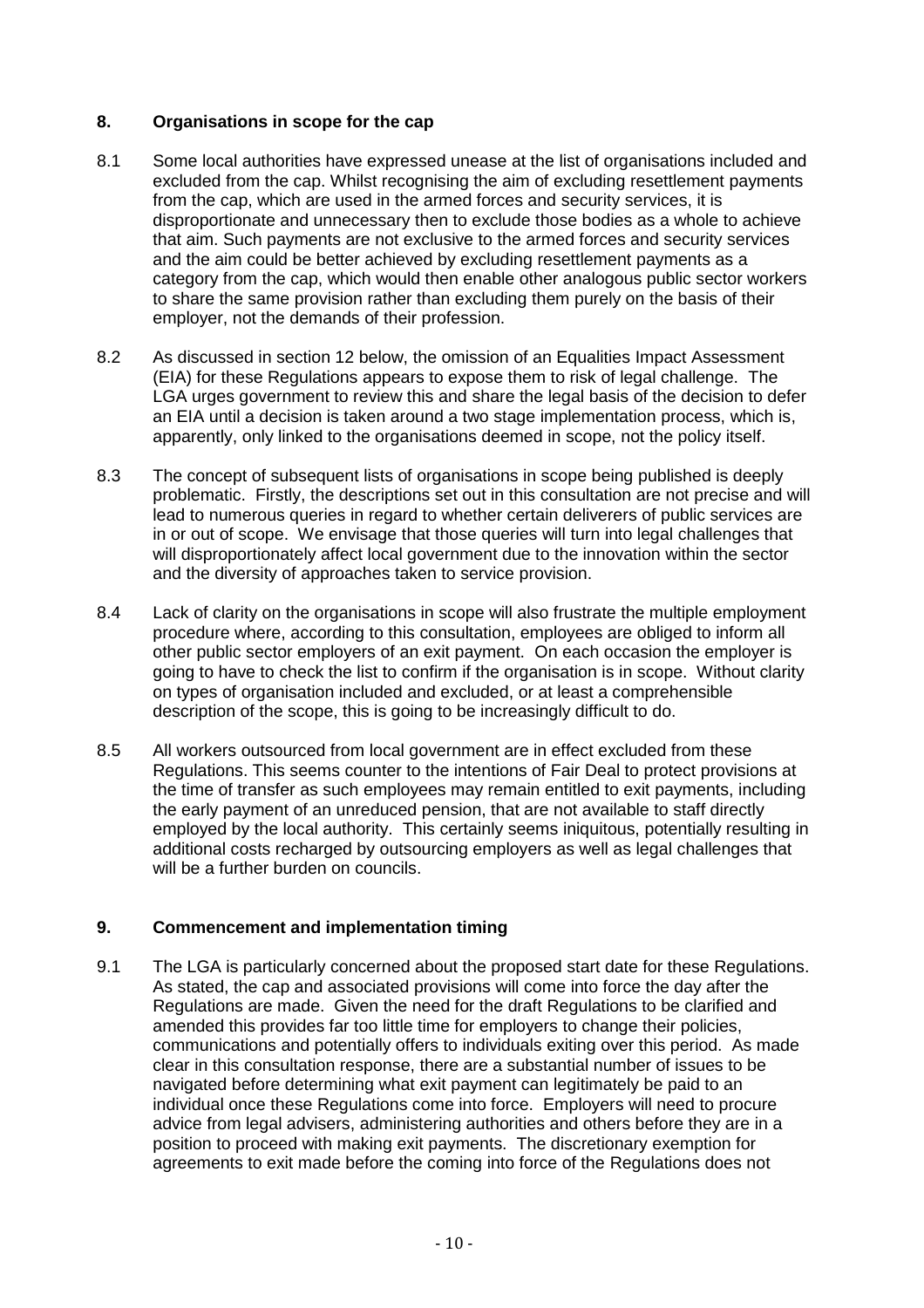address this issue, as the parties to the agreement cannot be sure that the discretion will be exercised so as to allow the payment.

9.2 Unlike some other sections of the public sector, local government continues to reform its workforces, often resulting in a reduction in staffing levels. To have to put these on hold, and potentially withdraw plans and offers that have been made in order to ensure compliance with Regulations that have not been in a state to be anticipated will be a major challenge for employers and a notable cost. We strongly urge government to allow employers a reasonable period for implementation after the Regulations are made AND the necessary consequential changes to other Regulations (most notably the Local Government Pension Scheme Regulations) have been introduced. Presuming these changes to the LGPS are introduced promptly after these Regulations pass through Parliament, we believe nine months would be an appropriate period. Any delay to changes to the LGPS, however, will necessitated more time. Part Two of this response include a description of the consequential LGPS regulatory changes and GAD provisions that are required in order to give effect to the exit payment cap Regulations. These should be considered a prerequisite to these Regulations coming into force.

### **10. Scope of individuals affected by the cap**

10.1 Although in many parts of the public sector a cap of £95,000 will impact only the very highest earners, the decision to include payments made to a pension scheme as well as those made to individuals means that in local government the effects of the cap will be felt beyond this group. The cap will bite on some long serving, comparatively low paid public sector workers including social workers, school caretakers, environmental health officers, planning officers, assistant finance/HR/IT workers and other basic rate taxpayers who have devoted their working lives to local government service and have made significant contributions to the scheme on the understanding of the benefits to be provided in redundancy situations.

> An administrative assistant with 35 years' service at 55 earning £23,500 when she is made redundant could have a combined severance payment and pension strain cost that exceeds £95,000 even though she would actually receive a severance payment of £18,300 and, as a result of contributing to the pension scheme throughout her service, an annual pension of £11,800 (with a lump sum on retirement from the pension scheme of £21,150).

- 10.2 For this reason the LGA would propose that the Regulations are amended to include an earnings 'floor' to ensure that those basic rate taxpayers with moderate incomes and who could not be described by any measure as 'highly paid' are not caught by it.
- 10.3 The LGA is also concerned that the cap will, over time, cause more and more individuals to be affected. It is evident that in the absence of indexation or any provision for review of the cap the £95,000 figure is already leading to an incremental increase in coverage. To demonstrate, the Small Business Enterprise and Employment Act set the figure for the cap: £95,000, in March 2015. To set the cap today at the equivalent to £95,000 in 2015 the limit would be around £105,000. Conversely, £95,000 today is closer to £87,000 in 2015.
- 10.4 The omission of any indexation or review of the cap in these Regulations, coupled with the lack of an earnings 'floor', means that over time more lower paid staff will be caught by its provision. This will be increasingly perceived as unfair by those staff and will reduce the ability of employers to secure voluntary redundancies – slowing up the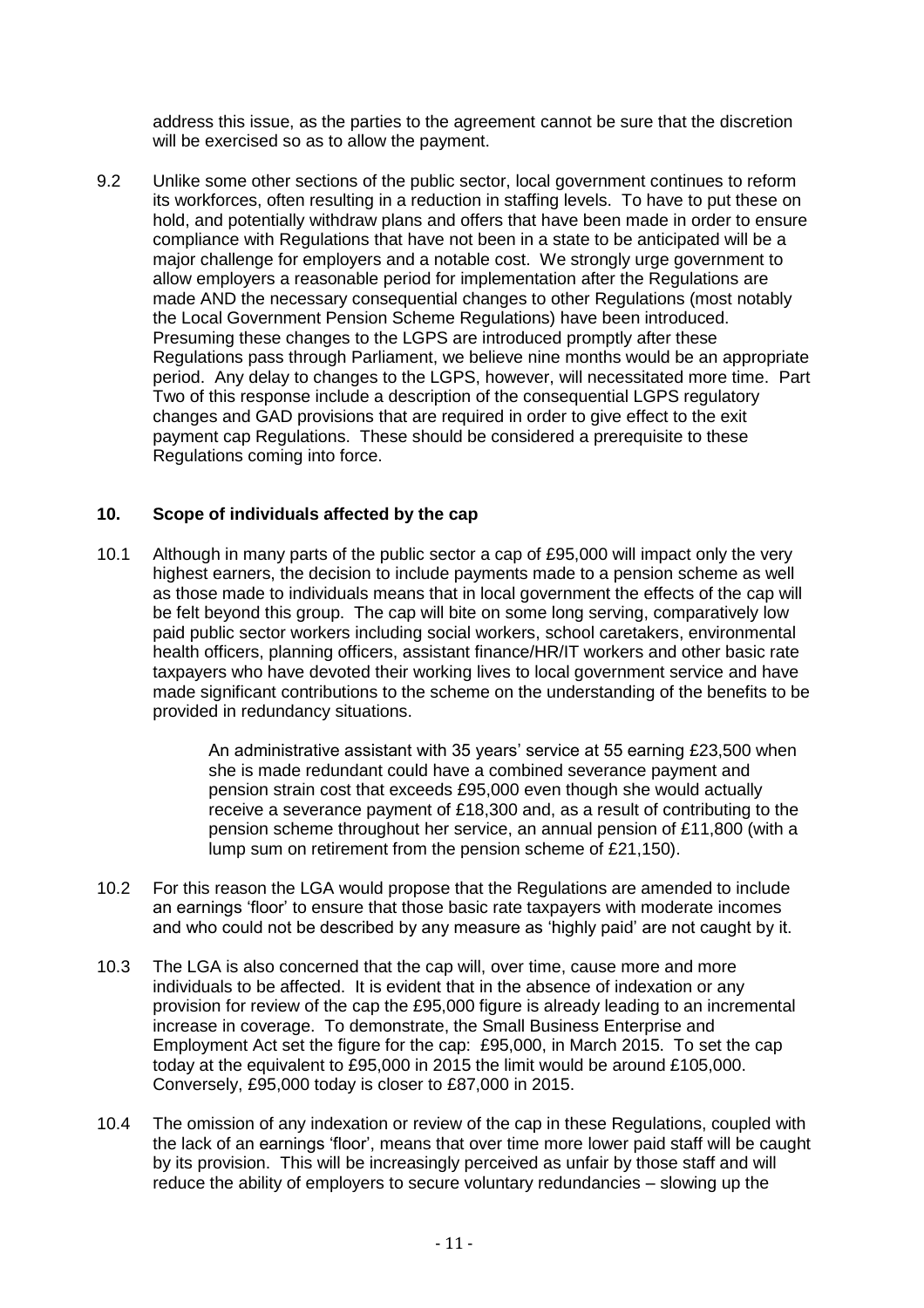restructuring process and potentially causing extra costs resulting from the need to develop assessment criteria and processes to manage compulsory redundancy situations that would otherwise have been avoided – and increase the pressure to improve the severance cash provisions of the local government redundancy scheme.

### **11. Industrial relations**

- 11.1 For several decades, since the 1970s, local government redundancy provisions have included a right to an unreduced pension for those at or above minimum benefit age (currently 55) and, in comparison with other areas of the public sector, modest severance payments usually based on the statutory redundancy scheme.
- 11.2 Employers have discretion over the non-pension redundancy compensation scheme they have (subject to the limits in the Local Government (Early Termination of Employment) (Discretionary Compensation) (England and Wales) Regulations 2006, however, the majority of local authorities adopt a low multiple to the statutory formula and use actual pay instead of the capped pay in the statutory scheme. This is why the illustrations in this consultation response are based on a presumed redundancy payment calculation of **actual pay \* statutory weeks \* 1.5** as this reflects the most common formula used.
- 11.3 The decision to include pension strain payments in the exit payment cap cuts across severance payment provisions and is likely to lead to pressure on councils to improve their payment formula to closer match other areas of the public sector. This would reflect the government's stated intention in its 2016 consultation on public sector exit payments reform to ensure greater consistency across the public sector although to do so is likely to more than exceed any savings achieved through the cap as the suggestion in government's response to that consultation was a maximum of three weeks per year of service, more than double the current formula used in some circumstances.
- 11.4 Local authorities, academies and other employers in scope of these Regulations will be faced with the challenge of seeking to plan and implement workforce reform in the context of uncertainty over what exit offers they can make and what agreements, individual and collective, can reasonably be made. This will lengthen, and make more fraught, redundancy exercises that remain a common feature of the local government landscape despite local government employment being at its lowest figure since ONS records began in 1999.
- 11.5 The confusion over the waiver process and legal limitations will also frustrate opportunities for mutually agreed departures. This means some staff will be more inclined to resort to the legal process and pursue Employment Tribunal claims instead of reaching a settlement that would ultimately demonstrate value for money for the taxpayer. Instead both employer and employee will be faced with an uncertain, time consuming and potentially costly legal process.
- 11.6 Such mutually agreed departures will be further discouraged by a continuation of a pension scheme which denies choice to individuals faced with a reduced pension. LGA would propose that it made clear that all public service pension schemes should offer the ability for employees who are capped to choose a 'package' that best meets their situation at the time of their exit.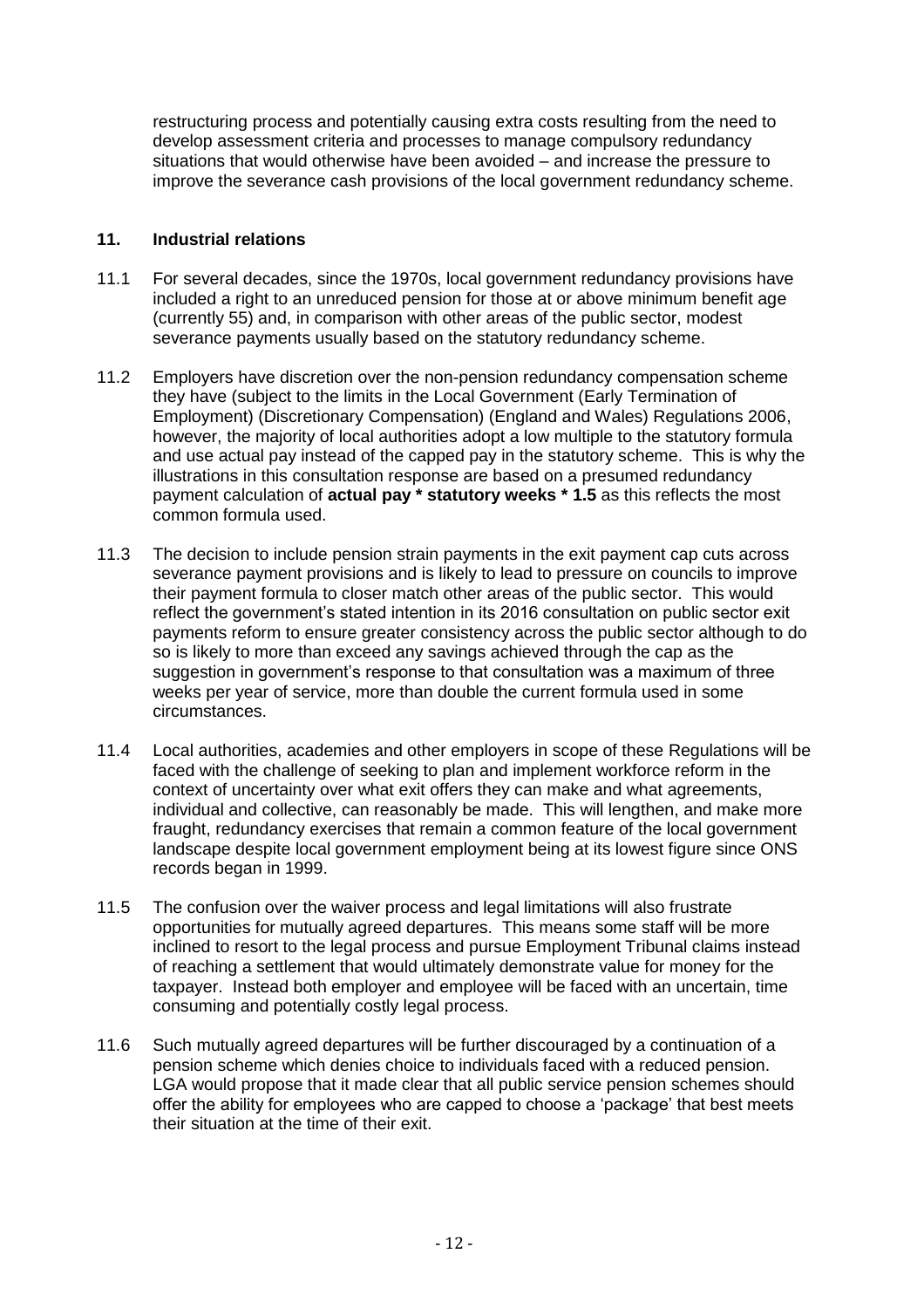# **12 Legal uncertainty**

- 12.1 The LGA is very concerned at the lack of Equalities Impact Assessment (EIA) for these Regulations and the proposal that one would only be undertaken if a two stage implementation approach is adopted.
- 12.2 The consultation document makes reference to an EIA conducted "in the previous consultation, ahead of legislation on the policy." The only text relating to equalities impacts in the webpage referred to is this:

"In terms of impacts on groups protected under equalities legislation, using data from the Labour Force Survey (LFS) , it is possible to break down the working age population by whether they work in the private or public sector – and by age, gender, ethnicity, religion, disability and marital status. To assess the potential impact of this policy, statistics for the total population and the total UK workforce are compared to the statistics for public sector workers. The LFS, however, cannot be used to estimate the proportion of the public sector workforce according to sexual orientation, gender reassignment status, pregnancy or maternity status – and therefore cannot estimate the impact of this policy on these groups. As a consequence of the way exit payments are calculated, among a population of high paid individuals those that are long-serving, and in turn more likely to be older, are relatively more likely to be affected."

We are concerned that this assessment, dating from 2015, may not meet obligations under the Public Sector Equality Duty 2010 and therefore these Regulations are at risk of legal challenge causing confusion and potential additional costs for local authorities.

- 12.3 We have some specific concerns regarding the equalities impact of these Regulations that we do not believe have been adequately considered in any previous consultations and are not covered at all in this one. Even if the impact assessment above is deemed adequate, we contend that the failure to index the £95,000 figure has meant that, four years on, the coverage of the cap has expanded. As drafted, the cap will limit the exit terms of some local government workers earning less than £24,000 a year – considerably less than the average UK full time employee. We do not believe this has been properly considered in terms of who is impacted and to what degree.
- 12.4 The exclusion from scope of outsourced workers could also have a differing impact on employees by gender. We know from data produced for the gender pay gap assessments that the pattern of outsourcing has a significant impact on the gender pay gap of local authorities. There is also likely to be a different impact of the exit payment cap depending on outsourcing patterns; again, it is not clear that this has been considered in the development of this policy.
- 12.5 As discussed in section 8, local authorities consider it disproportionate that the armed forces and security services are exempt as a whole rather than exempting the categories of payments that specifically relate to the special features of their employments such as resettlement payments. Those exempted parts of the public sector, it is suggested, are younger and more male than other workforces, such as local government, that are in scope.
- 12.6 The suggestion that if the cap prevents an individual receiving the pension to which they would previously have been entitled, they should receive cash to the value of £95,000 may also give rise to age discrimination risk. This would be a cash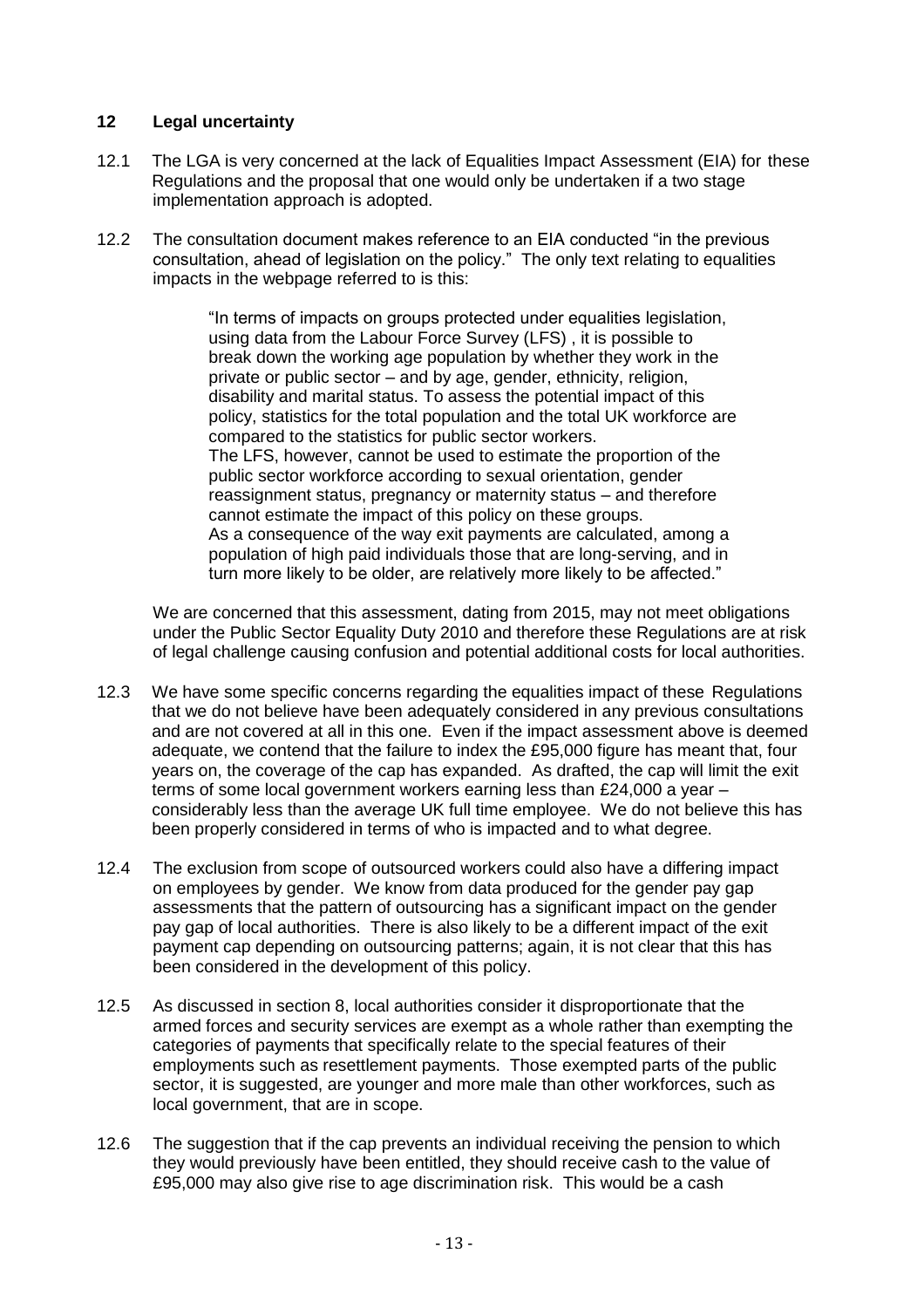payment, so not a pension payment; neither covered by the exemption in the age discrimination for pension provisions, nor the statutory redundancy age provision exemption. We are concerned this exposes councils to a legal risk around age discrimination.

- 12.7 The potential exemption for settlements to avert tribunal awards for discrimination and whistleblowing only is a concern as there is a potential for challenge about the assessments made by councils in regard to the merits of cases and on what basis an authority is judging they would lose a case. We are also concerned that putting a case to full council on this basis may ultimately prejudice a case if it is subsequently pursued.
- 12.8 Given recent legal judgments we strongly urge government to seek and share relevant legal advice relating to these Regulations before local authorities and others are put in the position of having to implement legislation that is subsequently successfully challenged in the courts.

### **13. Unintended costs of implementing the cap**

- 13.1 Government announced its intention, in 2016, to align the income tax and employer national insurance contribution rules, so that payments which qualify for the £30,000 tax exemption would be subject to both income tax and employer NICs on amounts in excess of £30,000. This, we understand, will affect exits from April 2020.
- 13.2 One option indicated in this consultation is for capped exit payments that prevent unreduced pension access (because they are insufficient to cover the strain cost), to have that balance paid as cash instead. To illustrate the impact of this:

Female aged 55, earning £40,000 with 35 years' service

Current exit benefits: Immediate payment of an unreduced pension of £20,082 and a lump sum from her pension entitlement of £36,000 Severance cash payment, including statutory redundancy of £31,154 (based on a presumption of the redundancy provision offered by the local authority of actual pay x statutory weeks x 1.5)

Under the forthcoming National Insurance Bill, in this example, the council would be liable to pay national insurance on £1,154 of this payment amounting to approximately £159.

If local government employers are obliged to pay increased severance instead of providing access to an unreduced pension due to the cap, in this instance the council would be liable to pay NI on £65,000 rather than £1,154 amounting to £8,970 – an additional cost of exit of £8,811. There will also be additional tax payable by the employee that will reduce the severance they ultimately receive.

13.3 The consultation documents are silent on whether these national insurance payments are included in the calculation of £95,000 or excluded. It is therefore possible that, in the above example, the £8,970 should be counted as part of the payment and therefore the individual would receive a severance payment of £86,030 rather than £95,000.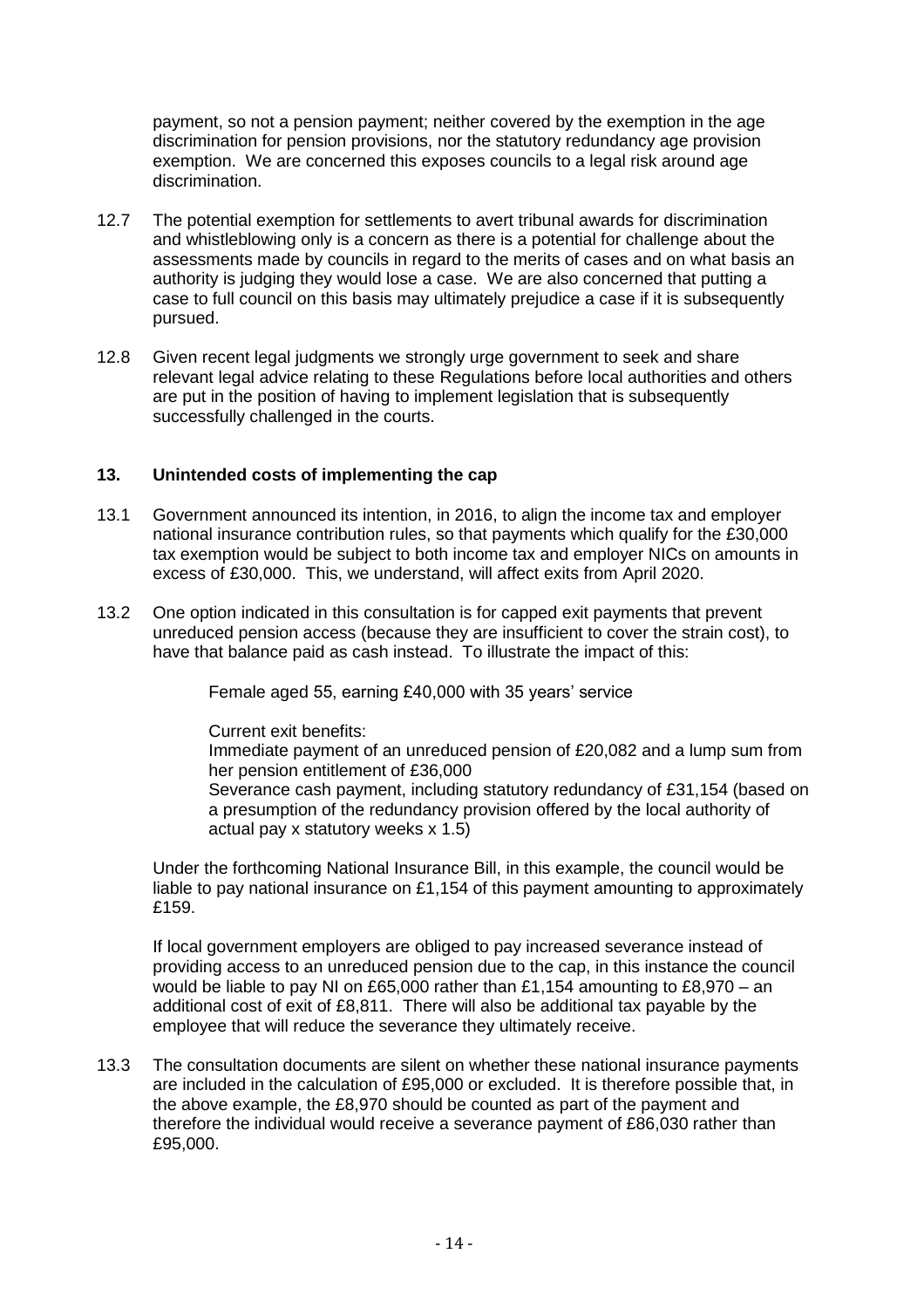- 13.4 The lack of clarity on the interaction of these Regulations with the proposed application of employer national insurance contributions to exit payments may erode the employer savings envisioned from this policy.
- 13.5 Due to the inclusion of pension strain costs in the calculation of the cap and the consequent necessity for partial reductions to pensions from the LGPS, there will be additional costs from administering authorities and their actuarial advisers that will be passed on to employers.
- 13.6 The complexity of the bureaucracy surrounding these Regulations will almost inevitably cause delay and uncertainty to the exit process which is likely to make individuals less confident in the process and be more demanding of assurances. As the exemption processes are uncertain but will undoubtedly take time, the additional uncertainty is liable to make the exit process more fraught, take more time and as such incur more cost as exits are delayed.
- 13.7 The ability of public sector employers to recruit to senior posts and retain skilled and knowledgeable senior employees has already been eroded due to the negative impact of pension taxation. The protection offered by public sector pension schemes in the event of redundancy or ill health is an advantage that serves to encourage talented individuals to join or remain in the public sector. The removal of some or all of that protection may tip the balance in favour of moving to a higher-paid private sector position for some senior employees, adding to the problem of retention caused in part by pension taxation.
- 13.8 As indicated in section 8 above, local authorities are concerned that the reduction in availability of unreduced pension access for exiting employees with long service will lead to pressure on employers to increase the cash payments that are paid on exit to longer serving staff, including those who would not hit the cap.
- 13.9 The limitations of the exemptions for the full range of tribunal claims and the absence of indexation for the £95,000 figure will mean that an increasing volume of cases go to litigation instead of being settled as individuals know that it will be difficult or impossible for employers to offer as much in a compensation settlement as they may secure through a tribunal claim. Even when this turns out not to be the case, legal costs for employers may result in increased overall cost (in addition to additional costs on the tribunal system from increased cases).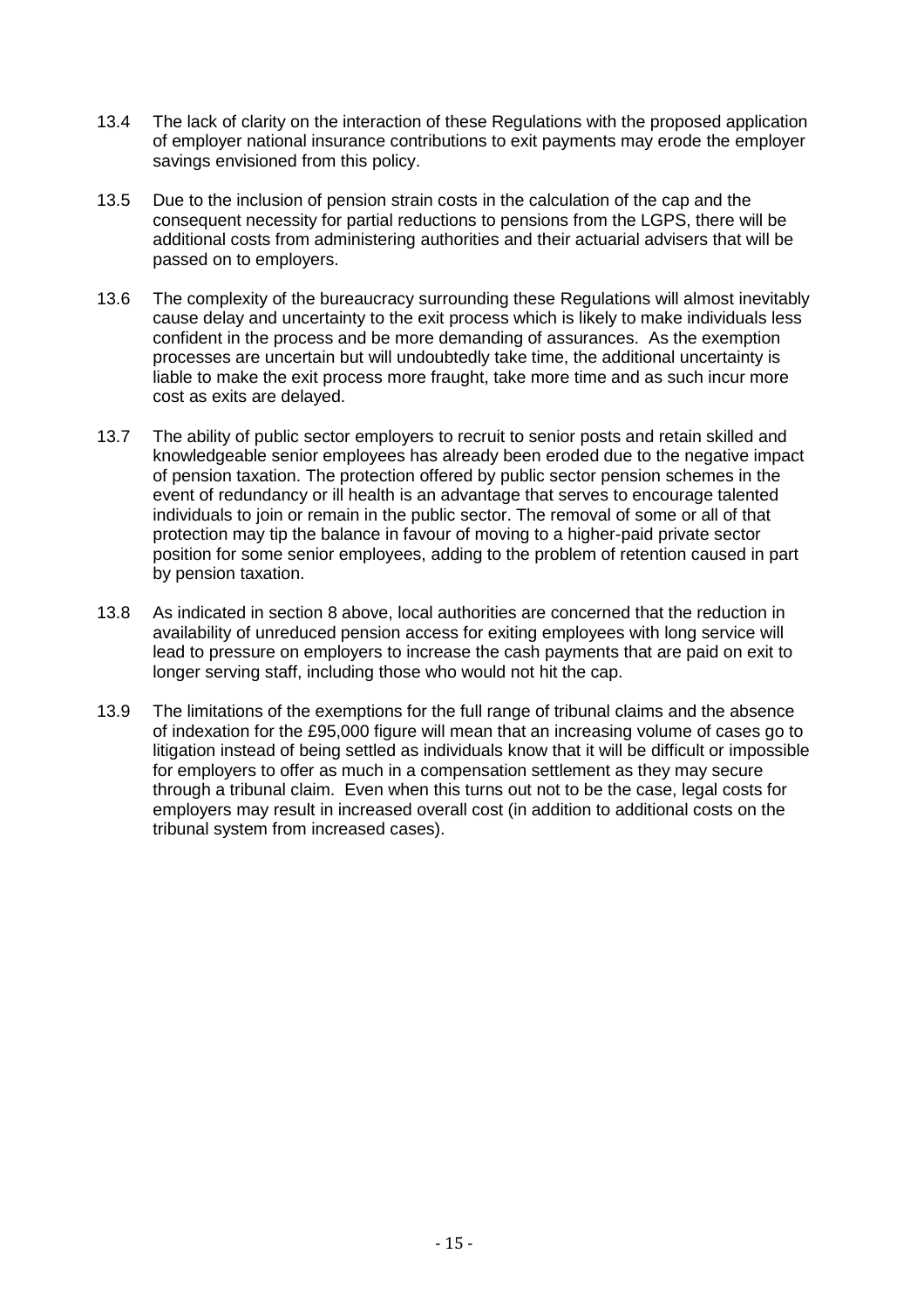# **Part Two**

This second part of the LGA response to the consultation is split into sections which examine the contents of the consultation documents and consider the possible impacts that the proposed Regulations will have on local government employers and members of the Local Government Pension Scheme (LGPS).

#### **14. Draft Regulations**

- 14.1 There are many inconsistencies and errors in the numbering of the draft Regulations. It is vital that consistent numbering is introduced in the final version. Only those errors and inconsistencies which impact on the meaning or operation of the draft Regulations are listed in this section. Also included are comments on the content of the draft Regulations, with particular emphasis on the impact on the LGPS. Issues that arise in the introductory text or in multiple places in the Regulations are set out in 14.2, with the following paragraphs covering technical issues identified in the draft Regulations in order.
- 14.2 'and' in the *Small Business, Enterprise and Employment Act 2015* is spelt incorrectly in the first line.

These Regulations are '*Coming into force in accordance with regulation 1(2)'*. This wording should be changed to be consistent with the numbering of regulation 1, or regulation 1 must be re-numbered to include subsections (1) and (2).

Regulations 2, 3 and 10 refer to Part 1 and/or Part 2 of the Schedule. Annex B, which is a draft version of the Schedule, is not split into Parts 1 and 2. A change in these Regulations or the Schedule is required to ensure the Regulations have effect.

#### 14.3 **Regulation 1**

The introduction of an exit payment cap will require significant changes to processes followed and correspondence issued by both public sector employers and pension administrators. It is our expectation that the final version of the Regulations, guidance and HMT Directions will differ markedly from the versions included in the consultation documents.

We do not consider that an implementation date of the day after final regulations are laid would allow sufficient time for employers and pension administrators to make essential changes to their processes and documentation, and to communicate the changes to employees and pension scheme members. In particular software providers will be reticent to make changes to systems used to calculate pensions until regulations are in force. Such changes could then take several months to implement resulting in calculations having to be done manually, potentially leading to delays in and inaccuracy of pension benefits. A reasonable implementation period as requested in section 9 would ensure that the cap can be correctly and consistently applied across those public sector bodies who are in scope.

Such an implementation window would also allow a significant number of exits agreed before these Regulations come into force to proceed without the need for HM Treasury approval.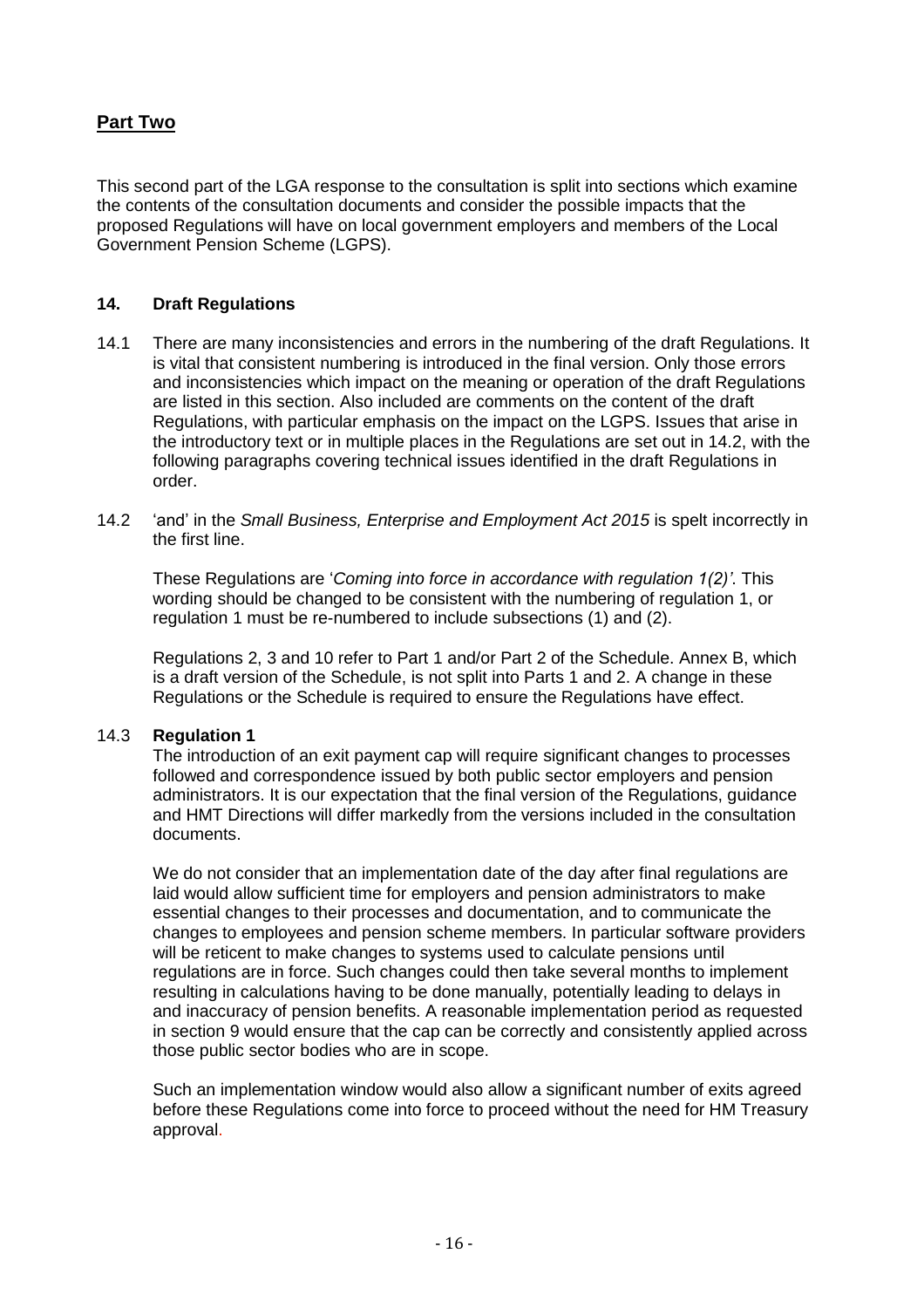#### 14.4 **Regulation 4**

Regulation 4(a) does not require that individual exit payments listed in regulation 6(1) are aggregated. The draft Regulations would appear to permit the sum of exit payments related to a single relevant public sector exit to exceed the cap as long as each individual exit payment is below the threshold, subject to the exceptions set out below.

The total of all exit payments must not exceed the cap under regulation 4(b), but this applies only to a person with multiple relevant public sector exits in a 28-day period.

Regulation 8(b) requires that exit payments other than a relevant redundancy payment are reduced if the '*total of the exit payments in respect of the exit would exceed the cap'*, but only in respect of an individual who is entitled to a relevant redundancy payment.

In the remainder of this document it is assumed that the policy intent is for the aggregated exit payments related to an individual exit (or multiple exits which occur within a 28-day period) to be measured against the cap, and that this policy intent will be delivered in the final regulations.

### 14.5 **Regulation 5**

In order to comply with regulation 5, all parties must know about other relevant public sector exits that occur within a 28-day period. Under regulation 10 an individual who receives an exit payment is required to supply all other relevant public sector authorities by which they are employed with information about that public sector exit, but only **after the exit has occurred**. The information the individual is required to share is not sufficient to determine the sequence in which exits are treated as having occurred under regulation 5. Employers have suggested that a GDPR-compliant mechanism to share information about relevant public sector exits would be more efficient and would allow the Regulations to operate more effectively.

Under regulation 5(b)(iv) the order that exit payments are treated as having been paid can be determined by the relevant Minister if this cannot be established based on the provisions of regulations 5(a) and 5(b)(i) to (iii). 'Relevant Minister' is defined as a Minister of the Crown in regulation 3, but there is no requirement for this to be a specific minister. If the intention is that the minister associated with that employer should make the determination, then this should be explicitly stated in the Regulations or in the Schedule.

#### 14.6 **Regulation 6**

Regulation 6 lists payments which are exit payments under the Regulations, but does not specify that the total of these payments should be measured against the cap. This issue is covered in more detail in section 14.4.

Defining pension strain costs as exit payments for the purpose of these Regulations is problematic in relation to LGPS members who are over age 55. The LGPS is administered locally by 88 administering authorities across England and Wales and the methodology and factors used to calculate strain cost are different at administering authority level and can differ at employer level. Without a change to a standard method of calculating strain cost, the impact of the cap on LGPS members would vary based on geographical location. This issue is covered in more detail in section 20.6.

The order in which exit payments should be capped is not specified in the Regulations, other than the fact that a statutory redundancy payment cannot be capped – if the total exit cost exceeds the cap then one or more exit payments other than the statutory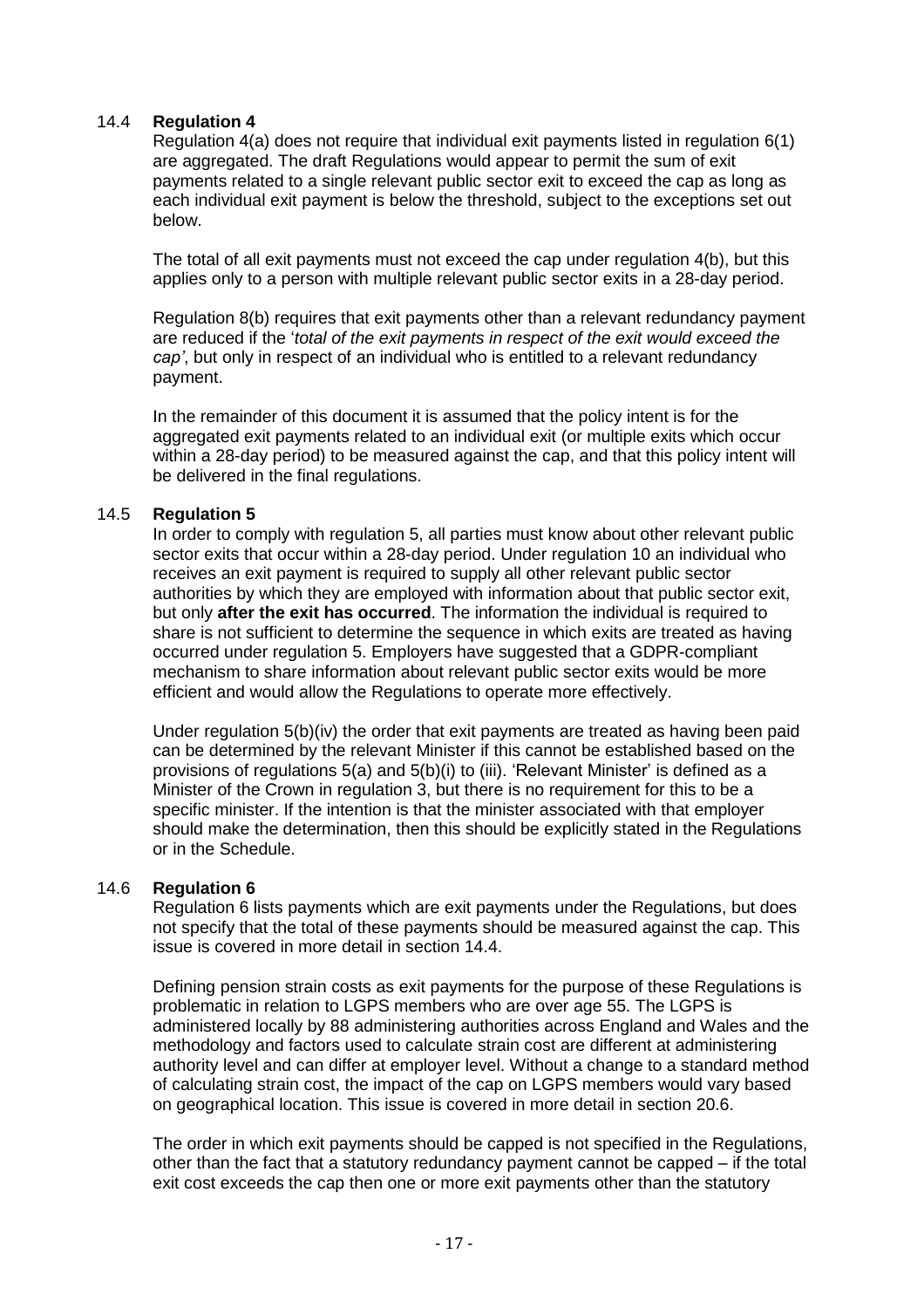redundancy payment must be reduced. Based on the guidance document it is assumed that the policy intent is that all other exit payments should be capped before pension strain cost, so that an individual's pension entitlements are only affected if all other exit payments (other than statutory redundancy pay) have been reduced to zero, however the Regulations do not make this clear.

The term 'severance payment' appears in regulation 6(1)(d) and for clarity we recommend that a definition of this term is included in regulation 3.

Regulation 6(1)(i) confirms that the cap applies to any payment made to a person or '*in respect of that person to another person' 'in consequence of termination of employment or loss of office*'. The Finance (No. 2) Act 2017 will amend the Income Tax (Earnings and Pensions) Act 2003 in making employer National Insurance contributions payable on any part of a termination payment which exceeds £30,000 from 6 April 2020. Consideration must be given to whether employer National Insurance contributions will constitute an exit payment for the purpose of these Regulations. If they do, then an iterative calculation will be required in cases where the exit payment is capped – the exit payment amount would determine the level of employer National Insurance payable, and the employer National Insurance payable would affect the calculation of the total exit payment. Detailed guidance on the operation of this calculation should be provided to ensure a uniform approach.

#### 14.7 **Regulation 7**

The word 'service' is not required in regulation 7(e) and may cause confusion; we recommend that it is removed.

Additional clarity is needed in regulation 7(g) to specify whether:

- pay in lieu of notice is only excluded if it is less than a quarter of the member's annual salary, or
- in cases where the pay in lieu of notice is more than a quarter of the member's annual salary, the pay in lieu of notice up to a quarter of the individual's annual salary is excluded, but the remainder of the payment is an exit payment for the purpose of these Regulations.
- It also needs to be clarified whether the exemption applies wherever there is a right to notice under the contract – not just in cases where there is a specific pay in lieu of notice clause / right in the contract of employment.

#### 14.8 **Regulation 9**

Regulation 9 will only have an effect if pension scheme rules are not amended to allow partial reductions in the event that the exit payment is capped. The possible effects on the LGPS are considered in section 20.

It is assumed that advice has been taken on the potential equality issues (as set out in section 12.6) of any cash payment made to an individual instead of a pension strain payment made to a pension scheme as such a payment would only be made to an individual who is over age 55. It would be helpful for guidance to include reference to such advice.

Further information about the status of a cash payment as an alternative to a pension strain cost payment is needed. It is vital that employers know whether this payment is a termination payment and therefore whether tax and (from April 2020) employer National Insurance should be deducted from the excess over £30,000.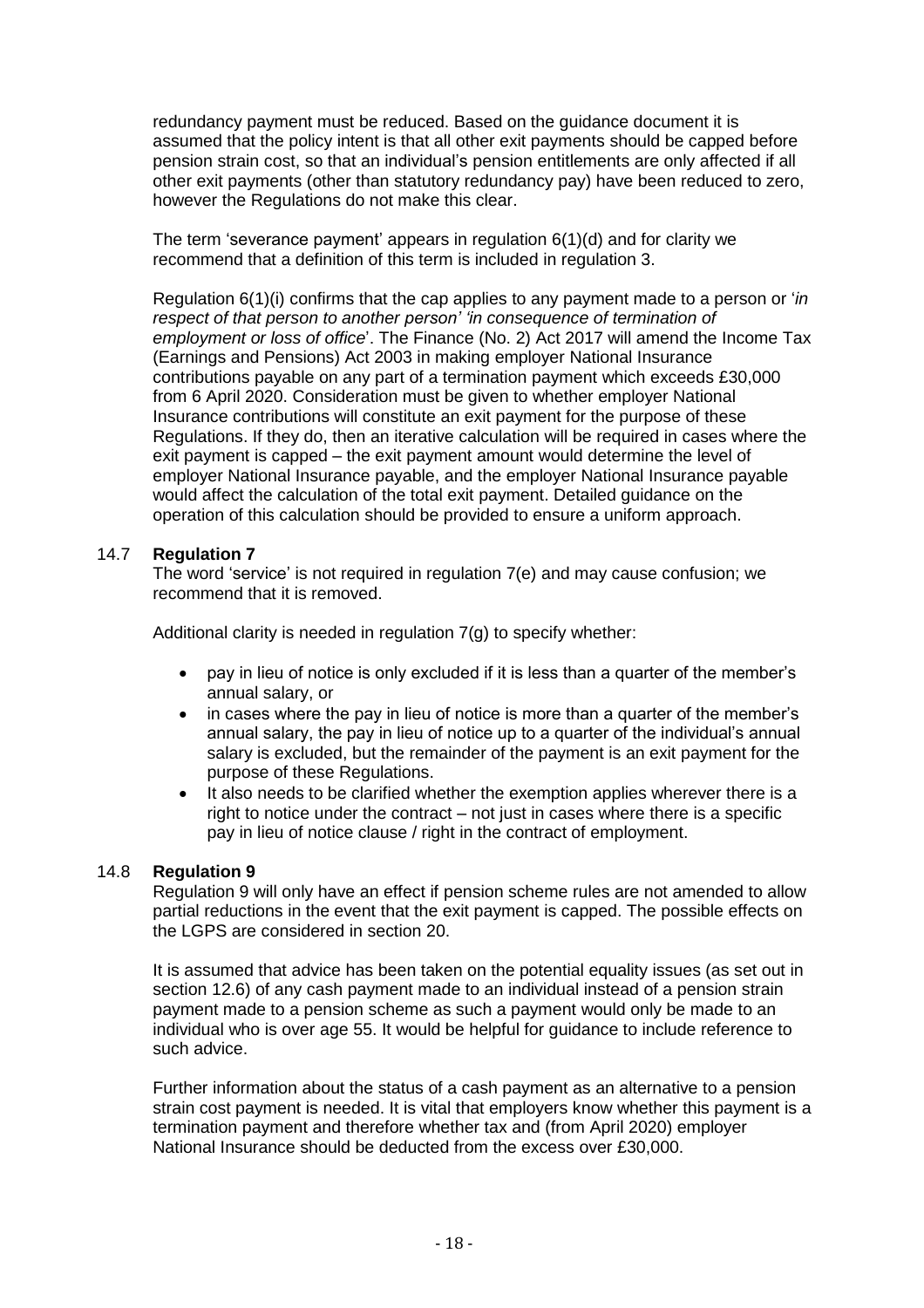Regulation 9 does not specify the arrangements for the payment. It would be helpful if guidance clarifies that the payment must be made to the individual or, at the request of the individual, to the relevant public service pension scheme. This small change would allow flexibility on the use of this payment, allowing it to be used to purchase extra pension in the LGPS. This option is discussed in more detail in section 20.

#### 14.9 **Regulation 10**

Regulation 10 needs re-numbering as it currently includes 10(2) but no 10(1).

The individual must provide specific information to other public sector bodies that they are employed by about an exit payment to which they are entitled. The Regulations do not specify how, when and by whom the individual is to be given the information concerning the exit payment that they are required to divulge, nor how they will find out about the requirement to inform. We believe that additional detail is required in this regulation to set out the employer responsibility to provide information to the exiting employee.

Further guidance is needed on the requirement to inform in cases where the cap has been relaxed in accordance with the Directions or with HM Treasury consent.

Local government employers have questioned how the individual will know which bodies are in scope of the cap and have recommended a centrally maintained list which is regularly updated and available online.

The earliest date that an individual is required by the Regulations to share information about a relevant public sector exit is the day that the exit occurs. In the case of multiple relevant public sector exits within a 28-day period, particularly if exits occur on the same day, earlier disclosure would be essential to avoid employers inadvertently breaching the cap.

Regulations or statutory guidance could be used to widen the requirement to inform; with individuals having the responsibility to divulge basic information about other public sector employment at the early stages of an exit and the introduction of a GDPRcompliant mechanism for public sector employers to share information to ensure the cap is not breached, in addition to the existing requirement for the individual to disclose the information set out in regulation 10(2) after the exit has occurred.

Consideration should also be given to the inclusion in the Regulations of a specific obligation on the employer to request information from the exiting employee about other relevant public sector exits before any exit payment is paid or agreed to ensure that the cap is not breached.

Section 4.4 of the draft guidance mentions sanctions on an organisation which makes a payment that exceeds the cap, or on the sponsoring department. Local government employers have queried whether there will be any consequences for individuals who do not comply with the requirement to inform laid down in regulation 10.

#### 14.10 **Regulations 11 and 12**

We did not identify any issues with the Regulations covering relaxation of the exit payment cap. However, there are many significant contradictions between the wording of the Regulations and the draft statutory guidance on the topic of the approval process which are covered in detail in section 19.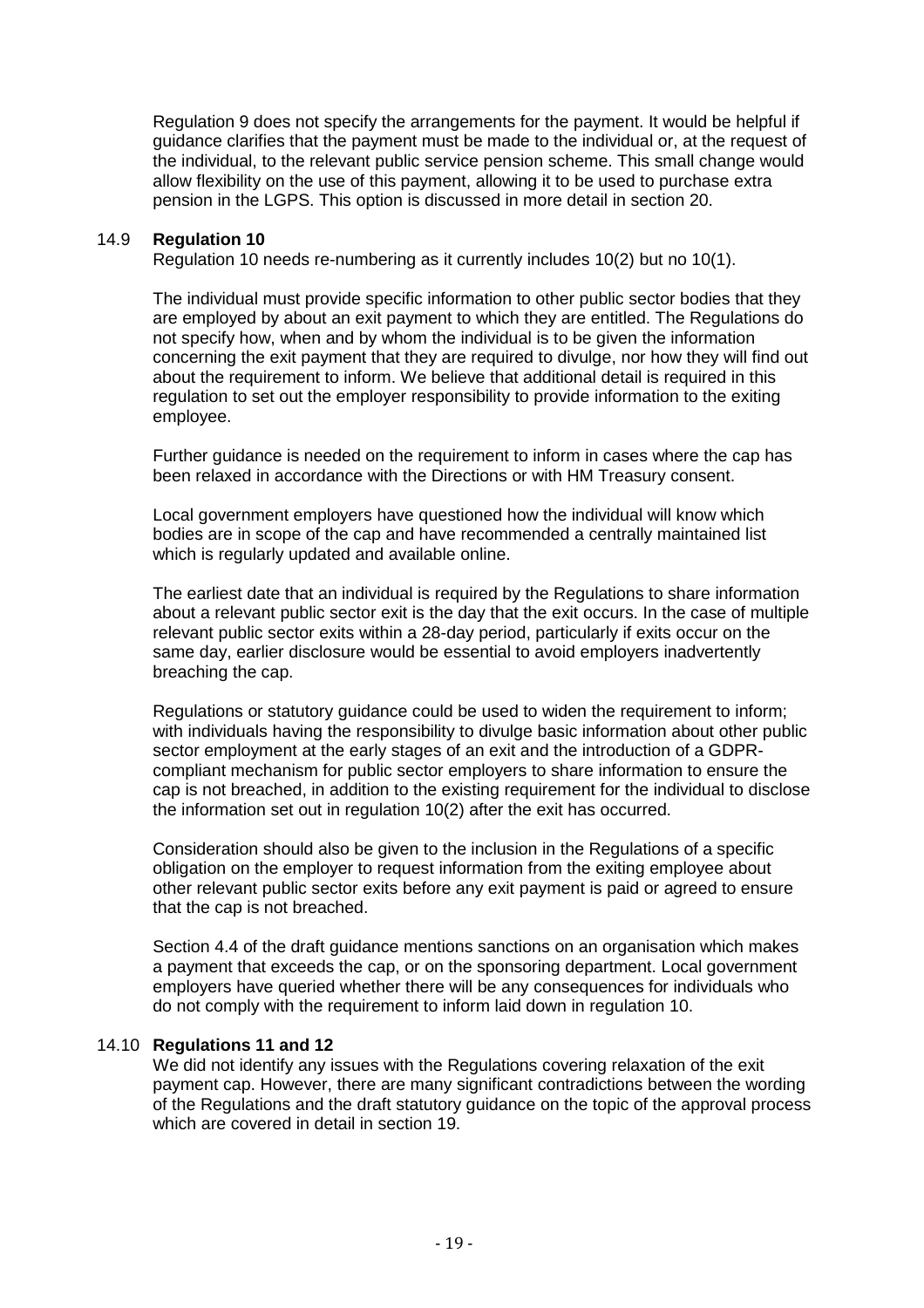### 14.11 **Regulation 13**

Regulation 13(1) requires that records are kept by the person who exercises the power to relax the exit payment cap under section 153C(1) of the Small Business Enterprise and Employment Act 2015. Regulation 13(3) requires that the 'relevant public sector authority' must publish information about the occasions when the exit payment cap has been relaxed.

The 'relevant public sector authority' in some cases will not be the 'person exercising the power' under section 153C(1) and it would seem consistent that the 'person exercising the power' is obliged both to record and publish information about relaxation of the cap.

The approval process is considered in section 19. It is likely that, in some cases, a business case approved by *'a person who exercises the power in section 153C(1)'* may relate to an exit that does not actually occur. Guidance should be clear that the power has not been exercised where the employee moves to a new post, decides to retire voluntarily or on health grounds or simply remains in employment. This will serve to ensure that events recorded under regulation 13(1) are actual exits, not just advance approvals of exits which in the event do not occur.

To ensure transparency across the public sector, regulation 13(3) should be more specific in stating when and in what form the specified information about occasions when the exit payment cap is relaxed should be published.

### **15. Small Business, Enterprise and Employment Act 2015**

- 15.1 The Regulations are made in exercise of the powers conferred on HM Treasury by the Small Business, Enterprise and Employment Act 2015. Areas of concern that we have identified in that Act are set out below.
- 15.2 Section 153A(1) of the Small Business, Enterprise and Employment Act 2015 sets the exit payment limit at £95,000 and 153A(9) allows for the substitution of '*a different amount for the amount for the time being specified in subsection (1)*'. There is no indication as to when or if that amount will be reviewed. Inflation will erode the real value of the cap over time, meaning more long-serving employees on low and moderate incomes being affected by the exit payment cap in future years. As set out in Section 10, the LGA firmly believes that the cap should be index-linked, or subject to regular review. Appendix 1 provides estimates of which employees, based on salary and length of service, may be affected by the cap.
- 15.3 Section 153C(1) of the Small Business, Enterprise and Employment Act 2015 states that '*A Minister of the Crown may relax any restriction imposed by regulations made by the Treasury under section 153A'*. Based on this wording, any Minister of the Crown may exercise the power to relax the exit payment cap, there is no requirement for the minister to be associated with the employer. Unless this was the policy intent, changes to the Schedule or the Regulations are needed to clarify the relaxation process. Our views on the consultation documents' description of the approval process are set out in section 19.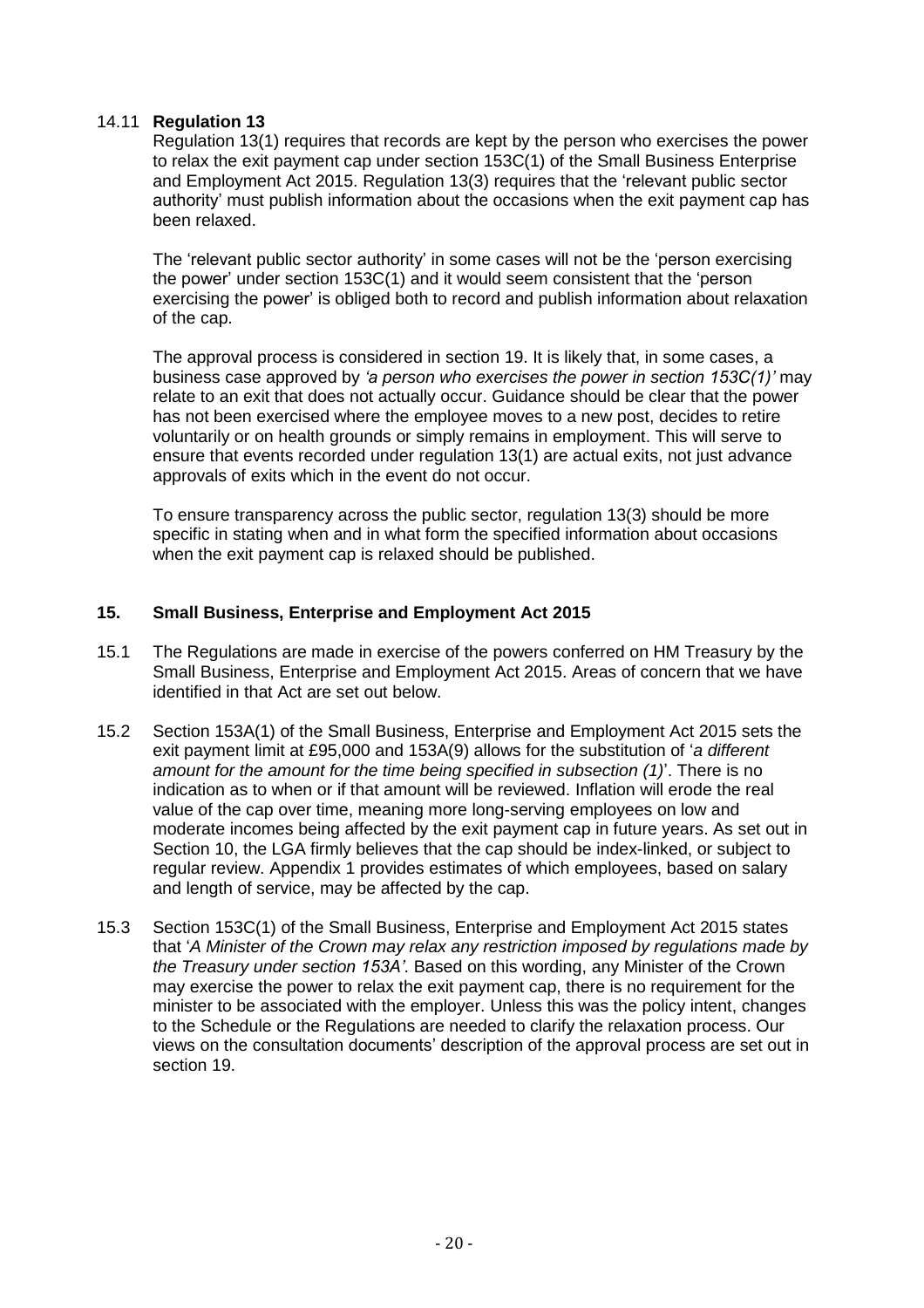### **16. Annex B**

- 16.1 It is our understanding that Annex B is a draft version of the Schedule referred to in the Regulations. Further information must be included in the Schedule, the Regulations or the guidance to explain the purpose of this document.
- 16.2 The Regulations refer to Parts 1 and 2 of the Schedule. The Schedule is not separated into parts and a change is required in the Regulations or in the Schedule to correct this inconsistency.
- 16.3 Clarity is needed on the purpose of this document, particularly in the relevance of the government department listed next to the body or office. The intention may be that the 'Minister of the Crown' who has powers under draft regulation 5(b)(iv) and 153C(1) of the Small Business, Enterprise and Employment Act 2015 may only exercise them in respect of employers with which they are linked in the Schedule. This needs to be clearly stated in order to have effect.
- 16.4 Further changes are needed if the document is intended to specify which government department has responsibilities under these Regulations – Fire and Rescue authorities appear both in the MHCLG and Home Office lists, for example.
- 16.5 Local authorities have questioned who would be the Decision Maker in relation to exit payments made to employees of maintained schools. Such a payment would be funded by a local authority, but these schools are listed in the DfE section of the Schedule. What further information is required is dependent on the confirmed purpose of this document.

### **17. Draft Guidance**

- 17.1 There are terms used in the draft guidance including 'responsible authority', 'responsible body', 'delegated authority' and 'sponsoring department' which are not defined. These terms should be defined or replaced with terms that are defined in regulation 3, as appropriate.
- 17.2 Section 2 of the draft guidance includes the government's expectation that '*bodies not in the proposed scope of these regulations will come forward with their own, commensurate cap on exit payments'*. Based on the draft Regulations it is difficult to see how such a voluntary arrangement could have any meaningful effect. Public sector bodies outside the scope of the cap could introduce rules which impose an upper limit on the level of cash payment made in relation to an exit. In practice, in the majority of cases, the cap would only be breached where the exit payment includes pension strain cost. Any voluntary arrangement to cap exit payments would not affect the member's right to an unreduced LGPS pension on redundancy or efficiency retirement over age 55. Under regulation 4(b) a relevant public sector authority could not consider an exit payment made by an employer not in scope of the Regulations in assessing the level of exit payment due. There is no 'requirement to inform' imposed on an individual if an exit does not fall within the scope of these Regulations, or if their ongoing employment is not with a relevant public sector authority. As such any 'commensurate' arrangement would relate to the cash payment made in respect of an individual exit and would not amend a person's rights under the LGPS.
- 17.3 In section 3.1 it is stated that '*HM Treasury's expectation is that an exit payment should be considered to have been received in full on the date the recipient's employment ended, or that person ceased to hold office*'. To add clarity, particularly in the operation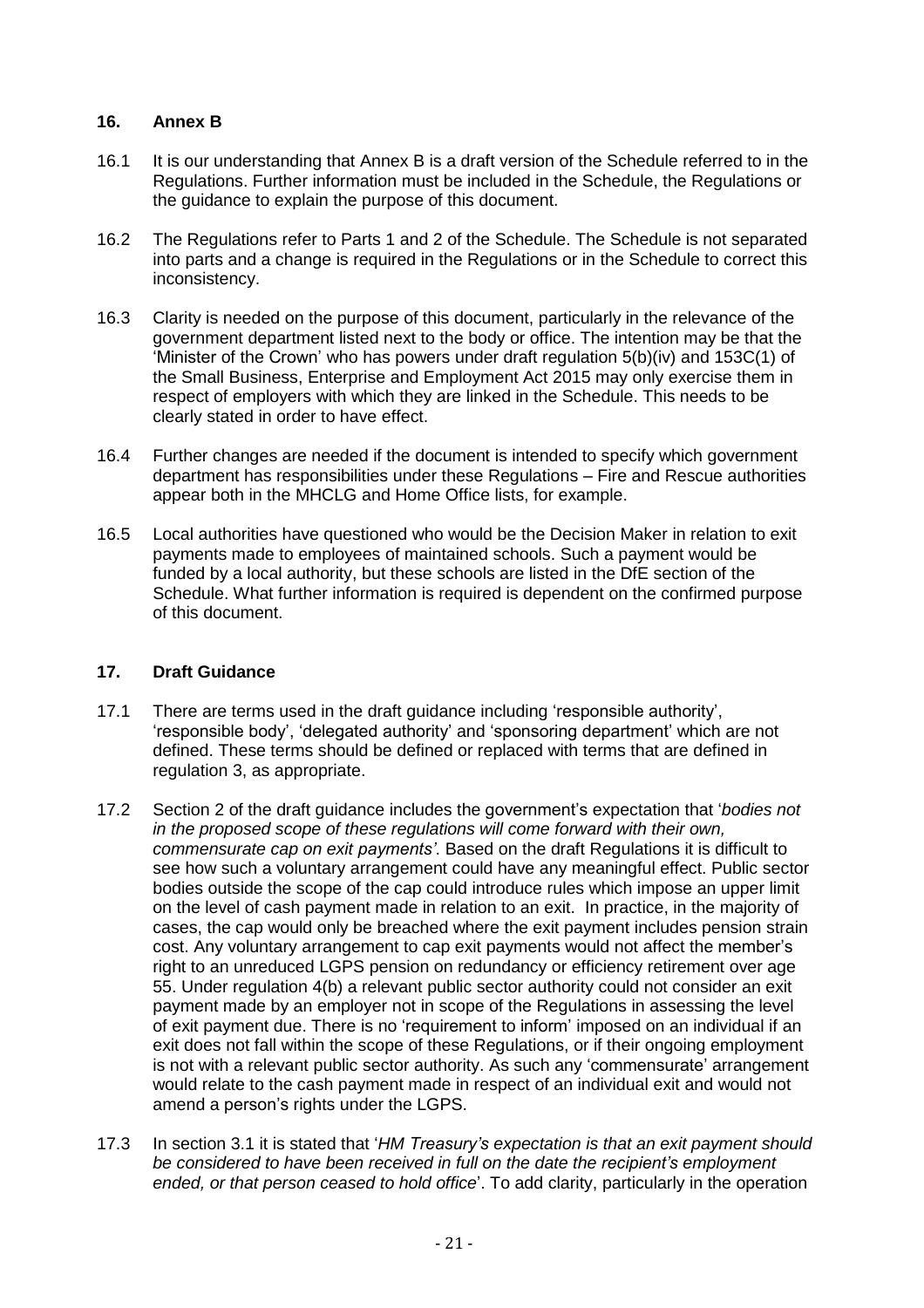of the cap as it applies to multiple exits, and to be consistent with regulations 4 and 5, we believe that treating an exit payment as being received on the date the person left employment should be mandated, not merely an expectation. Communicating the rules to employees will be a challenging task which will only be made more difficult if employers are applying different rules concerning when an exit payment is considered to have been paid.

- 17.4 There is disagreement between the guidance and the Regulations concerning offering a cash payment as an alternative to a pension strain cost. In regulation 9, such a payment **must** be made if pension scheme rules do not allow partial reduction, the exit payment includes pension strain cost and would breach the cap. In section 4.1 of the guidance, such a payment **may** be made.
- 17.5 Section 4.2 opens '*When calculating whether an individual's exit payment should be subject to the £95,000 cap, employers must take into account all payments related to exit received by the individual within a 28 day period*'. A change is needed to make it clear that only exit payments made by public sector employers in scope of these Regulations must be taken into account. A further change is required to correct the fact that the 28-day period relates to the dates the exits occur, not the dates on which any exit payment is received by the individual.
- 17.6 Section 4.4 confirms that '*The relevant public sector authority is responsible for ensuring any exit payment made by their authority does not exceed the public sector exit payment cap'*, and that they (or the sponsoring department) may face sanctions if a payment exceeding the cap is made which is not compliant with the Directions. The guidance does not provide any information about what steps an employer must take to find out about other relevant public sector exits; we believe guidance on this subject would be welcomed by employers. A payment could be made which exceeds the cap because an individual does not disclose the information they are required to under regulation 10. Local authorities have asked for additional information on what form sanctions on employers who make payments which exceed the cap may take, and on whether there will be any sanctions on individuals if the cap has been breached as a direct result of their failure to disclose the relevant information.
- 17.7 In section 4.5 of the guidance, it is stated that '*The reasons for exercising a power to relax the cap should relate directly to a relaxation category'* but this is contradicted in section 5.1 '*The Minister of the Crown or a delegated authority can relax the cap outside of the circumstances outlined in HMT directions only with HMT consent'.* This discrepancy must be removed in the final version of the guidance.
- 17.8 There are further contradictions on the rules surrounding relaxation of the cap in the content of section 5 of the guidance and the Directions and Regulations, and these are covered in section 19 below.

#### **18. HM Treasury Directions**

- 18.1 In this section we address the issues identified in the content of and omissions from the HM Treasury Directions. The significant differences between the relaxation process as set out in the Regulations and Directions, and that in the guidance are covered in section 19 below.
- 18.2 As noted in section 5.2, we believe that other movements of staff that are not covered by TUPE, but that follow the spirit of TUPE such as central government instigated transfers, should be exempted from the cap.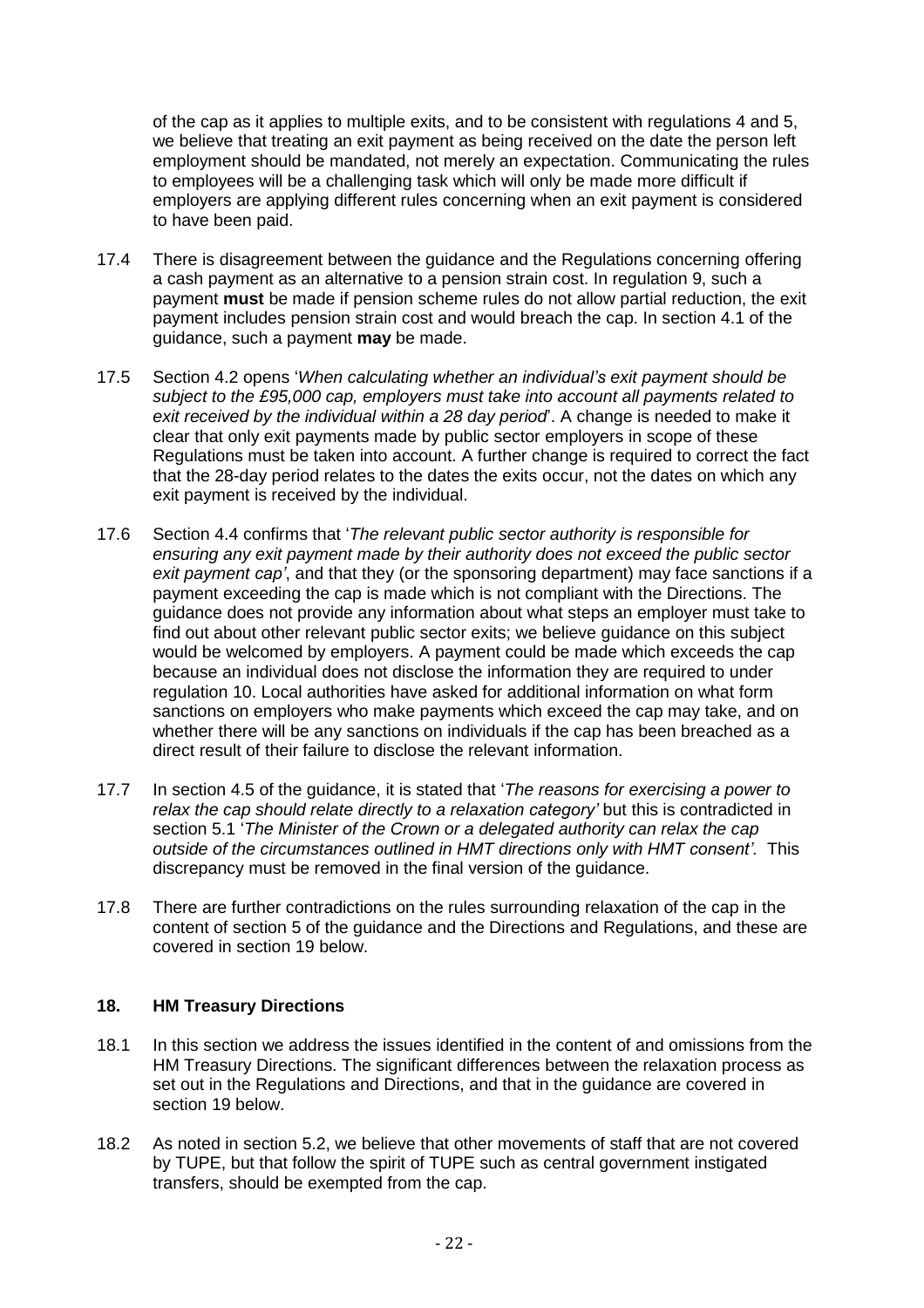- 18.3 The cap must be relaxed when the Decision Maker believes that an Employment Tribunal (ET) would award compensation to the individual under whistleblowing or discrimination legislation. Although this exemption is welcome, its inclusion does raise questions for employers and Decision Makers – particularly in deciding the appropriate level of exit payment to be made in the absence of an ET award – which are considered further in sections 18.4 and 19.11.
- 18.4 The guidance is silent on the relaxation process where the employer does not have delegated power to relax the cap, and relaxation is on mandatory grounds. Further information is needed to ensure the relaxation process is transparent and applied equitably across the public sector. Guidance should be available which sets out what information is needed by the Minister of the Crown to relax the cap on mandatory grounds under section 3 of the Directions. If the cap is being relaxed in accordance with 3.2 of the Directions, clarity is needed on who sets the level of payment to be made. Is the Decision Maker responsible only for deciding only to relax the cap, or are they also responsible for deciding the level of payment exceeding the cap that should be made?
- 18.5 Further guidance on discretionary relaxation on the basis of 4(a) of the Directions is required. The Directions refer to discretionary exercise of the power where *'not exercising the power would cause undue hardship',* section 5.4A of the guidance where *'there are compassionate grounds due to genuine hardship'* and section 4.5 includes the term *'personal hardship'*. We recommend that the difference in wording is corrected to avoid confusion.
- 18.6 In section 5.4A of the guidance it states that *'there are few, if any, circumstances where the operation of the cap should lead to genuine hardship'* and that in deciding whether to relax the cap *'the circumstances that may be considered are not limited to the employee's own circumstances and it may be appropriate to consider the position of family members'.* As set out in 6.3 of this document, we believe further guidance is needed to apply this exemption equitably. In those cases where HM Treasury approval is required before the cap can be relaxed, a business case must be submitted. The relaxation of the cap due to an individual's caring responsibilities is a compassionate decision, and not one that could easily be supported by the information that would normally be included in a business case. Additional detail on the circumstances in which HM Treasury envisions relaxation of the cap on the grounds of avoiding undue hardship would be appropriate, and guidance on the type of information that should be included in a business case to support such a decision would be welcomed.
- 18.7 Section 4.3 of the guidance confirms the requirement under regulation 13(1) for the Decision Maker to keep a record of each occasion that the power to relax the cap is exercised. The reason why the power was exercised must be recorded and this should '*refer to the guidance and be sufficiently detailed to enable HM Treasury to assess if it has been appropriately applied'.* The reference here should be to the Directions as opposed to the guidance. Inconsistencies in the description of the approval process is considered in more detail in section 19. If the wording of the draft guidance is correct, then all decisions to relax the cap (other than on mandatory grounds) must be approved by HM Treasury. It seems incongruous to record detailed information *'to enable HMT to assess if [the power] has been appropriately applied'* when HM Treasury approval must already have been sought before the power to relax was exercised. It is likely that details about decisions need to be recorded for purposes of transparency and review of the operation of the cap, but the correct reason for recording should be referenced in the guidance.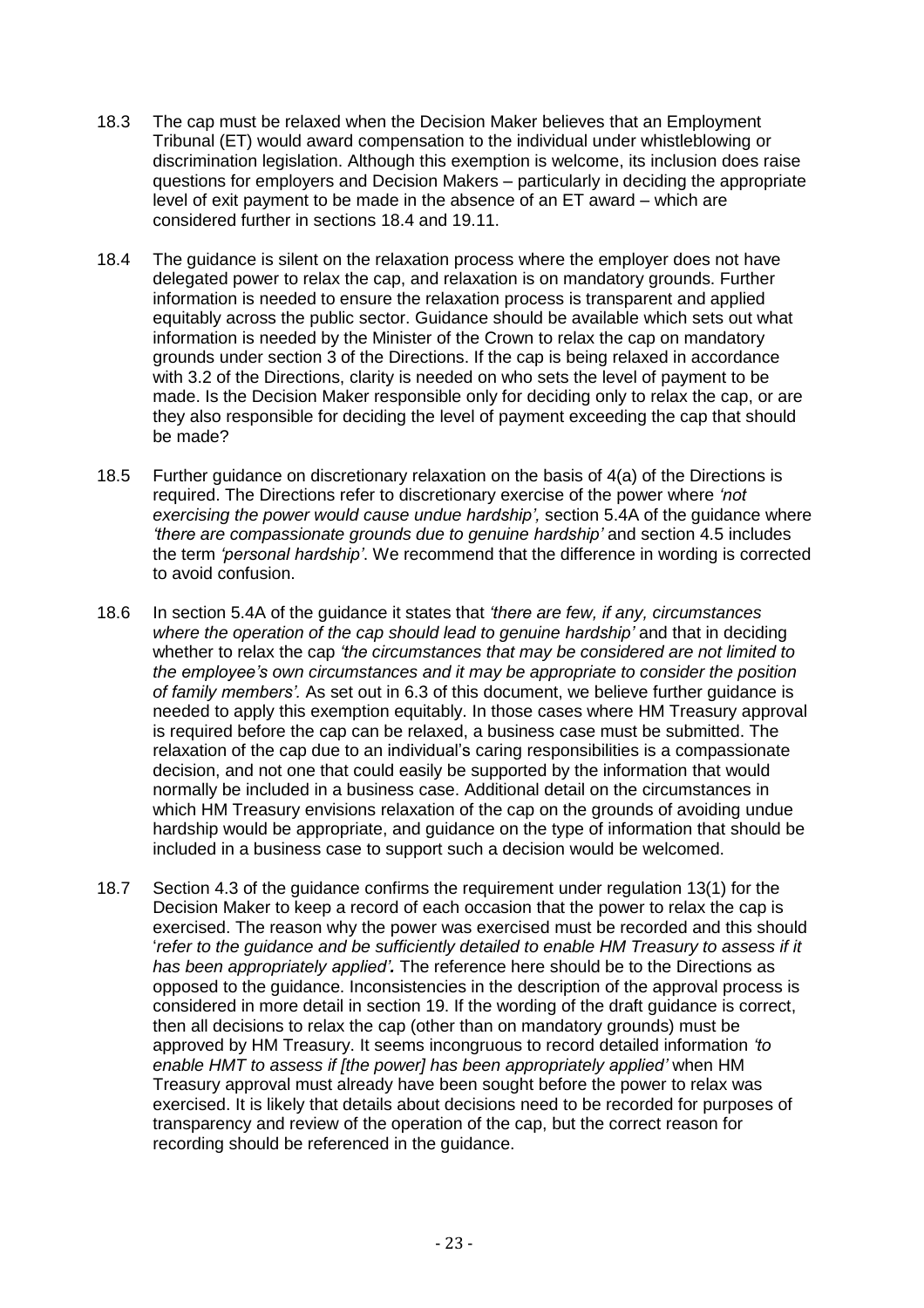- 18.8 Section 4.5 refers to the 'mandatory HMT directions', where the reference should be to the Directions, including both the mandatory and discretionary exercise of the power. It is suggested in Section 4.5 that 'personal hardship' would be considered a sufficient explanation for exercising the cap in relation to disclosure under regulation 13(2). This does not appear to be compatible with the assertion that '*there are few, if any, circumstances where the operation of the cap should lead to genuine hardship'*.
- 18.9 Paragraph 6.4 of this document sets out our views on the inconsistent wording concerning the discretionary relaxation of the cap to facilitate workforce reforms. Section 5.2 of the guidance confirms that the power to relax the cap may be exercised *'in very exceptional circumstances, in respect of a group of employees'*. The example given of redundancies occurring as a result of specific workforce reforms is far from exceptional in nature. In accordance with Section 5.4A of the guidance, in '*exceptional*' circumstances the restrictions could be relaxed '*to give effect to urgent workplace reforms'*. We encourage the publication of further guidance on the criteria that must be satisfied before the cap can be relaxed in respect of an individual or group in order to facilitate workforce reform.
- 18.10 Changes to the provision to relax the cap in cases where an exit was agreed before the Regulations came into force are needed to avoid an unnecessary prolonged approval process in specific circumstances and section 5.4C of the guidance should be expanded to ensure the power to relax the restrictions is not misused.
- 18.11 Our recommendation for a prolonged implementation period is laid out in section 9 of this document. The frequency of the need to relax the exit payment cap in cases where an agreement to exit was made before the Regulations came into force will depend on the length of that implementation period.
- 18.12 Without a firm definition of 'agreement to exit' there is the potential for confusion and the risk of legal challenge should the exit cap be applied. The definition must set out whether a verbal agreement could be considered as an agreement for the purpose of complying with the Directions, or whether the agreement must be in written form.
- 18.13 The guidance only permits discretionary relaxation of the cap under 4(c) of the Directions if the individual's exit date is delayed. If an agreement to exit is made before the Regulations come into force, but the planned exit date is after the (currently unknown) date that the Regulations come into force and there is no change in that exit date, then this would not satisfy the wording of the Directions. An application could be made to relax the cap outside of the circumstances set out in the Directions, which may involve a more protracted approval process.
- 18.14 Further guidance is needed to cover cases where the cap is relaxed in accordance with the Directions or with HM Treasury consent, and the individual subsequently exits from another relevant public sector authority within 28 days. As the Regulations stand, the individual would be required to inform the other employer about the first exit under regulation 10, but what action the second employer takes in response to that disclosure is not clear. For example, if part of an exit payment *'relates to a complaint that an employment tribunal has the jurisdiction to consider'* under whistleblowing or discrimination legislation and therefore the cap has been relaxed, but the individual's exit payment also included a statutory redundancy payment and pension strain cost, is the second employer required to disregard the whole of the exit payment for the purposes of applying the cap? Or take account of the statutory redundancy pay and strain cost, but disregard any payments made that fall under the circumstances in which mandatory relaxation applies? Any guidance would need to state clearly the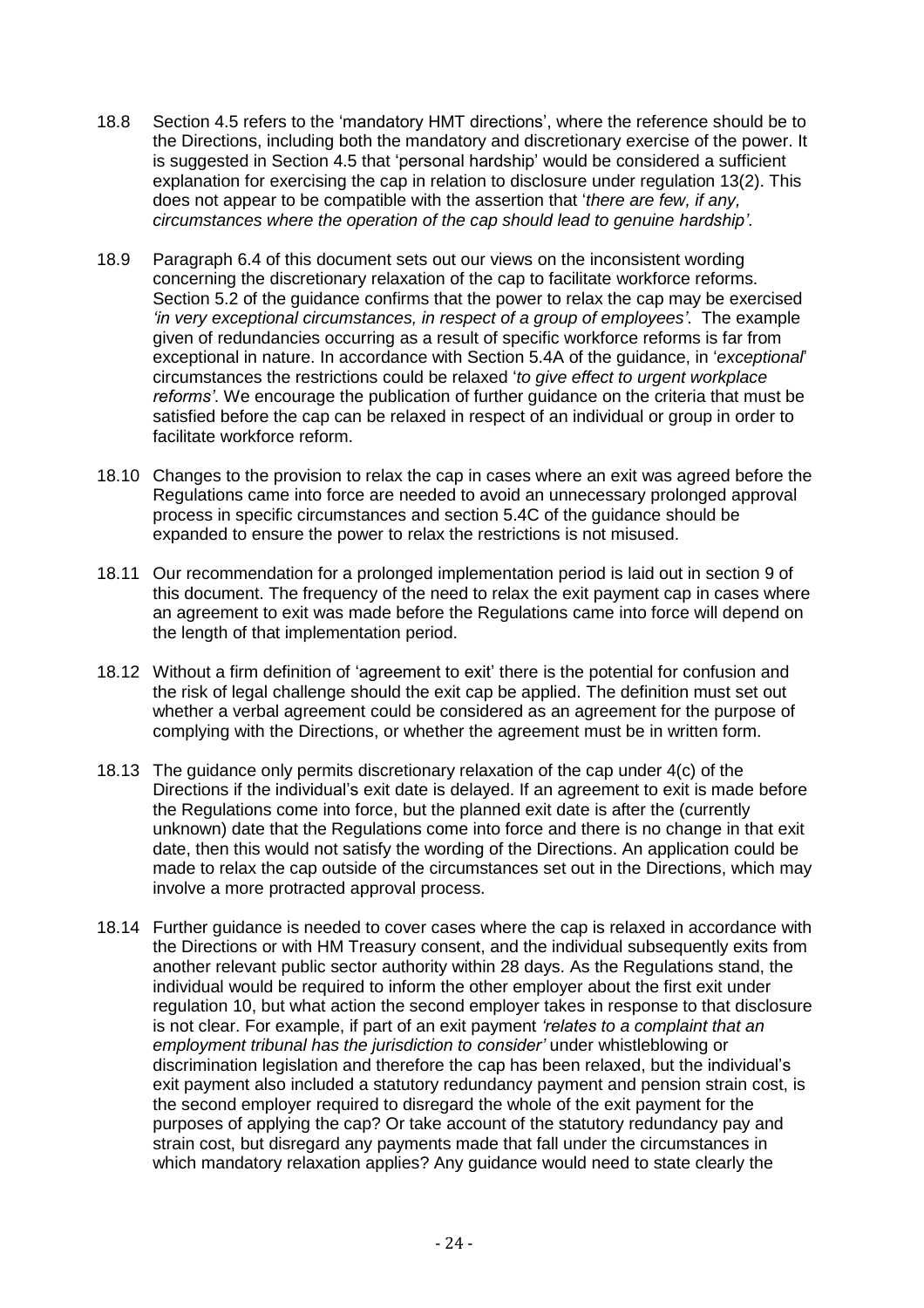approach to take in cases where relaxation has applied on mandatory or discretionary grounds, and with HM Treasury consent.

### **19. The approval process**

- 19.1 There are significant differences between the approval process required by the draft Regulations and the Directions, and the guidance. The approval process outlined in the guidance is substantially more onerous and in part contradicts the other consultation documents; there are also contradictions within the guidance on this topic. The LGA supports the use of statutory guidance to assist employers and LGPS administering authorities in complying with new or amended regulations by providing a level of detail that it is not possible to include in legislation. In its current form this guidance, particularly those parts that relate to the approval process, serves only to confuse and introduce contradiction where the primary purpose should be to add clarity. There are also significant omissions from the guidance concerning the approval process in particular circumstances. The approval process is considered in this section with emphasis on those areas of disparity in the consultation documents.
- 19.2 Table 1 shows the approval needed before specific bodies can relax the exit payment cap based on the draft Regulations and the Directions.
- 19.3 According to the draft guidance a body, other than a Welsh authority, listed in regulation 11 must gain approval multiple times before they are permitted to exercise the power to relax the cap. Table 2 sets out the approval needed before the exit payment cap can be relaxed, according to the guidance.
- 19.4 Concerns have been raised regarding the delegation of power to relax the cap to a local authority, in respect of the ability of councils *'to ensure decisions are made in a reasonable and timely fashion'* if such a decision can only be made by the full council. In some organisations full council meetings occur every three months, which may not be frequent enough to make decisions concerning the relaxation of the cap to facilitate urgent workforce reform. Local authorities have asked whether decisions can be delegated to a subcommittee which meets more frequently and could be more easily convened to consider urgent cases.
- 19.5 Full council meetings are open to the public and it is possible that the information the council will consider in order to make a decision about the relaxation of the cap could be used to identify the individual concerned. Without proper exceptions being in place to exclude members of the public from that part of the meeting this could contravene data protection rules, particularly if a decision is being made under 4(a) of the Directions and the individual's personal and family circumstances are being scrutinised.
- 19.6 The implication of section 5.1 of the guidance is that a body listed in regulation 11 must obtain consent of the Principal Accounting Officer and the relevant minister in order to relax the cap on mandatory grounds. This is not reflected in the wording of the Regulations or the Directions and so changes are required to ensure consistency.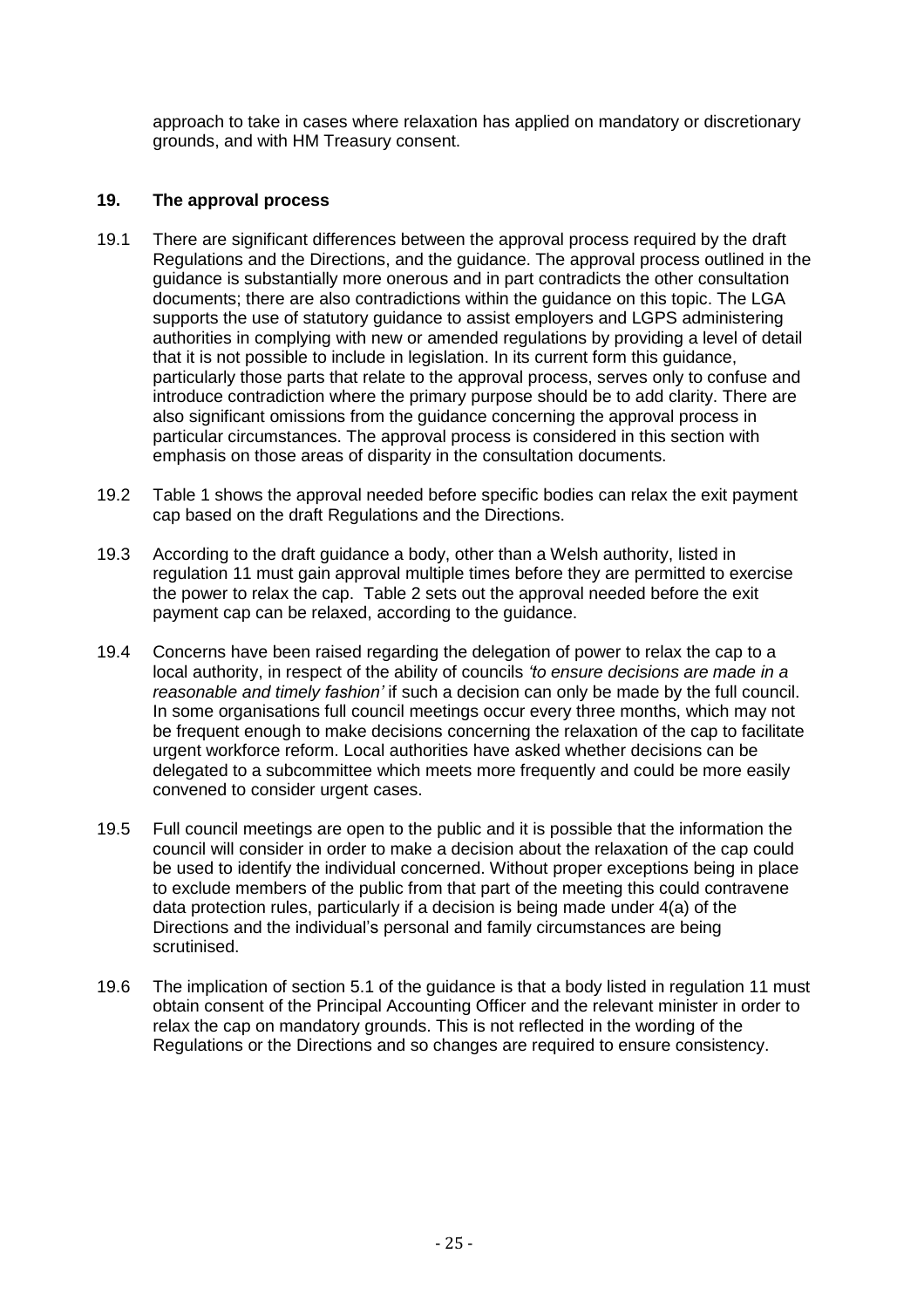| Table 1: The power to relax restrictions on exit payments - based on draft Regulations and Directions |  |  |
|-------------------------------------------------------------------------------------------------------|--|--|
|-------------------------------------------------------------------------------------------------------|--|--|

| Employer $1$ making the exit<br>payment                     | <b>Decision Maker</b>          | <b>Grounds for relaxation</b>                                 | <b>Consent of HM Treasury</b><br>required? |  |
|-------------------------------------------------------------|--------------------------------|---------------------------------------------------------------|--------------------------------------------|--|
| Local authority in England                                  | Full council of that authority | Mandatory                                                     | <b>No</b>                                  |  |
| A fire and rescue authority                                 | The fire and rescue authority  |                                                               |                                            |  |
| The Greater London Authority                                | The London Assembly            | Discretionary                                                 | Yes                                        |  |
| Any other public sector body<br>covered by the Regulations, |                                | Mandatory                                                     | <b>No</b>                                  |  |
| other than a devolved Welsh<br>authority                    | Minister of the Crown          | Discretionary                                                 | No.                                        |  |
| All of the above                                            | As above                       | Outside of circumstances outlined in<br><b>HMT Directions</b> | Yes                                        |  |

| <b>Welsh Ministers</b><br>A devolved Welsh authority | All – HMT Directions do not apply | Nc |
|------------------------------------------------------|-----------------------------------|----|
|------------------------------------------------------|-----------------------------------|----|

**<sup>1</sup>** or a body responsible for determining the remuneration payable to the holder of a public sector office listed in Schedule 1.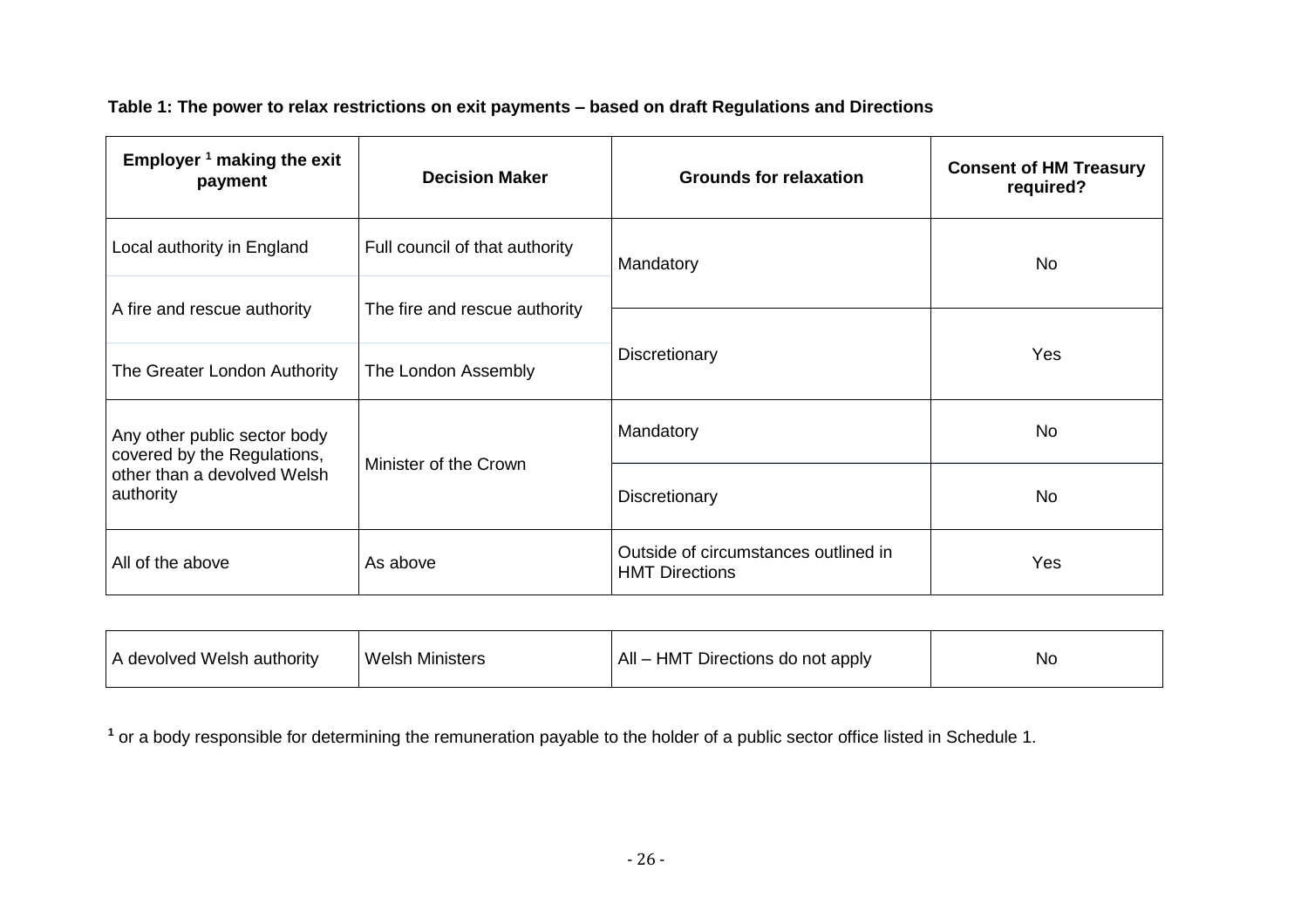### **Table 2: The power to relax restrictions on exit payments – based on draft guidance**

| Employer <sup>2</sup> making the exit<br>payment                                                        | <b>Grounds for relaxation</b>                          | <b>Approval process</b>                                                                                                                                                                                                                                         |  |
|---------------------------------------------------------------------------------------------------------|--------------------------------------------------------|-----------------------------------------------------------------------------------------------------------------------------------------------------------------------------------------------------------------------------------------------------------------|--|
|                                                                                                         | Mandatory                                              | Decision to relax made by full council, FRA or the London<br>1)<br>Assembly<br>Business case submitted to Principal Accounting Officer <sup>3</sup><br>2)<br>Business case submitted to relevant minister 3<br>3)                                               |  |
| Local authority in England,<br>A fire and rescue authority or<br>The Greater London Authority           | Discretionary                                          | Decision to relax made by full council, FRA or the London<br>1)<br>Assembly<br>Business case submitted to Principal Accounting Officer<br>2)<br>Business case submitted to relevant minister<br>3)<br>Business case submitted to HM Treasury for approval<br>4) |  |
|                                                                                                         | Outside of circumstances<br>outlined in HMT Directions | Decision to relax made by full council, FRA or the London<br>Assembly<br>Business case submitted to Principal Accounting Officer<br>2)<br>Business case submitted to relevant minister<br>3)<br>Business case submitted to HM Treasury for approval<br>4)       |  |
| Any other public sector body<br>covered by the Regulations,<br>other than a devolved Welsh<br>authority | All                                                    | Other than confirming that HM Treasury approval is not required in<br>mandatory cases, the guidance is silent on the approval process for<br>bodies not named in regulation 11.                                                                                 |  |

| devolved Welsh<br>, authority | ΔII | Decision made<br>. by Welsh ی<br>⊦Mınısters |
|-------------------------------|-----|---------------------------------------------|
|-------------------------------|-----|---------------------------------------------|

<sup>2</sup> or a body responsible for determining the remuneration payable to the holder of a public sector office listed in Schedule 1.

<sup>3</sup> The requirement for the Principal Accounting Officer and relevant minister to approve relaxation of the cap on mandatory grounds is implied but not explicitly stated in the draft guidance. Further clarity is needed.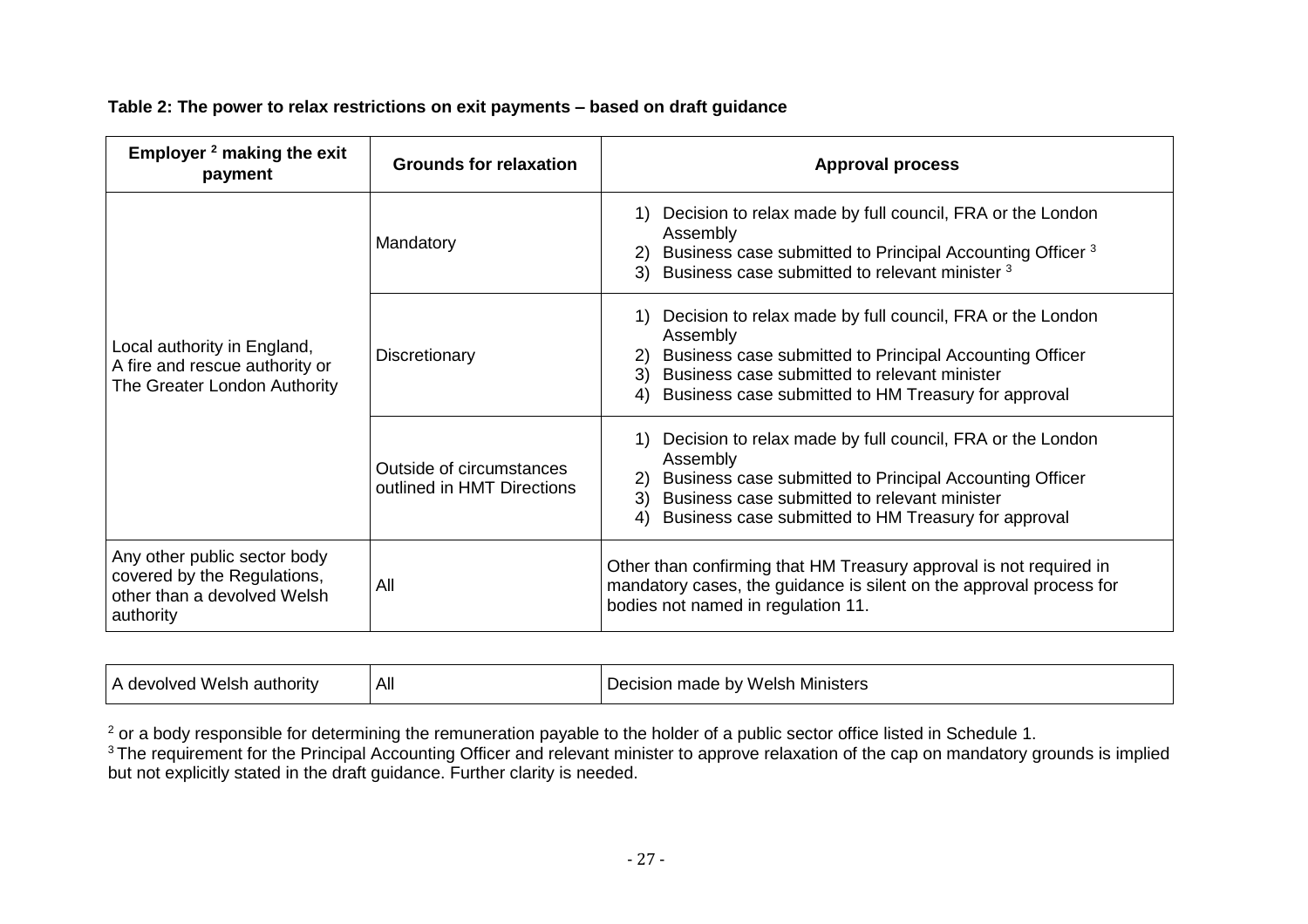- 19.7 Section 5.1 of the guidance sets out the process for approval if a delegated authority decides to exercise the power to relax the cap in accordance with section 4 of the Directions – on discretionary grounds. For a local authority this involves gaining approval from at least four bodies:
	- i) the full council of the local authority
	- ii) the Principal Accounting Officer of the sponsoring department
	- iii) the relevant minister
	- iv) HM Treasury

This contradicts the Regulations and Directions under which only approval of the full council and HM Treasury is required in such a case.

- 19.8 Section 5.1 of the guidance also describes the approval process a body listed in regulation 11 must follow if the cap is to be relaxed outside of the circumstances outlined in the Directions. Approval would need to be gained from the bodies listed in i) to iv) above. The Regulations and Directions do not require approval by the Principal Accounting Officer nor the relevant minister in such a case. Change is needed to align the information contained in the consultation documents.
- 19.9 The discrepancies in the content of the draft Regulations, Directions and guidance must be removed if the approval process to relax the cap is to operate effectively. Section 7 in Part One sets out our recommended amendments.
- 19.10 The guidance is silent on the approval process for bodies which are in scope of the cap, but which are not listed in regulation 11 and detailed guidance on the approval process must be produced for these bodies before the Regulations come into force. It is possible that the approval process set out in 5.1 of the guidance also applies to bodies not listed in regulation 11, but if this is the case then this begs the question as to why any non-Welsh bodies are listed in regulation 11 if the approval process is exactly the same for those bodies which are listed as it is for those which are not? In the absence of guidance covering the approval process to be followed by bodies not listed in regulation 11, it is difficult to predict what issues may arise. The following two paragraphs include areas that should be covered by the guidance.
- 19.11 The Decision Maker in respect of an exit payment made by a body not listed in regulation 11 is a Minister of the Crown. We would welcome guidance on what information the Minister will require if the cap is to be relaxed on mandatory grounds. If the relaxation is under 3.2 of the Directions (Employment tribunal claims: discrimination and whistleblowing), clarity is needed on whether the Decision Maker only makes the decision to relax the cap, or if they are also responsible for setting the level of exit payment payable. Such a payment is likely to form part of a settlement agreement and the guidance must set out at what stage of negotiations approval of the Minister of the Crown should be sought by the employer. Negotiating a settlement the cost of which exceeds the cap is time wasted if the Minister subsequently decides that the power to relax the cap should not be exercised.
- 19.12 Guidance should cover the responsibilities of the employer when the cost of an exit would exceed the cap. Is the employer required to refer all such cases to the Minister of the Crown to decide whether the cap should be relaxed? Or is the employer (not listed in regulation 11) responsible for making an initial decision on whether they believe that relaxation of the cap would be appropriate in a particular case? Employers are unlikely to welcome writing a business cases for consideration by the Decision Maker if they do not support relaxation of the cap on that occasion.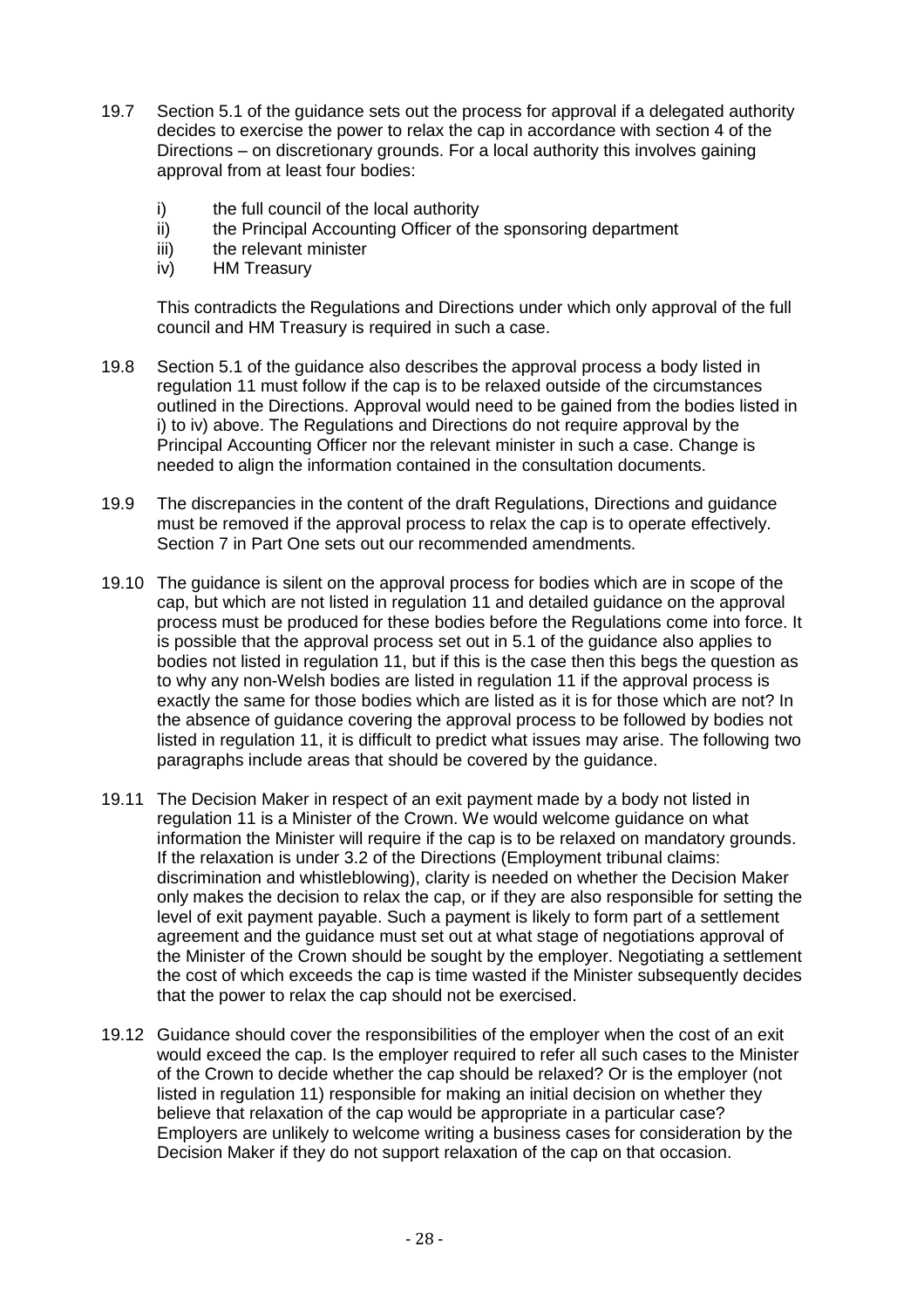- 19.13 It is difficult to envision how a process which involves gaining approval from four different bodies will result in decisions being *'made in a reasonable and timely fashion'.* Local government employers have raised concerns about the length of time that such a process will take and have recommended an online system or the provision of a suite of standard template documents which set out the information that must be supplied to enable the Minister of the Crown and HM Treasury to make a decision.
- 19.14 This section highlights the issues identified in the approval process for relaxing the exit payment cap and we recognise that the actual process may differ from that described in the draft guidance. It is our expectation that approval will need to be obtained from HM Treasury and/or a Minister of the Crown in certain circumstances and we would welcome additional detail in the guidance about the exact status of the approval - see below.
- 19.15 In order to process retirements in a timely fashion, it is likely that approval will be sought in advance of the proposed exit date. Many factors determine the cost of an exit, including but not limited to:
	- $\bullet$  final pay
	- actual pay
	- maximum weekly pay used to calculate statutory redundancy
	- actuarial factors used to calculate early retirement strain cost
	- leaving date.

The longer the period between seeking approval and the exit date, the more likely it is that one or more of the factors which determine the exit cost will change. If the cost does change after approval has been given, must a further application to relax the cap be submitted based on the revised cost? As an alternative we would support the introduction of a level of 'tolerance', which would mean that approval does not need to be sought more than once for the same exit except if there has been a substantial change in cost.

# **20. The Local Government Pension Scheme (LGPS) Regulations**

- 20.1 The Local Government Pension Scheme Regulations 2013 (LGPS2013) do not currently allow for the operation of the exit payment cap. What changes are made to the LGPS regulations will determine the impact of the exit payment cap on exiting LGPS members. Under LGPS2013 regulation 2(3) '*The Secretary of State may, after consultation with the Government Actuary's Department, issue actuarial guidance to administering authorities'*. Such actuarial guidance will be required to implement the exit payment cap fully. This section provides further information about LGPS regulation changes that could be used to enable the operation of the exit payment cap, and the supporting actuarial guidance that would be required.
- 20.2 If changes to the LGPS regulations are made after the introduction of the exit payment restriction regulations come into force then there is a danger that LGPS members would be treated differently based on the date of their exits. Changes in the LGPS regulations which take effect at the same time as the exit payment cap comes into effect would mean equitable treatment for scheme members.
- 20.3 Under LGPS2013 regulation 68(2), an administering authority may require an employer to make a payment to the pension fund in respect of the strain cost that arises when an employee retires before their normal pension age with unreduced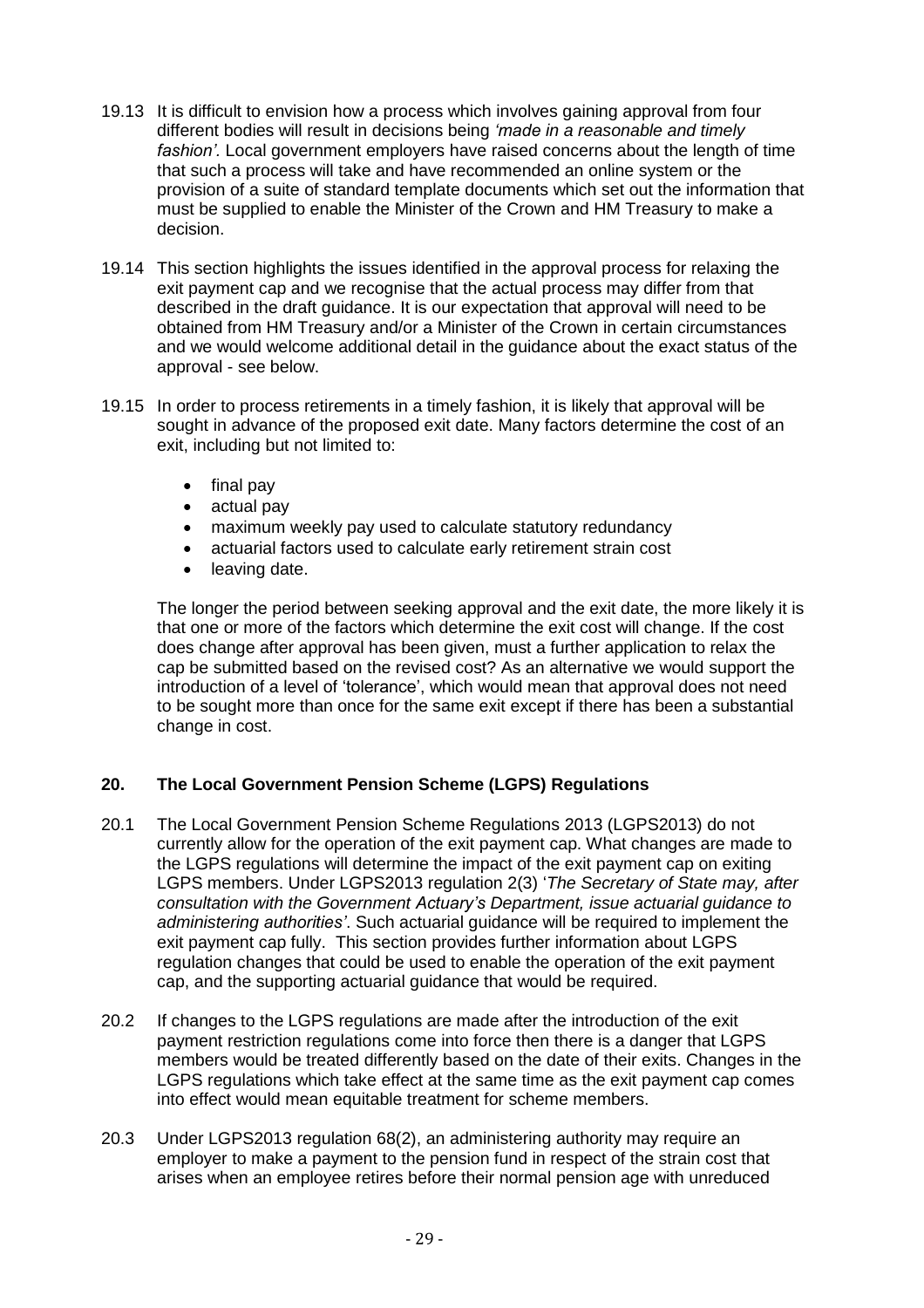benefits. It is not compulsory for such a payment to be made and some administering authorities use alternative methods to cover the pension strain cost. Local arrangements are in place whereby some employers pay an increased contribution rate based on the expectation of a certain number of redundancies and retirements on the grounds of business efficiency in a period and do not make strain cost payments related to individual exits.

- 20.4 A decision is needed as to whether such arrangements can continue when the exit payment cap is introduced. Can a 'notional' strain cost which is not directly paid by the employer to the pension fund be included in the calculation of the exit payment, or must that cost be paid to the pension fund at the point of exit in order to comply with the Regulations? A change may be needed in LGPS2013 regulation 68(2) depending on this decision.
- 20.5 The method of calculating pension strain cost is currently set locally by each administering authority and is based on the demographics of their membership and actuarial assumptions which may include future pay growth, pension increase rate and discount rate. Continuing with this local definition of strain cost would result in the exit payment cap having different results for individuals who participate in the LGPS in different administering authorities, despite being similar in all other respects such as age, length of LGPS membership and salary.
- 20.6 The introduction of a standard pension strain cost calculation across the LGPS in England and Wales would result in the exit payment cap being applied consistently and equitably. Changes would be required to LGPS2013 regulation 68(2) specifying that the pension strain cost must be calculated 'in accordance with actuarial guidance issued by the Secretary of State' instead of 'as calculated by an actuary appointed by the administering authority'. A standard strain cost calculation is therefore vital to the effective operation of the cap whatever decision is made concerning changes to the LGPS regulations.
- 20.7 Introducing a standard strain cost is necessary but will lead to another potential issue. The cost of paying a LGPS pension early must be recorded in an employer's accounts. The method of calculating that cost for accounting purposes may be very different from the standard pension strain cost calculated by the administering authority. This could potentially result in an exit cost in excess of £95k showing in accounts for someone who was not capped or alternatively a cost of less than £95k for someone who was.
- 20.8 This could lead to legal challenge, with employers being accused of breaching the cap 'by stealth' if the exit cost for accounting purposes exceeds the strain cost used in the calculation of the exit payment, or members challenging the cap that has been applied in respect of their exit if the cost for accounting purposes is less than the strain cost.
- 20.9 Actuarial guidance issued by the Government Actuary's Department (GAD) is essential if a universal strain cost calculation across the LGPS is to be introduced. Under current local arrangements, a change in strain cost calculation would affect only the employer cost related to an exit, the level of pension benefits payable to the LGPS member would not be affected. A change in strain cost calculation where the cap has already been applied would affect the pension benefits payable to a scheme member. Factors issued by GAD are regularly reviewed, and often new factors take effect on the day that they are published. Careful thought should be given to the implementation period when new factors to calculate pension strain cost are introduced to ensure that the LGPS benefits payable in respect of an exit that has already been agreed are not adversely affected.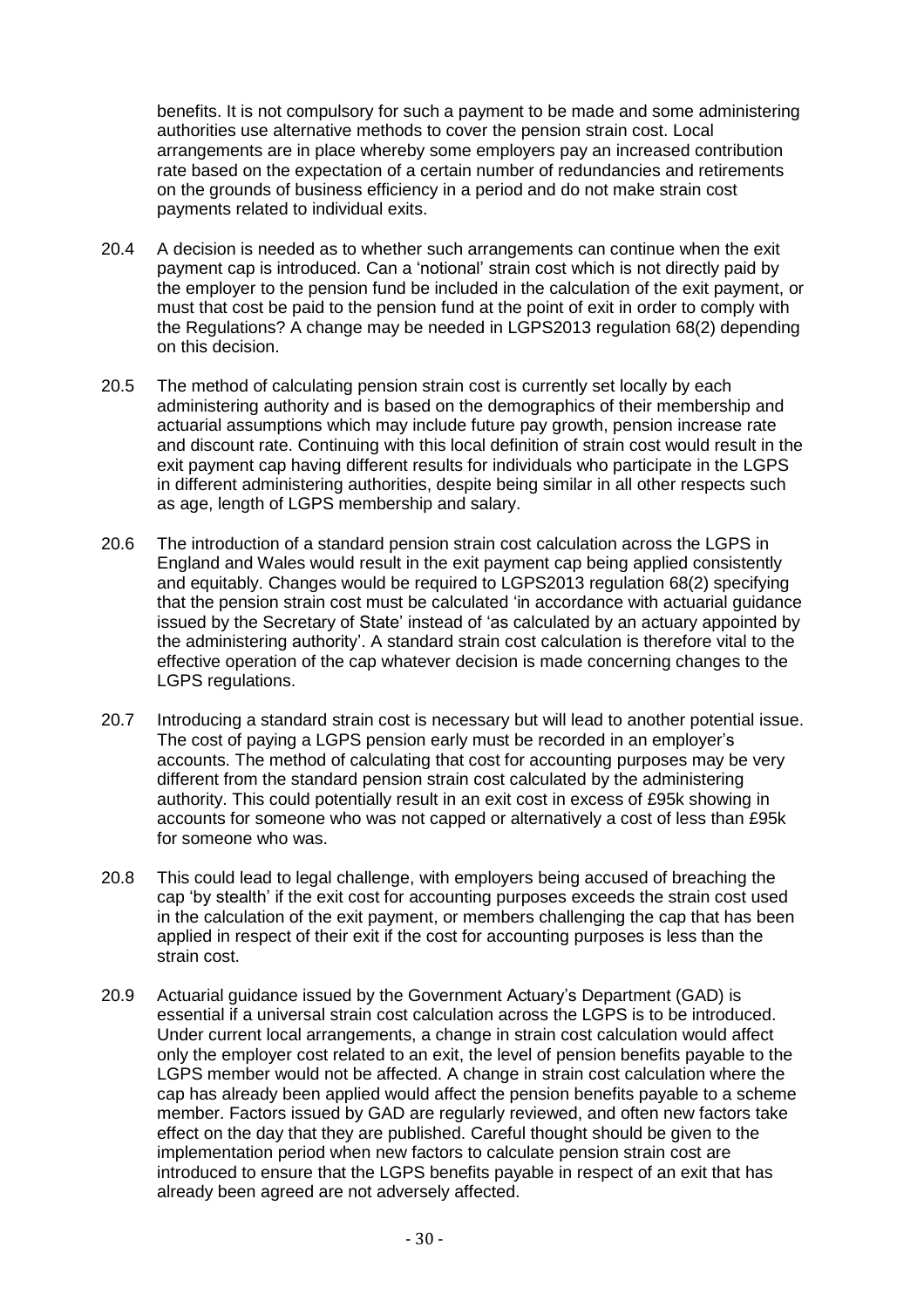- 20.10 The LGPS regulations have changed over time and a member's pension on retirement can include up to four 'tranches' which are payable without reduction at different dates. Actuarial guidance on strain cost calculation must include the appropriate detail to ensure that the cost reflects the various protected retirement ages and tapered protections that may apply.
- 20.11 Actuarial guidance must set out how any divorce debits or Scheme Pays debits relating to an Annual Allowance (AA) tax charge that arose in a year other than the final year are factored in to the strain cost calculation.
- 20.12 The examples in Appendix 1 demonstrate that employees on relatively modest salaries may be affected by the exit payment cap, but consideration should also be given to the particular pension issues that arise in relation to high income individuals. A complex iterative calculation is currently required when a member chooses to meet pension tax charges by receiving a reduced pension:
	- If a member's benefits are measured against the tapered AA, then the level of pension paid may change the member's adjusted income which determines the AA tax charge payable for the final year
	- If the tax charge is met by the pension scheme, with the member receiving a reduced pension in exchange, AA debit affects the value of benefits crystallising, which in turn determines the amount of lifetime allowance (LTA) tax payable. If the member chooses to meet the LTA charge by receiving a reduced pension, this will reduce the amount of pension paid, changing the member's adjusted income for the year and therefore changing the AA tax charge due.

Introducing the additional element of a capped exit payment will add further complexity to this calculation. Actuarial guidance must set out the basis of the interaction between pension tax charges and the exit payment cap. We believe that the provision of a calculator would be welcomed by pension administrators and high income individuals who are keen to understand their options.

20.13 In order to bring LGPS2013 regulations in line with the exit cap a number of options are available as follows:

#### **Option 1 - No change in LGPS Regulations but apply the exit cap Regulations as overriding legislation**

- 20.14 If the LGPS regulations are unchanged, it is unclear whether the implementation of the exit payment cap would change a LGPS member's statutory right to an unreduced pension if they are made redundant or retire on business efficiency grounds at age 55 or over. The exit cap restriction could limit the amount that an employer must pay to the pension fund under LGPS2013 regulation 68(2). However it is not clear whether any such underpayment would affect the member's right under LGPS2013 regulation 30(7): *'that member is entitled to and must take immediate payment of…retirement pension relating to that active member's pension account payable under these Regulations, without reduction.*
- 20.15 The implementation of the exit payment cap would have a detrimental effect on the benefits payable to some LGPS members. There is a significant risk that expensive and time-consuming litigation is more likely if no changes are made to the LGPS regulations.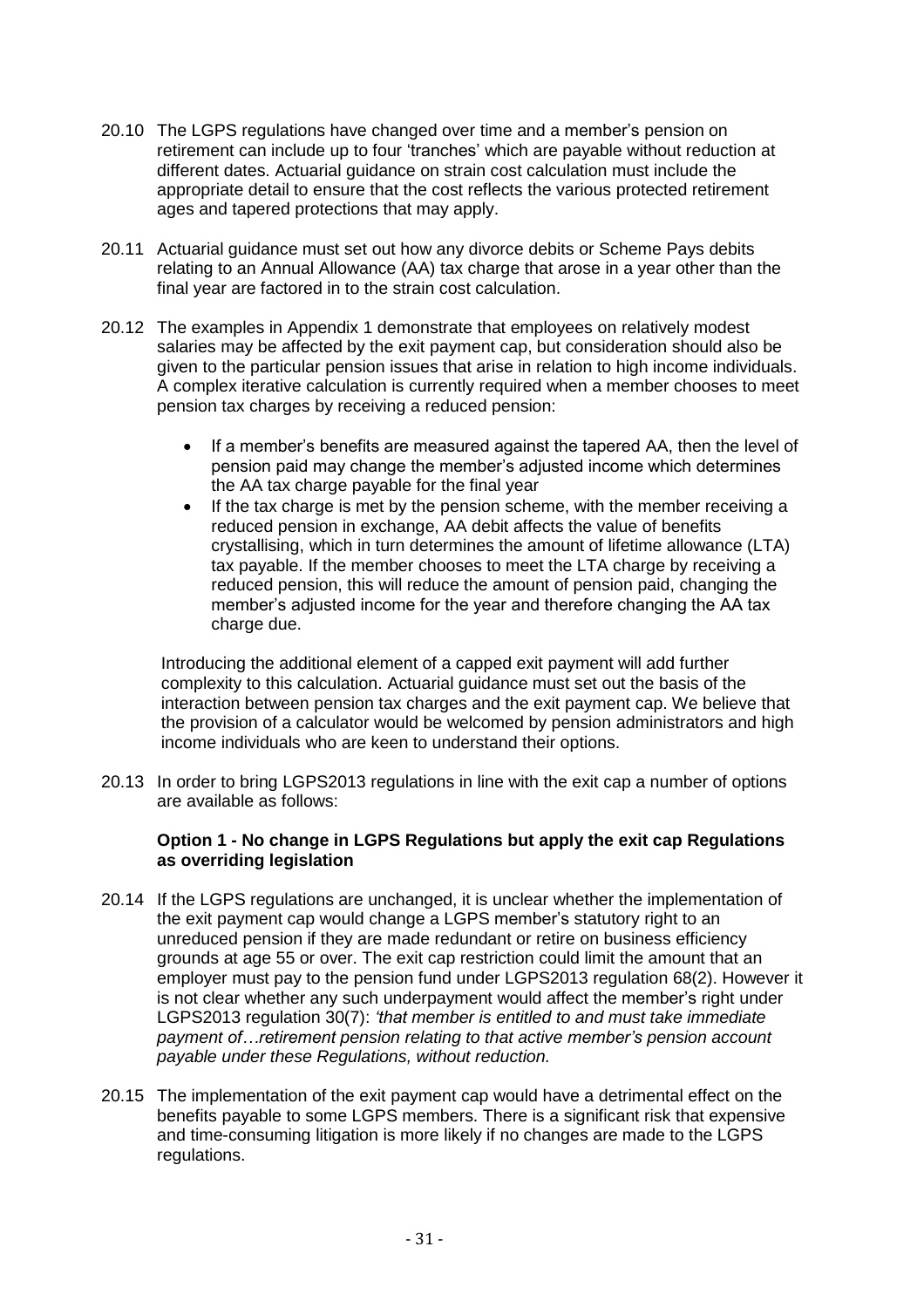#### **Option 2 – Change LGPS regulations to incorporate the cap and provide the member with choice**

- 20.16 Provisions already exist in the LGPS Regulations that could be utilised to facilitate the operation of the exit payment cap, without requiring substantial regulation changes.
- 20.17 Regulation 9 allows a cash payment to be made as an alternative to pension strain cost, if the total of the pension strain cost and other exit payments would exceed the cap. There is no requirement in regulation 9 for that cash payment to be made to the individual. The cash payment could be used by the employer to award additional annual pension to the member under LGPS2013 regulation 31(1)(b).
- 20.18 As set out in section 11, the LGA is firmly in favour of member choice and believes that a LGPS member should not be forced to receive an actuarially reduced pension. We therefore recommend changes to LGPS2013 regulation 30 together with the introduction of guidance to ensure that:
	- where a full strain cost can be made an unreduced pension is paid as is now the case
	- where a full strain cost cannot be made the member has the choice of an immediate reduced pension or a deferred pension
	- where an immediate reduced pension is chosen the member has the choice of taking a cash payment under regulation 9 or asking their employer to use the restricted strain cost to make up some of the reduction in pension
	- where a deferred pension is chosen the member has the choice of taking a cash payment under regulation 9 or asking their employer to use the restricted strain cost to provide extra deferred pension, and
	- a member can redirect their statutory redundancy payment to the LGPS in order to purchase additional pension.
- 20.19 In the above scenarios a member may choose an immediate pension and the use of the restricted strain cost for extra pension. The question then arises if they should be able to purchase any further additional pension to make up the remaining reduction to their pension and if so on what basis? As LGPS2013 regulation 16 permits an active member to pay a lump sum to purchase additional pension, the member may use this option as a means of closing the gap, but only if they make the payment prior to leaving. Should consideration be given to allowing a person to purchase additional pension for a limited period after ceasing to be an active scheme member, and if so what safeguards should be put into place to stop the member 'recycling' their LGPS lump sum to buy extra pension?
- 20.20 The main advantage of this approach (beyond the introduction of choice) is that only limited changes to LGPS regulations together with the introduction of actuarial guidance would be required to facilitate the implementation of the exit payment cap. The introduction of a standard strain cost calculation to apply across the LGPS, as set out in section 20.5 is recommended to ensure the cap is applied fairly and consistently.
- 20.21 There is the further option of commencing the changes to LGPS regulations as set out in Schedule 6 of the Enterprise Act 2016. Paragraph 5 of Schedule 6 makes amendments to the LGPS Regulations 2013 that would allow the payment of partially reduced pension benefits in cases where the pension strain cost element of an exit payment is capped and provide for the member to purchase all or part of the reduction. However there are several issues with these regulations that would either require further amendments or, more importantly, do not provide the member with any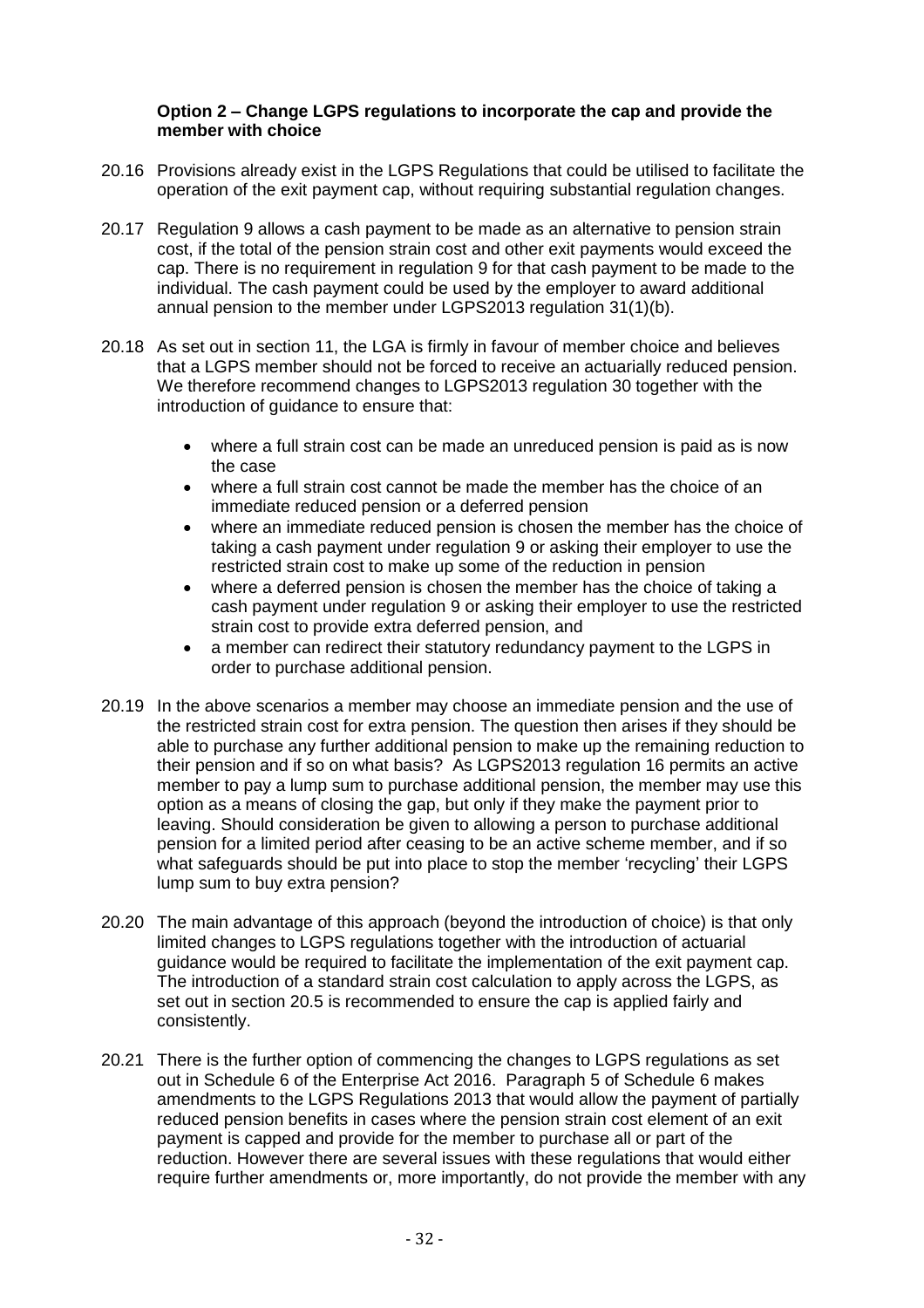choice. The draft Regulations do not bring Schedule 6 into force, further commencement regulations would be required to do so. This section looks at what additional changes to LGPS rules would be required if such commencement regulations were laid.

- 20.22 Schedule 6 would introduce an alternative LGPS2013 regulation 30(7)(b) in cases where the cap has been applied: *'any other pension relating to that employment payable under these Regulations…'*. This regulation has been changed since the Enterprise Act 2016 was written and '*that employment'* would need to be replaced by *'that active member's pension account'* to ensure that the provision applies only to active scheme members, as intended.
- 20.23 A further change to LGPS2013 regulation 30(7) would be needed to introduce the option for a member to defer payment of a **reduced** pension if they are made redundant or leave on the grounds of business efficiency. Under the current rules, a member is not forced to take a reduced pension. We believe the same choice should be open to an individual who is made redundant or leaves on business efficiency grounds at age 55 or over and whose pension benefits, as a result of the exit payment cap, would be subject to actuarial reduction.
- 20.24 If the LGPS regulations are changed to allow partial reduction, then actuarial guidance will be required to inform administering authorities how that partial reduction will be applied to a member's LGPS benefits if they are subject to the cap.

LGPS member benefits can be made up of up to six different elements, different in structure and payable without reduction from different dates. The actuarial guidance must set out the partial reduction that will apply to all 'tranches' of a member's LGPS retirement benefits, taking into account the various protections and normal pension ages. The effect of a member's election to receive a reduced pension in exchange for tax-free cash will also need to be considered. The guidance should also cover divorce debits, annual allowance and lifetime allowance debits. If partial reduction is not applied proportionately across a member's benefits then the introduction of exit payment restrictions is likely to lead to members having to consider multiple complex and potentially confusing options on retirement as well as significant additional administrative complexity.

- 20.25 If the LGPS regulations are changed to allow partial reduction, then a standard pension strain cost calculation is essential. If partial reductions to LGPS benefits are permitted, then a standard method of calculating those partial reductions must be introduced, as set out in the previous paragraph. If strain cost calculations are not standardised, then the cost of paying the partially reduced pension may still exceed the cap, based on a local definition of strain cost.
- 20.26 Regulation 68A(2) allows the member to pay extra to the pension fund to 'buy-out' some or all of the partial reduction that would otherwise apply to their pension benefits. Such a provision must include reference to the necessary actuarial guidance to cover the cost of buying out a partial reduction, but should also address other considerations concerning the process:
	- imposing a time limit on when an election to pay extra to buy-out a partial reduction can be made – for example allowing such an election up to 28 days after the exit occurs, or such a longer period as the employer allows.
	- the retirement benefits of LGPS members who joined the scheme before 1 April 2008 include an automatic tax-free lump sum and all members have the option of receiving a reduced pension in exchange for providing or increasing a tax-free lump sum on retirement. There is a risk that members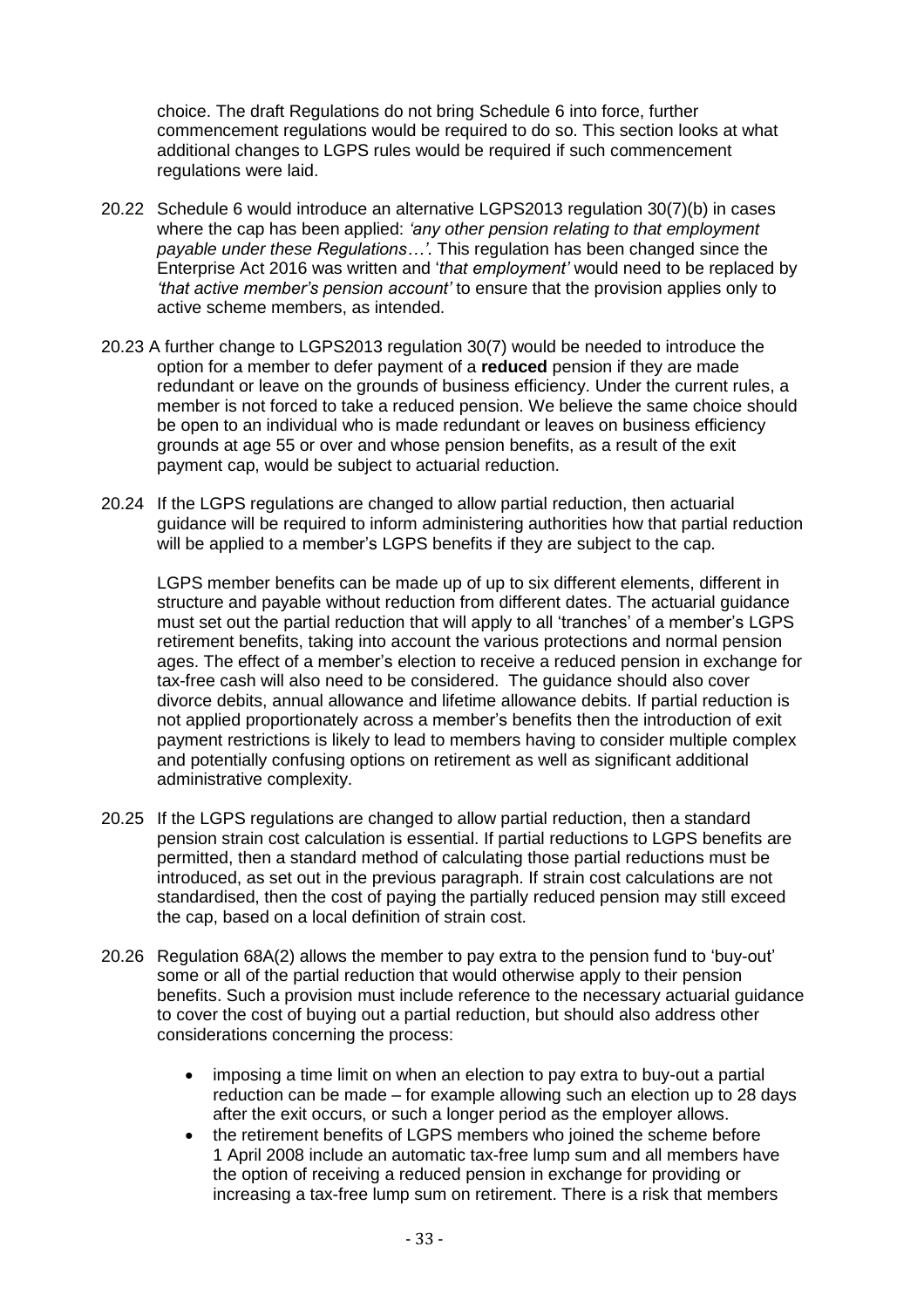will use their tax-free lump sum to fund buying-out the reduction to their pension, which would contravene the 'recycling' rules in Paragraph 3A, Schedule 29 of the Finance Act 2004. In addition to a time limit, consideration should also be given to allowing an election to buy-out pension reduction only before a member's benefit crystallisation event to avoid the misuse of the lump sum in this way.

- whether the option to buy-out the reduction is open to all members or just those who choose immediate payment. If the option to buy-out the reduction is open to those who choose to defer payment, then further actuarial guidance will be required to demonstrate how a partial reduction changes over time. It is our view that a partial reduction and the option to pay extra to buy-out a reduction should only be available to members who take immediate payment of their LGPS benefits on exit.
- 20.27 Appendix 2 provides a comparison of the estimated benefits payable on redundancy:
	- under current LGPS rules
	- if the exit payment is capped and a cash alternative payment is made
	- if the exit payment is capped and the available cash is used to purchase additional pension
	- if the LGPS is amended to allow partial reduction.

#### **21. Further LGPS regulation amendments**

- 21.1 In this section further amendments to the LGPS regulations which would simplify the operation of the exit payment cap are considered.
- 21.2 An employer may award additional pension to an employee who leaves on the grounds of redundancy or business efficiency under LGPS2013 regulation 31(1)(b) within six months of the individual's leaving date. The cost of doing so would form part of the exit payment under regulation 6(1)(i). The effective operation of the exit payment cap, particularly for an employee who is entitled to immediate payment of their pension benefits or who exits from multiple public sector employers within a 28 day period, would be significantly hampered by the award of additional pension more than 28 days after the individual's leaving date.
- 21.3 Regulation 7(f) specifies that '*any payment made in compliance with an order of any court or tribunal*' is not an exit payment for the purpose of these Regulations, and the Directions prescribe that the exit payment cap must be relaxed when the payment relates to a complaint that an employment tribunal could consider under discrimination or whistleblowing legislation.
- 21.4 This would require changes in LGPS2013 regulation 31(1) which:
	- allow an employer to award additional pension to a member who leaves on the grounds of redundancy or business efficiency within **28 days** of the date the member's employment ended, instead of the current six months and
	- allow the 28-day time limit to be extended if that additional pension is awarded in compliance with an order of any court or tribunal, or falls within the definition of a payment under 3.2 of the Directions.
- 21.5 Regulations 83(4), (5), (6) and (7) of the Local Government Pension Scheme Regulations 1997 set out the options for a LGPS member who is paying extra to purchase added years of membership and is made redundant. Under current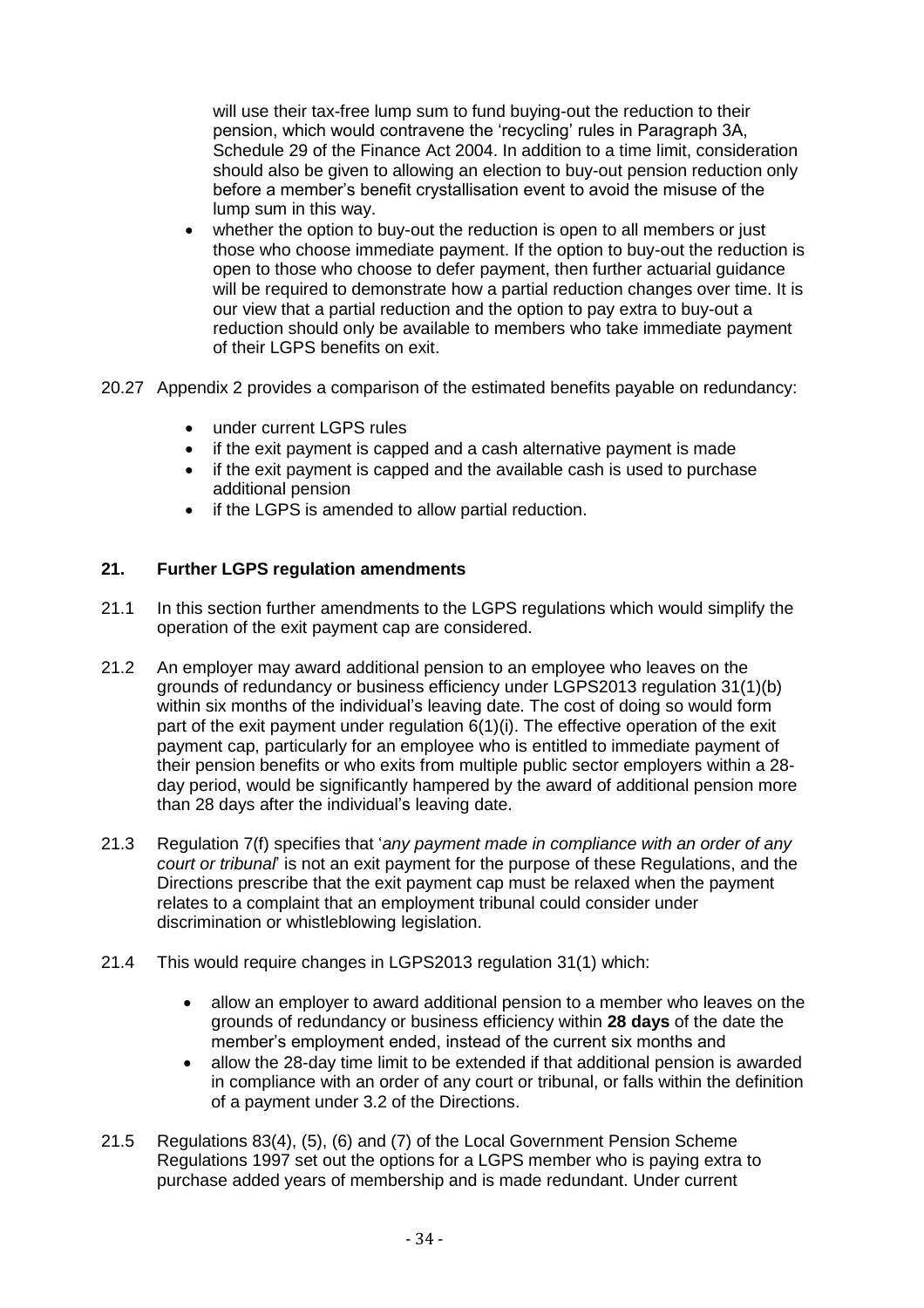provisions, within three months of leaving (or such a longer period as the employer allows) they can pay a lump sum to the pension fund, as calculated by an actuary appointed by the administering authority, which represents the capital value of the unpaid contributions.

- 21.6 Making a lump sum payment to complete an added years contract will change the strain cost related to the early payment of a member's LGPS benefits. In most cases the strain cost will increase because a larger pension is being paid early. There are circumstances where such a payment would result in lower strain cost because the additional years of membership purchased serve to reduce the age at which the member satisfies the 85-year rule.
- 21.7 Any lump sum payment made for this purpose would affect the total cost of an exit and therefore the operation of the exit payment cap. This necessitates a change in the LGPS regulations so that, for example, any such election must be made within 28 days of leaving employment (or such a longer period as the employer allows). The introduction of central actuarial guidance on the calculation of the cost of completing added years contracts would be more efficient for administering authorities and would reduce costs.

### **22. Other considerations related to the LGPS**

- 22.1 The exit payment cap will not apply on all occasions when a strain cost arises in the LGPS. A strain cost may arise when a scheme member takes 'flexible retirement' – the member reduces their working hours or grade and elects to receive their pension immediately with their employer's consent – but in general the exit payment regulations would not apply because there has not been a 'relevant public sector exit'. An agreement to flexible retirement can include a stipulation that 'full' retirement will occur within a specified period, but that period is likely to be years and not months.
- 22.2 The LGPS regulations allow deferred benefits to be paid early, and for the employer to waive the early payment reduction that would otherwise have applied, leading to pension strain cost. In general such a cost would not constitute an exit payment for the purpose of these Regulations as it is not directly associated with the member's exit from their employment.
- 22.3 It is possible for a settlement agreement to include an agreement to release deferred benefits at a future date, and for the employer to waive the early payment reduction. For example, an employee is made redundant at age 54, a severance payment is paid, and it is agreed that the pension will come into payment unreduced at age 55. It would appear that the strain cost related to the early release of the pension in such a case should be included in the total exit payment by virtue of regulation 6(1)(i). This would be relatively easy to administer if the retirement occurs only a short time after the exit. But the position is more complex if the individual has multiple exits within a 28-day period, or if the retirement occurs years after the agreement was entered into. It is our assumption that the employer would be required to retain a record of the exit payment (severance) made at the time of the exit and that this should be added to the strain cost when the deferred pension is paid early in order to ensure that the total cost does not exceed the cap.
- 22.4 The employers in scope of the exit payment cap do not include admission bodies. It is common for an employer to enter into an admission agreement with an administering authority when a local authority outsources a service or function. The intention of TUPE arrangements is that transferring staff are not disadvantaged and retain the same terms and conditions of employment with the new employer. The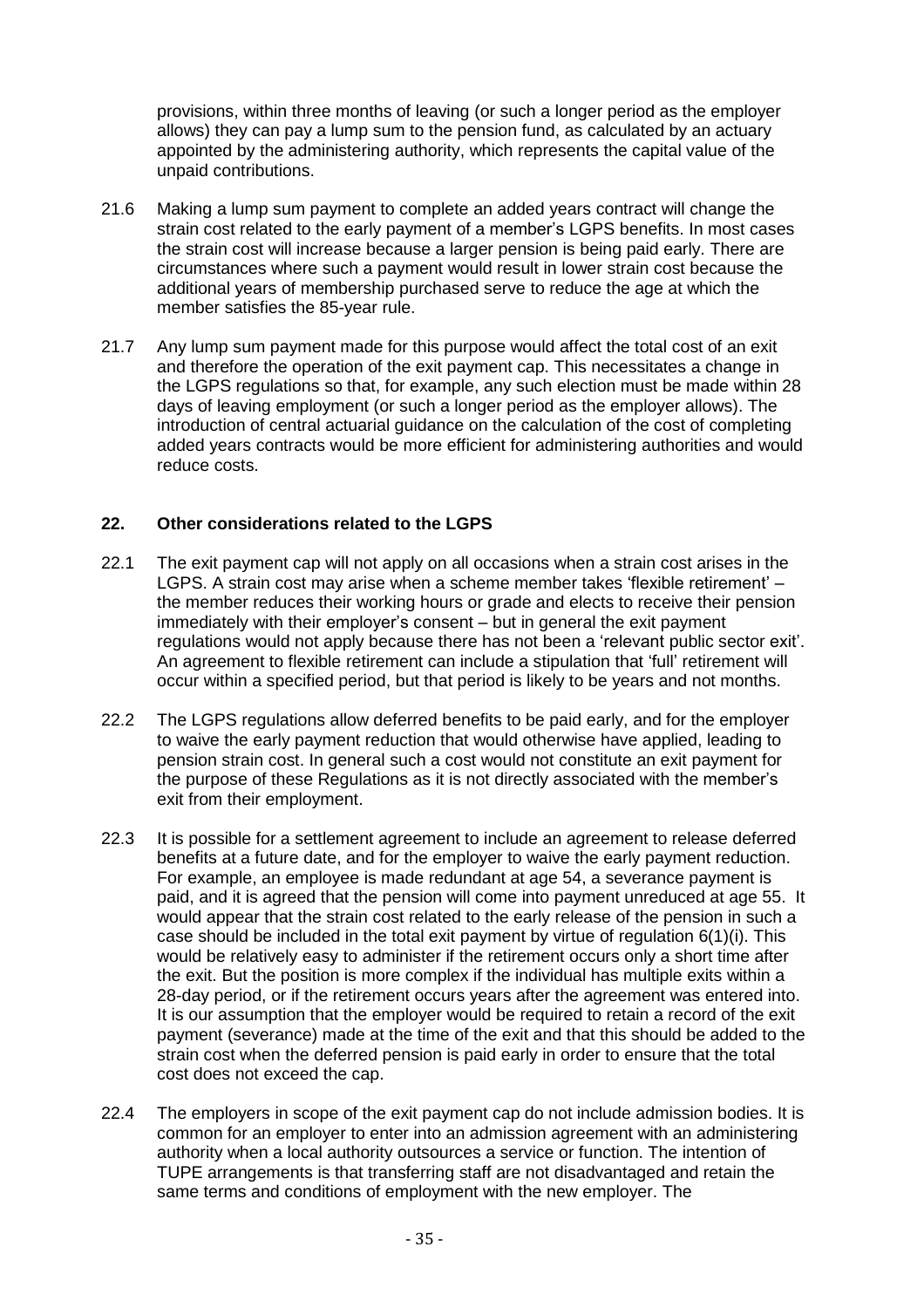implementation of the exit payment cap within the public sector will mean that some employees are better off after transferring to a body not covered by the Regulations. There is a risk that contractors are less likely to bid for local authority contracts, or that the cost of such contracts increase as contractors pass increased exit payments back to the local authority.

- 22.5 The MHCLG consultation 'Local Government Pension Scheme: Fair Deal strengthening pension protection' closed in April 2019. The consultation included the possible introduction of 'deemed employers' status in the LGPS. Under the proposals, when an employee is compulsorily transferred to a service provider the original employer remains the scheme employer for pension purposes – the deemed employer – and the service provider becomes the employer for all other purposes. It is our understanding that an employee in this position would not be subject to the exit payment cap because their employer is not a 'relevant public sector employer'. The expectation is that the service provider is not exposed to any pension risk under such an arrangement. It is possible for an agreement between the service provider and the deemed employer to cover the pension responsibilities in more detail, and that could involve the deemed employer retaining responsibility for paying pension strain costs. This could lead to the incongruous situation with the employer having to pay more in relation to the exit of a 'deemed' employee than they have to for an actual employee if the full cost of that exit would exceed the cap.
- 22.6 LGPS administering authorities have voiced concerns about whether they will have any statutory duty to check that the exit payment restrictions are being correctly applied. If a strain cost exceeds the cap, or if it would be reasonable to assume that the strain cost plus other exit payments would exceed the cap, does the pension administering authority need to see proof of HM Treasury (or a body listed in regulation 11) approval to relax the cap? Does the LGPS administering authority have any responsibility to check whether an employer is in scope of the Regulations, or to inform employers if they are aware that an individual has had multiple exits within a 28-day period?

### **23. Other considerations affecting the operation of the cap**

- 23.1 Paragraph 19.15 of this document concerns approval where the cost of an exit changes after that approval has been given. Consideration should also be given to the position where an exit payment has been capped and a backdated payment is made, or where the cost of an uncapped exit increases as a result of a backdated payment, to the extent that the cap would be breached. Such a payment is likely to increase pension strain cost, but could also increase other exit payments such as non-contractual pay in lieu of notice.
- 23.2 Public service pension schemes are currently awaiting the final outcome of the McCloud case which concerns the transitional protections given to older scheme members as part of pension reforms introduced in 2014/2015. If the government is not given leave to appeal the Court of Appeal decision in the Supreme Court, or if that appeal upholds the Court of Appeal decision then an Employment Tribunal will be tasked with formulating appropriate remedies for those scheme members not covered by the transitional protections.
- 23.3 Valuations of public service pension schemes performed in 2018 found that schemes were cheaper than expected, to the extent that the cost fell outside the specified margins of the employer cost cap. This would normally have led to scheme reform to increase costs, but the process has been paused pending the McCloud outcome. If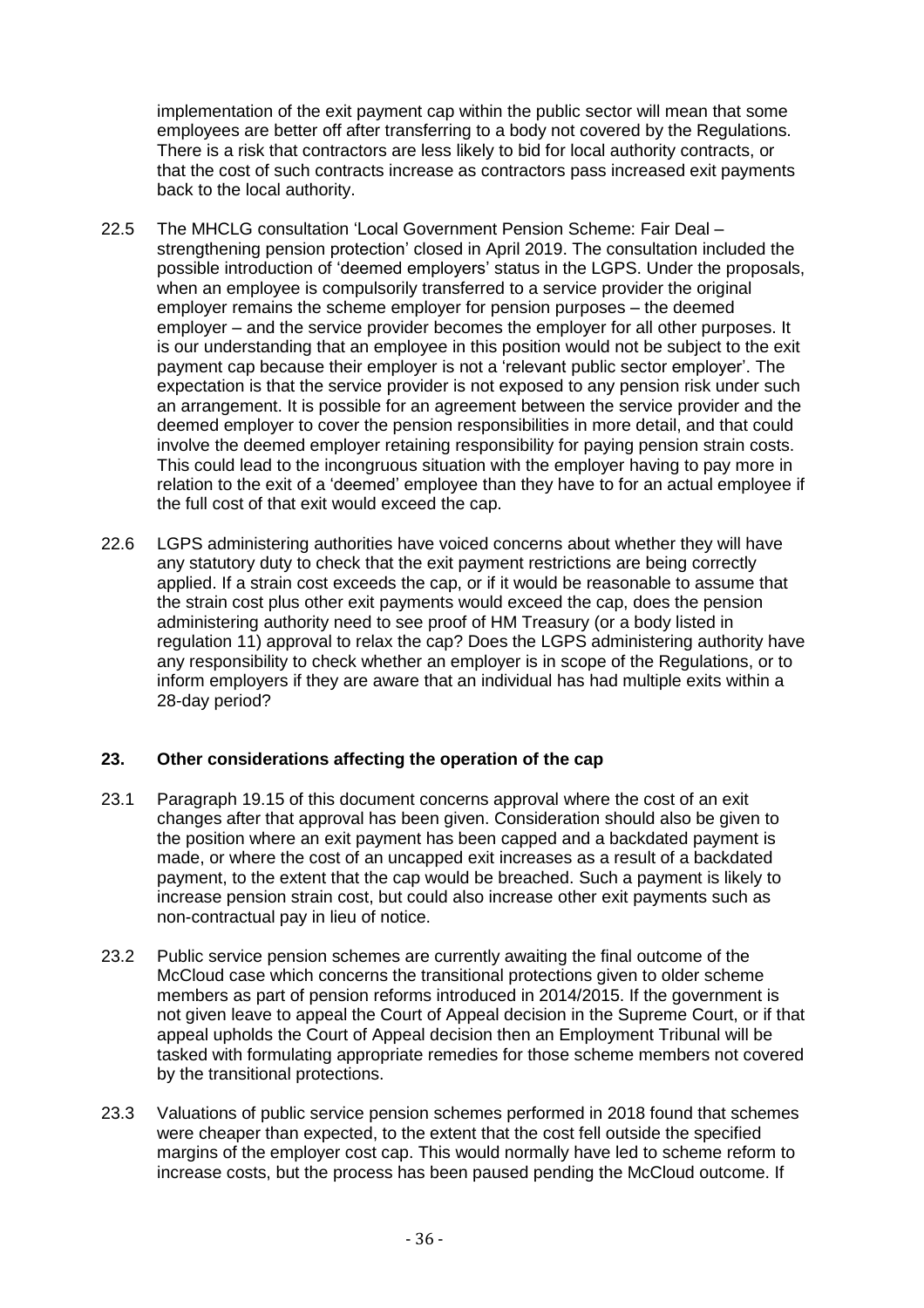the Supreme Court finds in favour of the government then the cost cap process will resume, with increases to member benefits, including past members likely.

- 23.4 If the exit payment cap is introduced before the final McCloud ruling and/or before schemes are reformed following the breach of the cost 'floor' then backdated changes to member benefits are likely once those processes are finalised. Employers and LGPS administering authorities will require detailed guidance on the approach to take in respect of exits where:
	- the cap was applied, but the cost of that exit increases as a result of a backdated payment, scheme changes or other remedy
	- the exit cost did not exceed the cap, but would exceed the cap as a result of a backdated payment, scheme changes or other remedy
	- approval was given to relax the cap, but that cost increases as a result of a backdated payment, scheme changes or other remedy.
- 23.5 Consideration should be given to the level of complexity that will result from the introduction of exit payment restrictions. As the examples in Appendix 1 demonstrate, far from affecting only the highest earners, the cost of the exit of a public sector worker on a relatively modest salary may exceed the cap, meaning these Regulations having effect more frequently than has been anticipated. Employers and pension administrators will have to devote significant resources to explaining multiple complex options to scheme members. Steps should be taken to limit this additional administrative burden. The list below includes decisions that an individual subject to the cap may have to take before their retirement, some of which could be removed if changes are introduced in the Regulations:
	- whether to apply the cap to cash payments or pension benefits
	- if pension benefits would be partially reduced, whether to claim that pension immediately or defer payment to a later date
	- whether to apply that partial reduction to their pension or lump sum
	- whether to pay extra to buy-out some or all of the partial reduction
	- whether to opt for a reduced pension in exchange for tax-free cash, and if so how much

Higher earners may also need to consider:

- whether to pay an annual allowance tax charge directly to HMRC or to take the 'Scheme pays' option
- whether to opt for a reduced pension or reduced lump sum in order to pay a lifetime allowance tax charge

Both of these considerations may affect the pension strain cost and therefore impact on the level of benefits payable. If we assume that each of these options each have two possible outcomes, there are over 100 different benefit packages that could be paid depending on the options taken.

23.6 LGPS administering authorities will have the daunting task of trying to communicate and explain a vast range of options to members. It is also likely that they will be under pressure to fulfil the role of pension advisers in response to queries raised by members who are perplexed by the complex options open to them. The LGA is firmly in favour of changes in the Regulations and guidance before they come into force to remove some of that complexity by: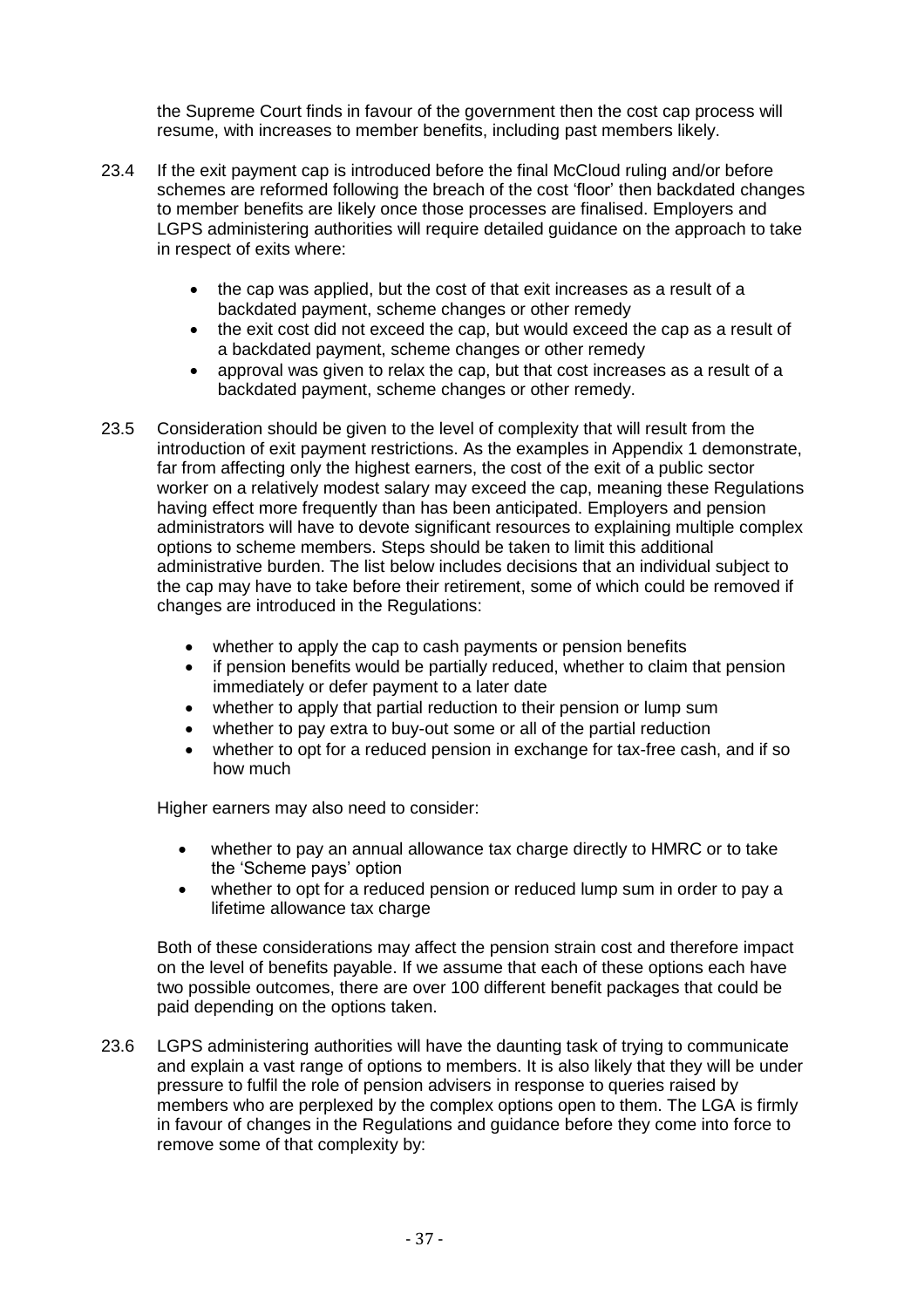- prescribing that other exit payments (with the exception of statutory redundancy pay) are capped before pension strain cost
- applying the partial reduction proportionately across member benefits, not offering member choice and
- not permitting buy-out of a partial reduction unless the member elects for immediate payment of their benefits.

### **24. Firefighter Pensions**

- 24.1 As with the LGPS, there will be amendments and guidance required in relation to the Firefighters' Pension Schemes in order to apply the cap as set out in this consultation.
- 24.2 In FPS2006 & FPS2015, FRAs can allow firefighters to retire from age 55 with an unreduced pension under Part 3, Paragraph 6 (FPS2006) and regulation 62 (FPS2015) - Authority Initiated Early Retirement (AIER).
- 24.3 The Fire and Rescue Authority (FRA) is required to pay the difference between the unreduced and reduced pension into the Firefighters' Pension Scheme (FPS) notional pension fund for each year the pension is in payment. This payment is deemed as an employer payment to facilitate early exit and would have to be measured under the cap.
- 24.4 While often the key reason for an AIER is fitness related, for FRAs who allow an AIER for reasons other than fitness, changes to the FPS Regulations and new statutory guidance would be required in the following areas:
	- a. to measure the annual cost to the Fire Authority against the £95k cap

The FPS Regulations state that the cost to the FRA to allow early retirement with an unreduced pension is made by an annual payment to the notional pension fund representing the difference between the unreduced and reduced pension that would be paid to the member.

The Regulations do not specify how to measure this annual cost of early retirement against the cap of £95k.

Guidance would be needed from the Home Office on how to measure the annual payment against the cap. An alternative would be for Home Office to allow the early retirement cost to be paid as a capital cost on exit rather than annually.

b. amendment to the pension regulations to allow partial reduction

If, on measurement, the early retirement cost would exceed the cap, then the Regulations would need to be changed to consider:

- how the member's benefits would be reduced to such a level that the exit payment cap is not breached.
- whether the member would have the option of paying extra to buy-out some or all of the reduction.

The proposed regulation changes do not introduce the option to defer payment of pension benefits in the event of a FPS member who is over age 55 being made redundant or leaving on the grounds of business efficiency. As the Regulations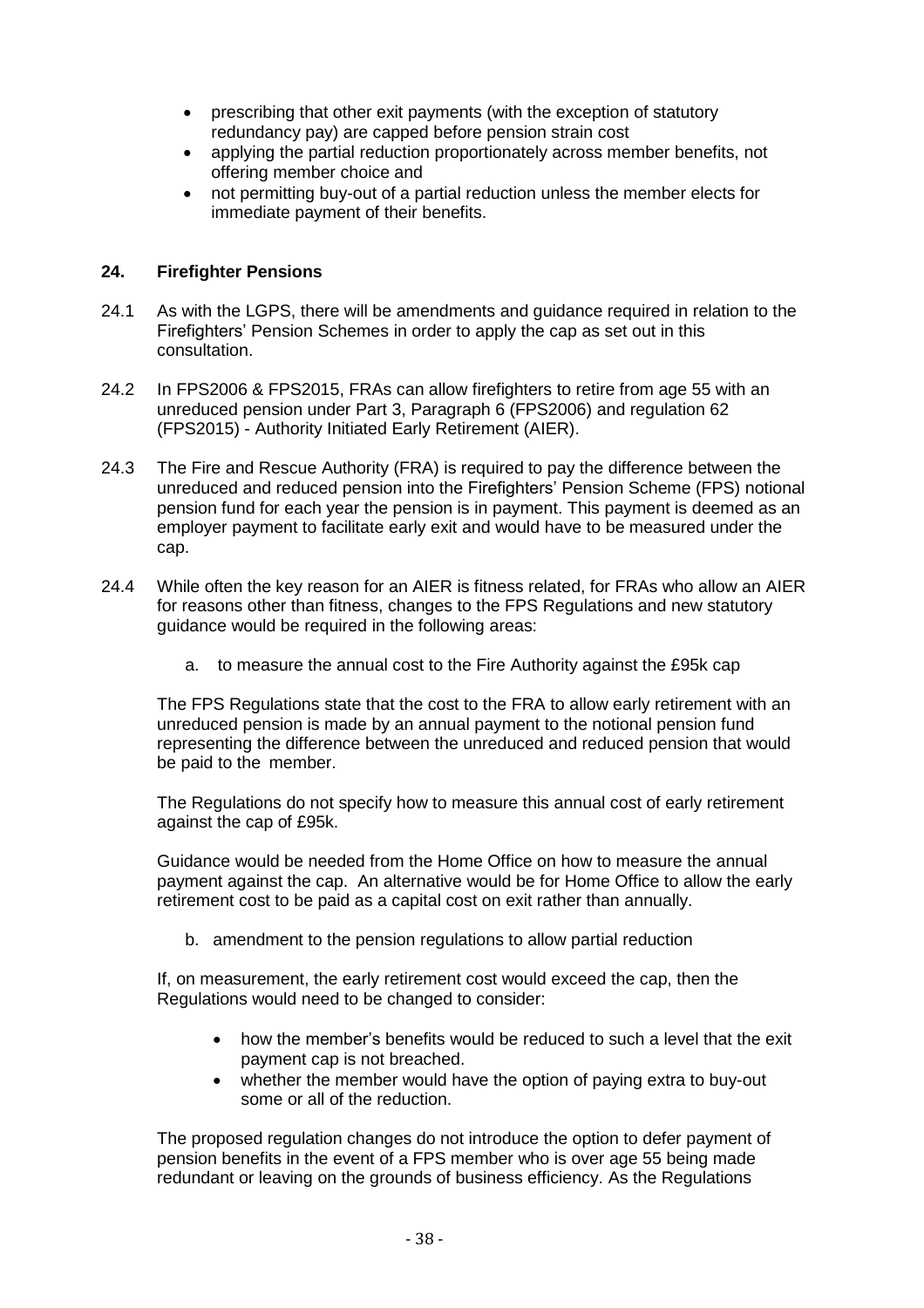currently stand, an FPS member whose exit payment has been capped would be forced to accept a reduced pension.

In order to implement partial reduction in the FPS, guidance from GAD on partial reductions and on the cost of buying out those reductions would be required. Detailed information concerning the method of calculating the partial reduction to benefits, the method and calculation for buying out the reduction – particularly the calculation to work out the applicable reduction where some but not all of the reduction has been bought out – and the deadline that applies to an election to make such a payment, would be required.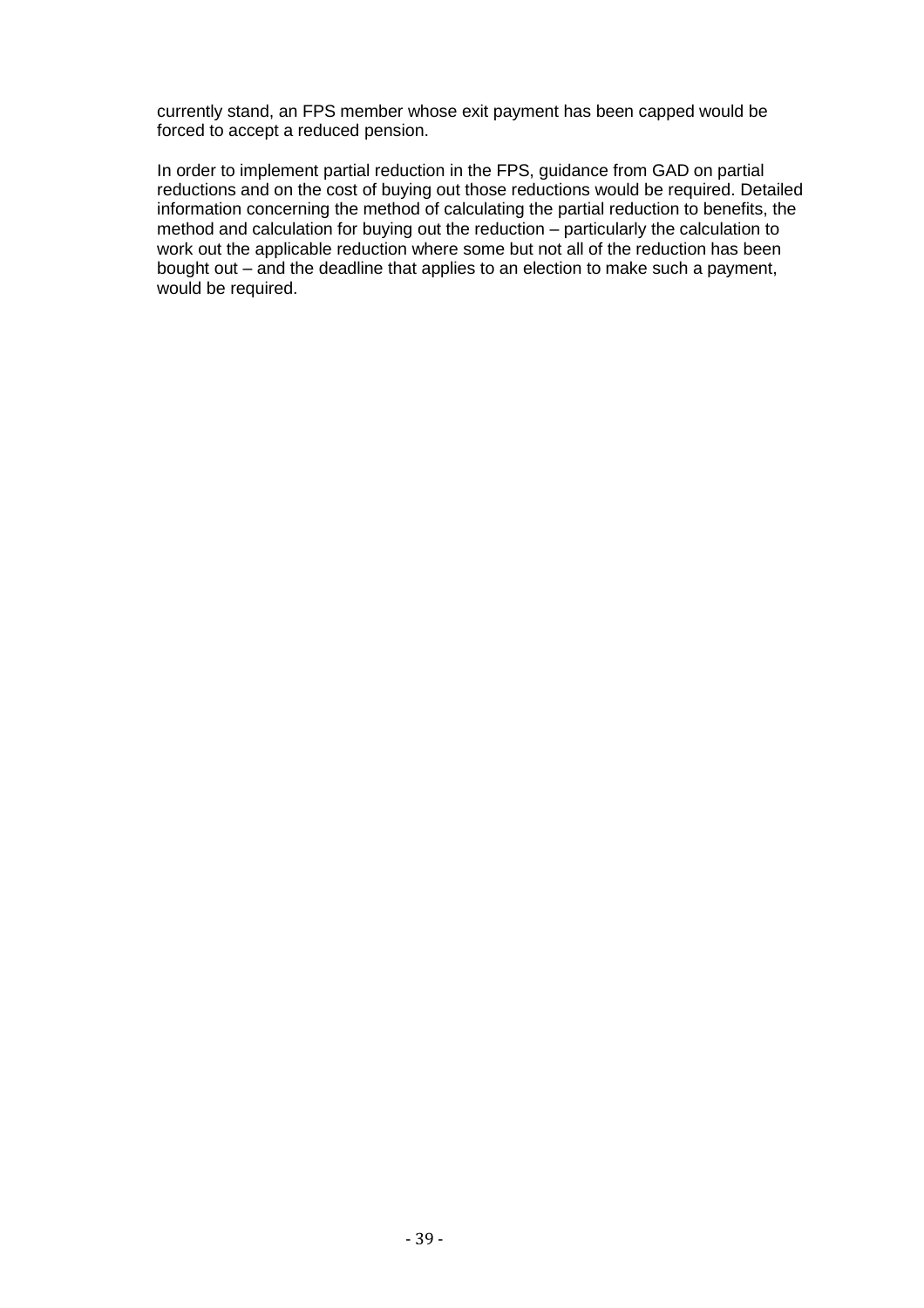# **Appendix 1: Examples of exit payments in the LGPS**

The examples in this section aim to demonstrate the salary level at which the exit payment cap would 'bite' in respect of the exits of LGPS members with different amounts of pensionable service.

The basis for calculating pension strain cost is set locally. The LGA supports the introduction of a standard method of strain cost to apply across all LGPS administering authorities (see section 20.6). In the absence of a standard calculation, the following examples have been based on our best estimate of the methodology that would be employed in that standard calculation.

The estimated figures in Tables 3 to 5 are based on:

- the exit of a female scheme member at age 55 on 31 March 2019
- statutory redundancy pay based on a maximum weekly pay of £525
- severance payment of statutory weeks x actual weekly pay x 1.5

| Length of          | Annual salary which                  | <b>Unreduced LGPS benefits</b> |                      | <b>Severance</b> |
|--------------------|--------------------------------------|--------------------------------|----------------------|------------------|
| service<br>(years) | yields total exit cost<br>of £95,000 | Annual<br>pension              | Tax-free lump<br>sum | payment          |
| 35                 | £ 23,500                             | £11,798                        | £ 21,150             | £18,306          |
| 30                 | £ 25,500                             | £11,208                        | £18,168              | £19,845          |
| 25                 | £ 27,900                             | £10,520                        | £14,649              | £ 21,749         |
| 20                 | £30,700                              | £9,657                         | £10,362              | £23,895          |
| 15                 | £34,600                              | £8,721                         | £5,190               | £21,945          |
| 10                 | £46,300                              | £8,582                         | £0                   | £20,025          |
| 5                  | £81,300                              | £8,296                         | £0                   | £17,584          |

#### **Table 3: Pension strain cost plus severance payment**

#### **Table 4: Pension strain cost plus statutory redundancy payment**

| Length of          | Annual salary which                  | <b>Unreduced LGPS benefits</b> | <b>Statutory</b>     |                       |
|--------------------|--------------------------------------|--------------------------------|----------------------|-----------------------|
| service<br>(years) | yields total exit cost<br>of £95,000 | Annual<br>pension              | Tax-free lump<br>sum | redundancy<br>payment |
|                    |                                      |                                |                      |                       |
| 35                 | £ 25,100                             | £12,601                        | £ 22,590             | £13,041               |
| 30                 | £ 27,400                             | £12,044                        | £19,524              | £14,175               |
| 25                 | £30,700                              | £11,576                        | £16,119              | £14,175               |
| 20                 | £34,900                              | £10,977                        | £11,778              | £14,175               |
| 15                 | £39,500                              | £9,956                         | £5,925               | £11,550               |
| 10                 | £53,800                              | £9,973                         | £0                   | £7,875                |
| 5                  | £95,600                              | £9,755                         | £0                   | £3,938                |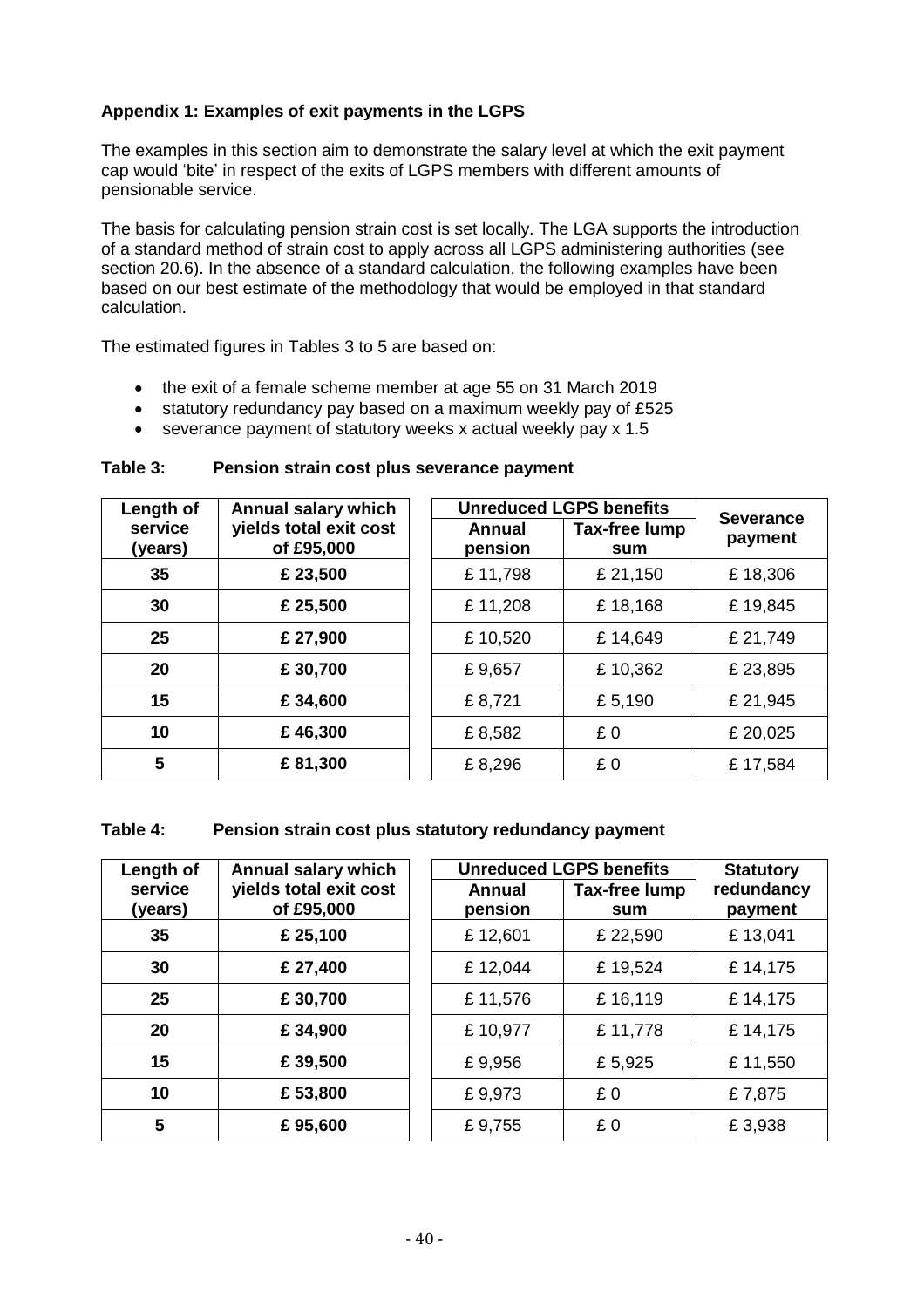| Length of       | Annual salary which                  | <b>Unreduced LGPS benefits</b> |                     |
|-----------------|--------------------------------------|--------------------------------|---------------------|
| service (years) | yields total exit cost of<br>£95,000 | <b>Annual pension</b>          | Tax-free lui<br>sum |
| 35              | £ 29,100                             | £14,609                        | £ 26,190            |
| 30              | £32,200                              | £14,154                        | £ 22,944            |
| 25              | £36,100                              | £13,612                        | £18,954             |
| 20              | £41,000                              | £12,897                        | £13,839             |
| 15              | £44,900                              | £11,317                        | £6,735              |
| 10              | £58,700                              | £10,882                        | £0                  |
| 5               | £99,700                              | £10,173                        | £0                  |

|                       | <b>Unreduced LGPS benefits</b> |  |  |  |
|-----------------------|--------------------------------|--|--|--|
| <b>Annual pension</b> | <b>Tax-free lump</b><br>sum    |  |  |  |
| £14,609               | £ 26,190                       |  |  |  |
| £14,154               | £22,944                        |  |  |  |
| £13,612               | £18,954                        |  |  |  |
| £12,897               | £13,839                        |  |  |  |
| £11,317               | £ 6,735                        |  |  |  |
| £10,882               | £ 0                            |  |  |  |
| £10,173               | £ 0                            |  |  |  |

The figures in the tables above are based on membership of the LGPS only. An individual's career path is likely to involve movements across a number of employers and sectors. The figures in Table 6 represent the exit cost related to the exit of a member who leaves local government employment after five years, but who has transferred pension benefits from another pension arrangements to the LGPS. The purpose of this section is to demonstrate the relatively low level of pension income an individual may be entitled to and still be affected by the exit payment cap. The figures in this section are based on:

- the exit of a female scheme member at age 55 on 31 March 2019
- annual salary of roughly the national average £30,000
- severance payment of statutory weeks x actual weekly pay x 1.5

| Table 6: | Exit payment cap based on level of pension |  |
|----------|--------------------------------------------|--|
|          |                                            |  |

| <b>Annual pension</b> | Other payments due on exit          | <b>Exit cost</b> |
|-----------------------|-------------------------------------|------------------|
| £10,170               | n/a                                 | £95,000          |
| £9,749                | Statutory redundancy payment £3,938 | £95,000          |
| £9,476                | Severance payment £6,491            | £95,000          |

# **Table 5: Pension strain cost only**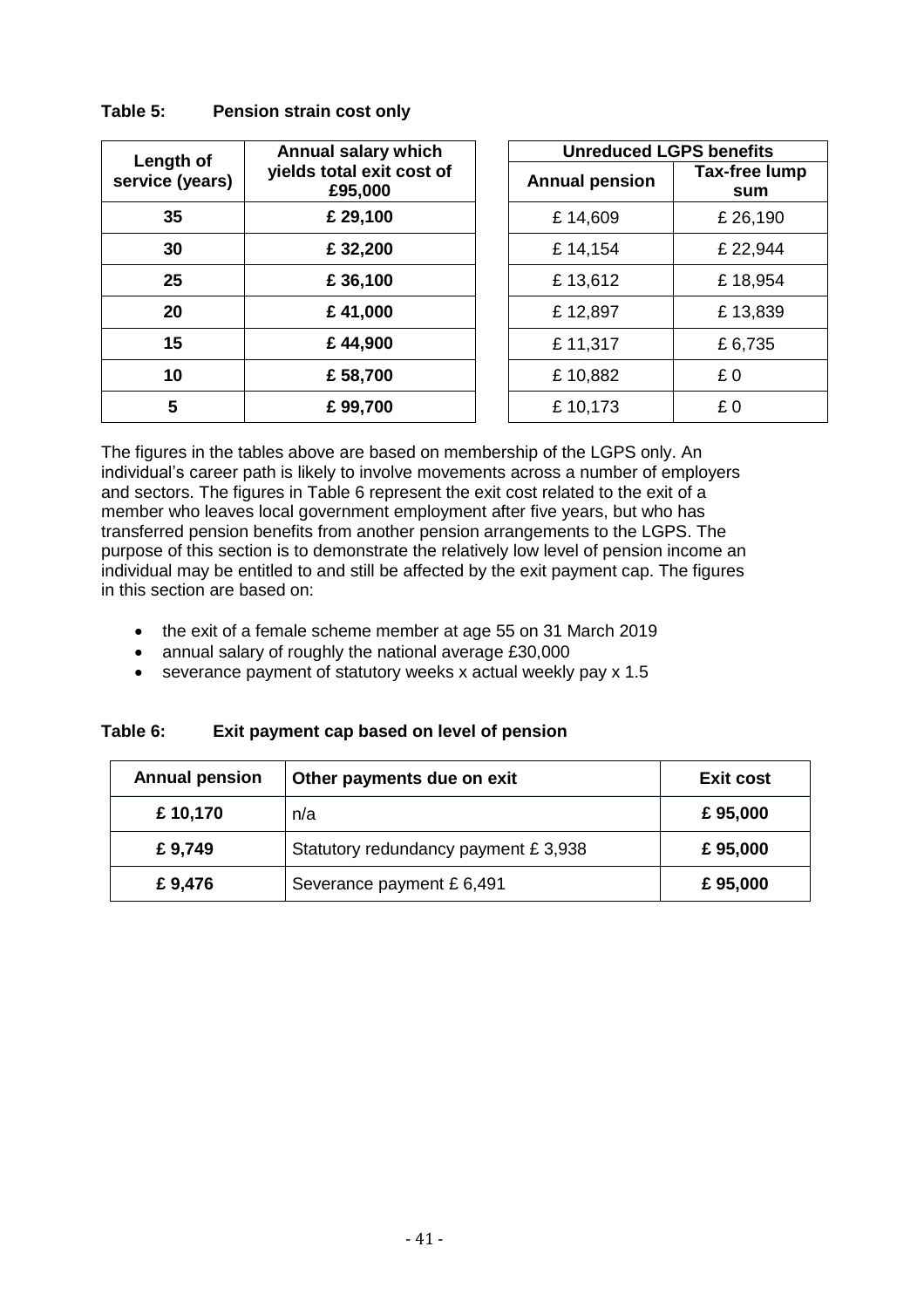# **Appendix 2 – Partial reduction and additional pension**

The aim of the following examples is to demonstrate the results for a LGPS member if their exit payment is capped and the scheme has or has not been amended to allow partial reduction.

Actuarial guidance which covers partial reduction has not been produced and so assumptions have been made about how a partial reduction may be calculated in order to produce this comparison.

A severance payment based on actual weekly pay x statutory weeks x 1.5 is assumed to be payable under the current employer policy.

### **The member:**

- Female
- $-A$ ge 55
- 35 years' LGPS membership
- Annual salary of £ 40,000

### **Table 7: LGPS benefits and severance payable under current rules**

| Annual pension (paid immediately)              | £ 20,082   |
|------------------------------------------------|------------|
| Lump sum (paid immediately)                    | £36,000    |
| Severance (including statutory redundancy pay) | £ 31,154 * |
| Pension strain cost                            | £130,651   |

#### **Option 1**

- LGPS Regulations not amended to permit partial reduction and
- Full early payment reductions apply.

#### **Table 8: Cash alternative of strain cost (subject to £95,000 limit) paid to the member**

| Reduced annual pension (paid immediately)      | £14,114    |
|------------------------------------------------|------------|
| Reduced lump sum (paid immediately)            | £31,968    |
| Severance (including statutory redundancy pay) | £ 31,154 * |
| Available pension strain cost                  | £ 63,846 * |

\* We expect that tax will be deducted from the excess over £30,000. These amounts may also be subject to employer national insurance deductions from April 2020.